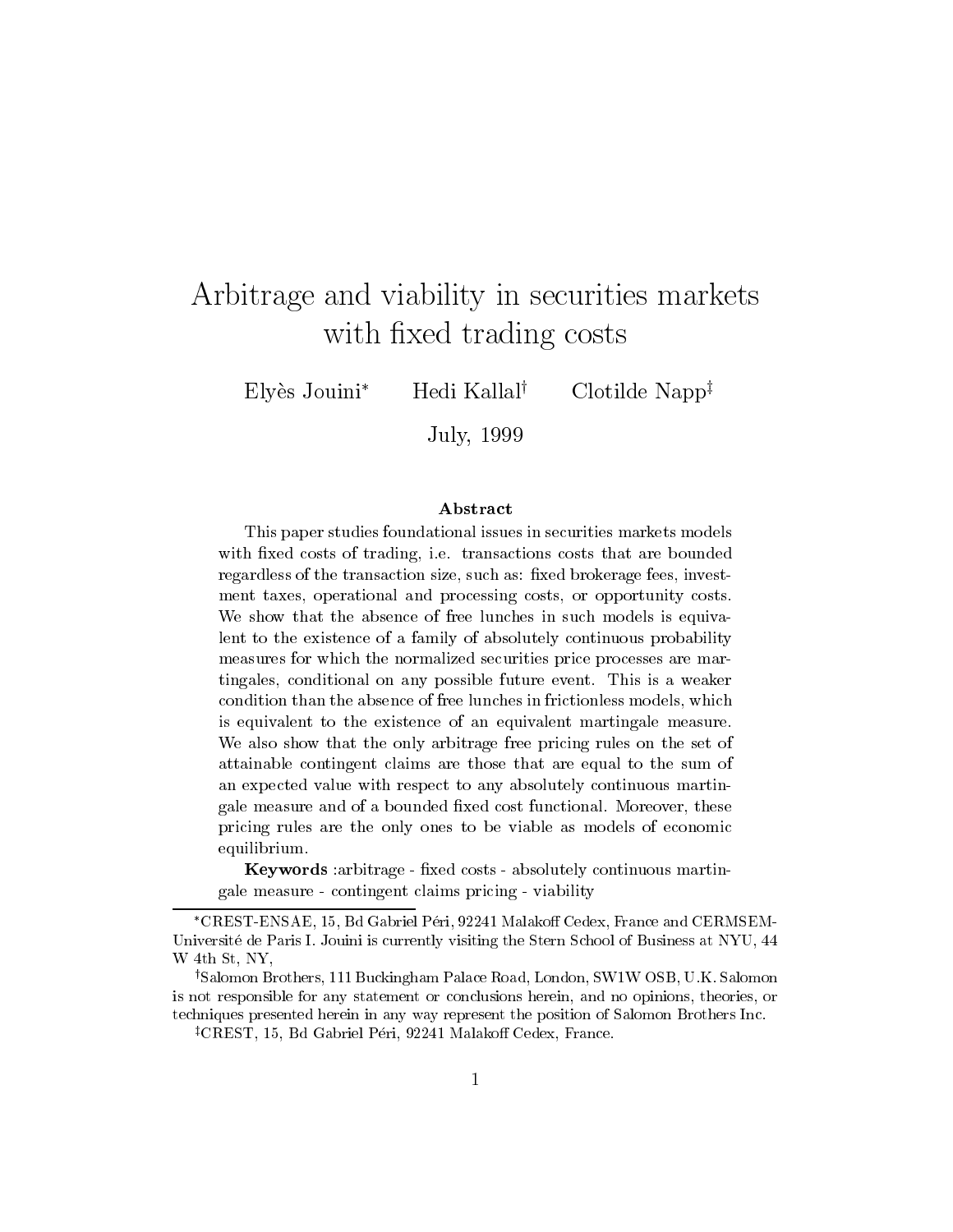### 1 Introduction

The Fundamental Theorem of Asset Pricing, which originates in the Arrow-Debreu model (Debreu [1959]) and is further formalized in (among others) Cox and Ross (1976), Harrison and Kreps (1979), Harrison and Pliska (1981), Duffie and Huang (1986), Dybvig and Ross (1987), Dalang, Morton and Willinger (1989), Back and Pliska (1990), and Delbaen and Schachermayer (1994), asserts that the absence of free lunch in a frictionless securities market model is equivalent to the existence of an equivalent martingale measure for the normalized securities price processes. The only arbitrage free and viable pricing rule on the set of attainable contingent claims, which is a linear space, is then equal to the expected value with respect to any equivalent martingale measure.

In this paper, we study some foundational issues in the theory of asset pricing in securities markets models with fixed trading costs. Transaction costs are said to be fixed in the sense that they are bounded regardless of the transaction size. Such fixed costs include for example fixed brokerage fees, brokerage arrangements where marginal fees go to zero beyond a given volume that is reset periodically (such arrangements are common in the industry), fixed investment taxes to gain access to a market (such as a foreign market), operational and processing costs that typically exhibit strong economies of scale (e.g. through automation), fixed costs involved in setting up an office and obtaining access to information, and the opportunity cost of looking at a market or of doing a specific trade. We find that the absence of free lunches in models with fixed trading costs is equivalent to the existence of a family of absolutely continuous - probability measures" for which the normalized (by a numeraire) securities price processes are martingales, conditional on any possible future event. Note that this is a weaker condition than the existence of an equivalent martingale measure (as in frictionless markets) because in this case the martingale measures are only required to be absolutely continuous. As in the Fundamental Theorem of Asset Pricing, we find that the absence of free lunches is also equivalent to the existence of a family of nonnegative state price densities and to the existence of a family

Let  $(i, r, r)$  be a given probability space. We say that another probability measure  $\mathcal{A}_i$  decreases the same probability space  $\mathcal{A}_i$  ,  $\mathcal{A}_i$  is absolutely continuous with respect to to P, and we shall write  $Q \ll P$ , if for all event A in F satisfying  $P(A) = 0$  we have  $Q(A)=0.$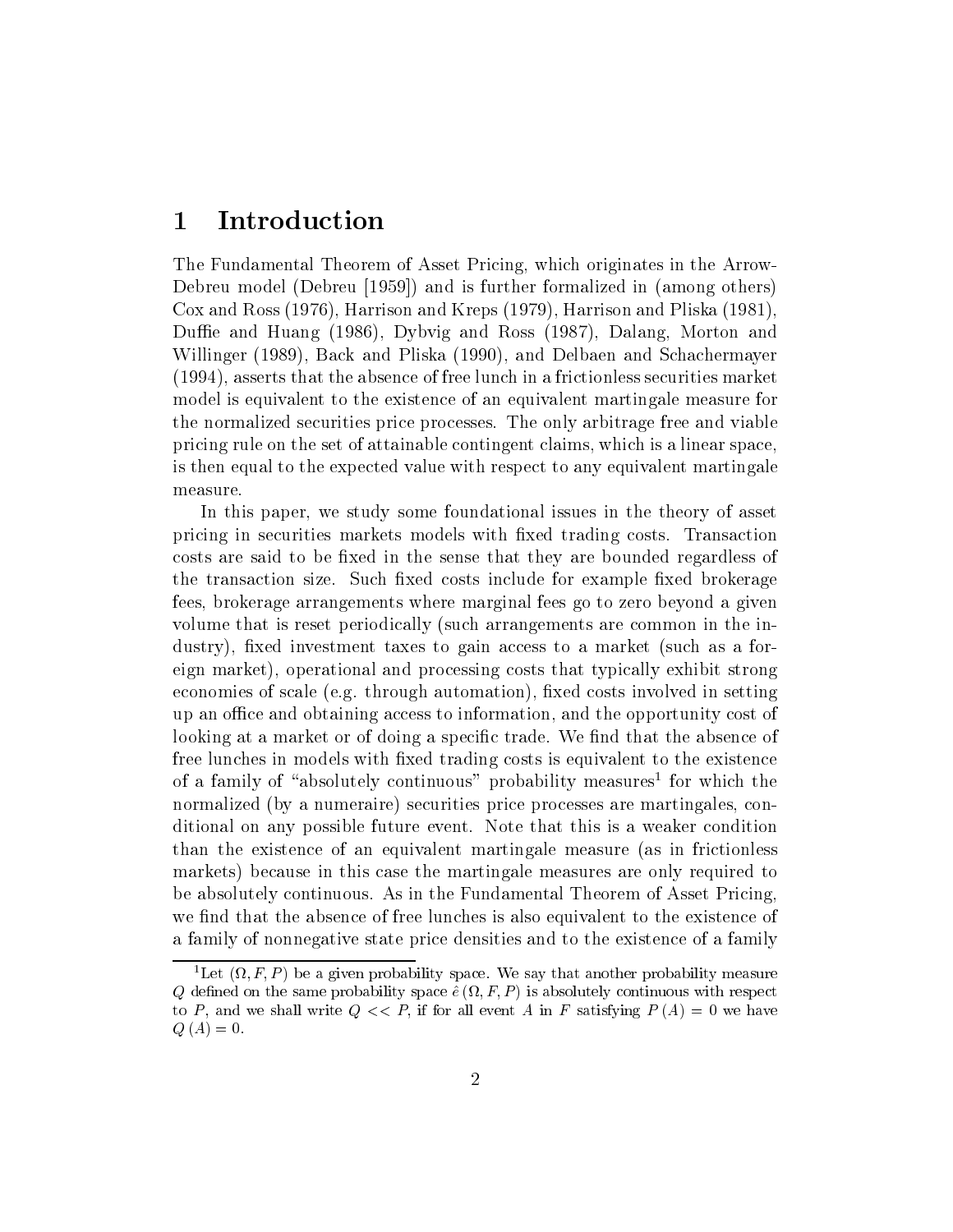of continuous weakly positive linear operators. We define admissible pricing rules on the set of attainable contingent claims as the price functionals that are arbitrage free and are lower than or equal to the surreplication cost (i.e. the lowest cost of dominating a given payoff). Indeed, no rational agent would pay more than its surreplication cost for a contingent claim since there is a cheaper way to achieve at least the same payoff using a trading strategy. We then show that the only admissible pricing rules on the set of attainable contingent claims are those that are equal to the sum of an expected value with respect to any absolutely continuous martingale measure and of a bounded fixed cost functional. Moreover, these pricing rules are the only ones to be viable as models of economic equilibrium, i.e. such that there exist some price-taking maximizing agents who are happy with their initial endowment, and hence for whom supply is equal to demand.

A simple example can illustrate our main result. Consider a model where two securities, denoted by A and B, can be traded at two dates 0 and 1 and in two possible states of the world  $s_1$  and  $s_2$  at date 1. Security A, the numeraire, is normalized to be always worth one unit of account and security B has a value of 1 at date 0 and a value of 1 or 2 at date 1 in state  $s_1$  or  $s_2$ respectively (all in numeraire units). In the perfect market case, this model yields an arbitrage opportunity which consists in buying one unit of  $B$  and selling one unit of  $A$  at date 0 at a zero investment cost, and closing the position at date 1 at a profit in state  $s_1$  and at no loss in state  $s_2$ . If we introduce fixed trading costs, this arbitrage opportunity disappears since the investment required at date 0 by the strategy is not zero anymore but is equal to the fixed cost. According to the Fundamental Theorem of Asset Pricing, there cannot exist an equivalent martingale measure. Nevertheless, the probability Q defined on the set  $S = \{s_1, s_2\}$  of the possible states of the world at date 1 by  $Q(s_1) = 1$  and  $Q(s_2) = 0$  is an absolutely continuous martingale measure for securities  $A$  and  $B$ .

There is an existing body of literature that studies transaction costs and other market frictions. For instance, Jouini and Kallal (1995a) studies proportional transaction costs and finds that a bid-ask price process is arbitrage free if and only if there exists an equivalent probability measure that transforms some process between the normalized bid and ask price processes into a martingale. Jouini and Kallal (1995b) studies the case of short sales constraints and shortselling costs (as well as different borrowing and lending rates) and finds that the absence of arbitrage is equivalent to the existence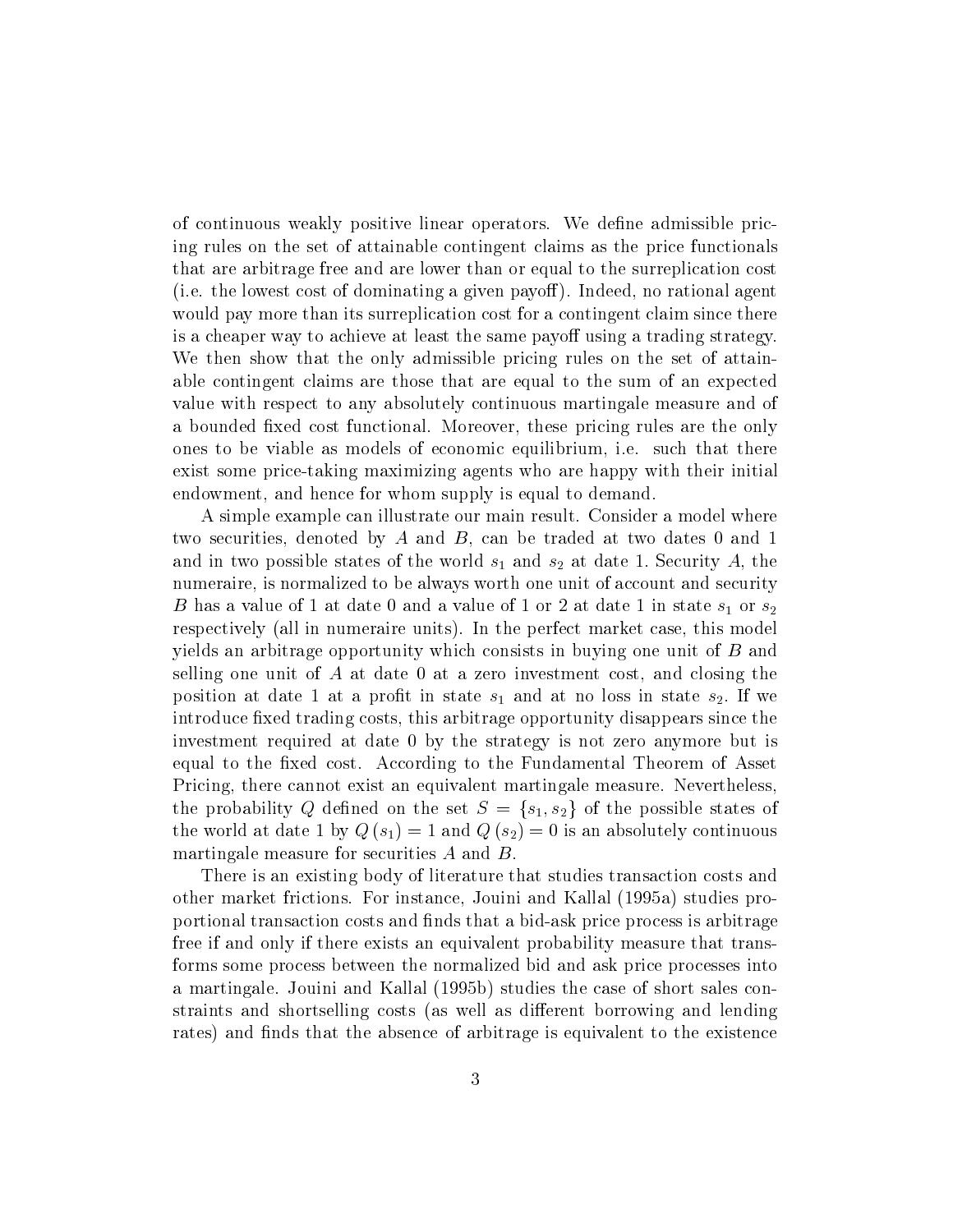of an equivalent supermartingale measure. The set of expected values of the payoff of a contingent claim with respect to all the martingale (resp. supermartingale) measures is an interval and coincides with the set of its possible prices compatible with arbitrage and economic equilibrium. The characteristic of this class of frictions is that they lead to a pricing rule that is sublinear, i.e. positively homogeneous and subadditive, and since this is not the case for fixed transaction costs they require a specific analysis. Also, Cvitanic and Karatzas (1993 and 1996) study the optimal hedging problem in a diffusion model with portfolios constrained to belong to a given convex set and proportional transaction costs respectively. Pham and Touzi (1996) studies the case of constraints that take the form of closed convex cones in finite discrete time.<sup>2</sup> As far as fixed transaction costs are concerned Duffie and Sun (1990), Grossman and Laroque (1990) and Morton and Pliska (1995), among others, have studied the optimal portfolio problem with transaction fees that are proportional to the size of the overall portfolio (as opposed to the size of the specific transaction).

The remainder of the paper is organized as follows. Section 2 describes our securities markets model with fixed trading costs. Section 3 characterizes the absence of free lunches in such a model. Section 4 characterizes the arbitrage free and viable pricing rules. Section 5 concludes.

### 2 The model with fixed costs

The securities market model consists of a set  $T = [0, T]$  of trading dates. where  $T$  denotes the terminal date for all economic activity; a complete probability space ( ; F; P ) ; where the set represents all possible states of the world; an information structure which describes how information is revealed to agents, given by a nitration  $F = \{F_t\}_{t \in T}$  with  $F_0 = \{\emptyset, \Omega\}$ and  $F_T = F$ ;  $n + 1$  traded securities  $0, ..., n$  and a  $(n + 1)$ -dimensional, Fadapted process  $Z = \{Z_t; t \in T\}$  with component processes  $Z^*, ..., Z^n$  where  $Z_t^T$  represents the price of security k at time t. We assume that for all  $t$ ,  $Z_t^+ = 1$ , which means that the riskless rate is equal to zero. Note that this assumption amounts to a normalization of all securities prices by a numeraire.

<sup>2</sup>Other papers on market frictions include Magill and Constantinides (1976), Constantinides (1986), Dybvig and Ross (1986), Prisman (1986), Ross (1987), Taksar et al. (1988), He and Pearson (1991), Bensaid et al. (1992), Hindy (1995) and Jouini and Kallal (1999).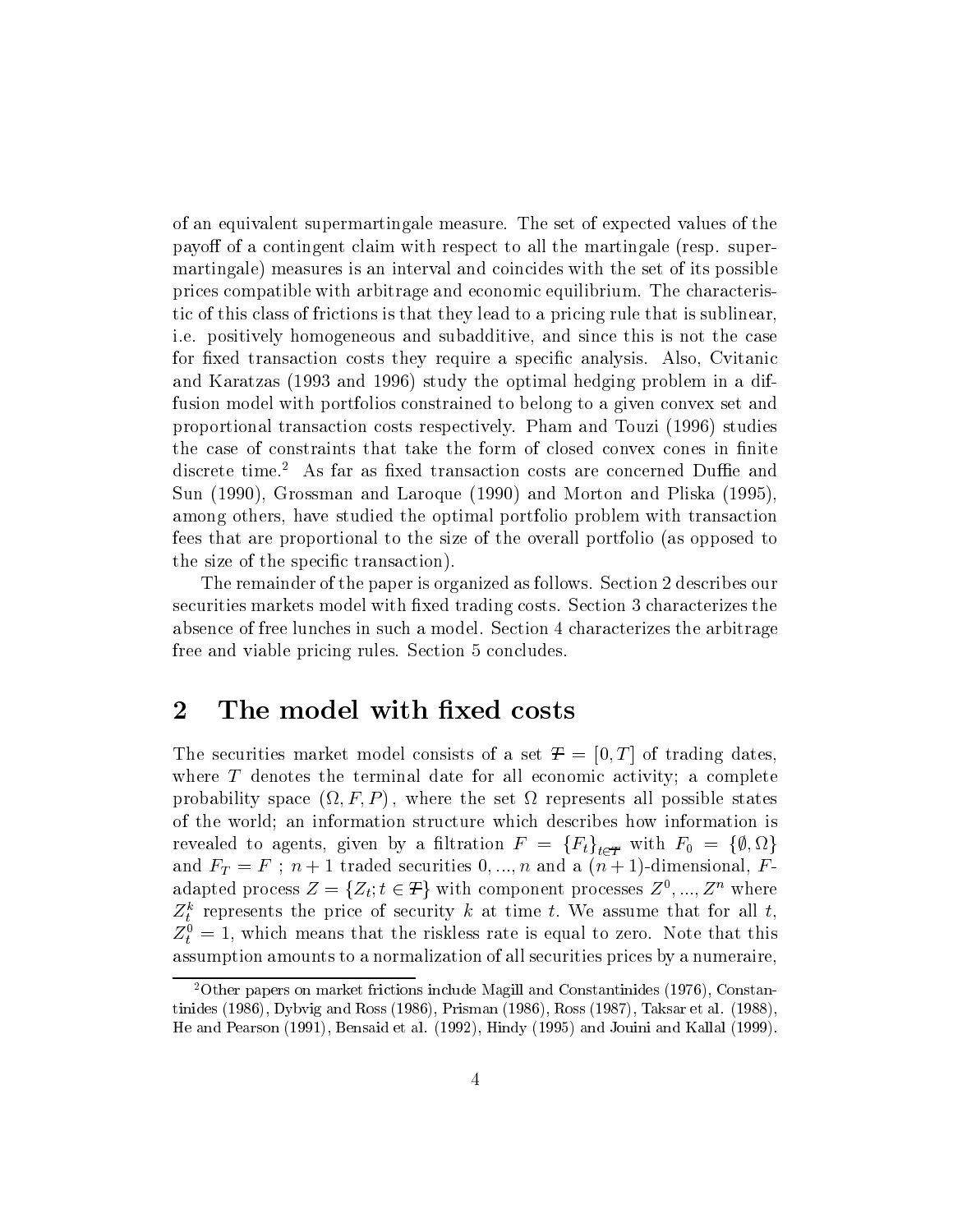and can be made without any loss of generality as long as at least one of the securities has a positive price at any time. In the remainder of the paper we shall refer to the 0th security as the riskless asset. We also make the technical assumption that for any trading date t in  $\bm{\tau}, Z_t$  is in  $L^1(\Omega, \Gamma_t, P)$  .

A trading strategy is a  $(n + 1)$ -dimensional F -adapted process  $\theta$  =  $\{v_i; i \in \tau\}$  with component processes  $v_i^*,..., v_i^*$  where  $v_i^*$  represents the quantity of security k held at time t. The vector  $\theta_t$  represents the agent's portfolio at time t and its components may take negative as well as positive values. Hence,  $V_t^* = v_t \cdot Z_t$  is the market value of the portfolio  $v_t$  at date t and we call the process  $V^{\theta} = \left\{V^{\theta}_t; t \in \mathcal{F}\right\}$  the value the value process for the strategy  $v$ . Let  $v_t$ denote for each date t the vector  $(\sigma_t^*,..., \sigma_t^*)$  of quantities of risky securities held at time  $t$ . As in Harrison and Kreps  $(1979)$ , we only consider simple strategies, i.e., strategies such that: for all  $t, \sigma_t \cdot \omega_t$  is in $L^1(\Omega, \Gamma_t, \Gamma)$ ; agents may trade only at a finite number of dates (although that number can be arbitrarily large) that must be specified in advance.<sup>5</sup> Note that simple strategies are natural in our context because we shall assume that agents incur a fixed transaction cost each time they trade.

We denote by  $c_t$  the positive fixed transaction cost paid at date t if trading has occurred in any of the risky securities and  $c = \{c_t, t \in \mathcal{F}\}\.$  If agents do not trade in any of the risky securities at time  $t$ , then we assume that they do not incur any transaction cost. The transaction cost is fixed in the sense that it is bounded regardless of the amount of securities traded, i.e. for all t there exists some real number  $C_t$  such that  $0 < c_t < C_t P$  a.s.. We assume that the process  $c$  is  $F$ -adapted, which means that agents only know at time t the past and current values of the fixed trading cost but nothing more. We also allow the fixed transaction costs to depend upon the trading strategy (and not to be necessarily strictly positive at each trading date), i.e., to each  $\mathbf{S}$ simple strategy dates to the trading dates to the T is associated a non-negative and  $\mathbf{S}$ transaction cost process  $c = (c_+$   $\left(c_{t}^{\theta}\right)_{t\in\left\{ t_{0},...,t_{N}\right\} }$  with  $c_{t}^{\theta}=C\left(t,(\theta_{t'})_{t'\leq t}\right)$  such that:

- for any simple trading strategies  $\theta$  and  $\theta'$ , such that  $\theta = \theta'$ , we have
- $c^{\prime\prime}=c^{\prime\prime}$  and agents do not pay any fixed transaction cost if they do not

 $\sim$  we recall that  $L^2(\Omega,F,F)$  denotes the set of measurable random variables with limite expected value with respect to P:

<sup>&</sup>lt;sup>4</sup>For all  $(x, y)$  in  $R^d \times R^d$  for some positive real number d, we let  $x \cdot y = \sum_{i=1}^a x_i y_i$ .

 $5$ The extension to trading dates that are stopping times (instead of being specified in advance) is straightforward.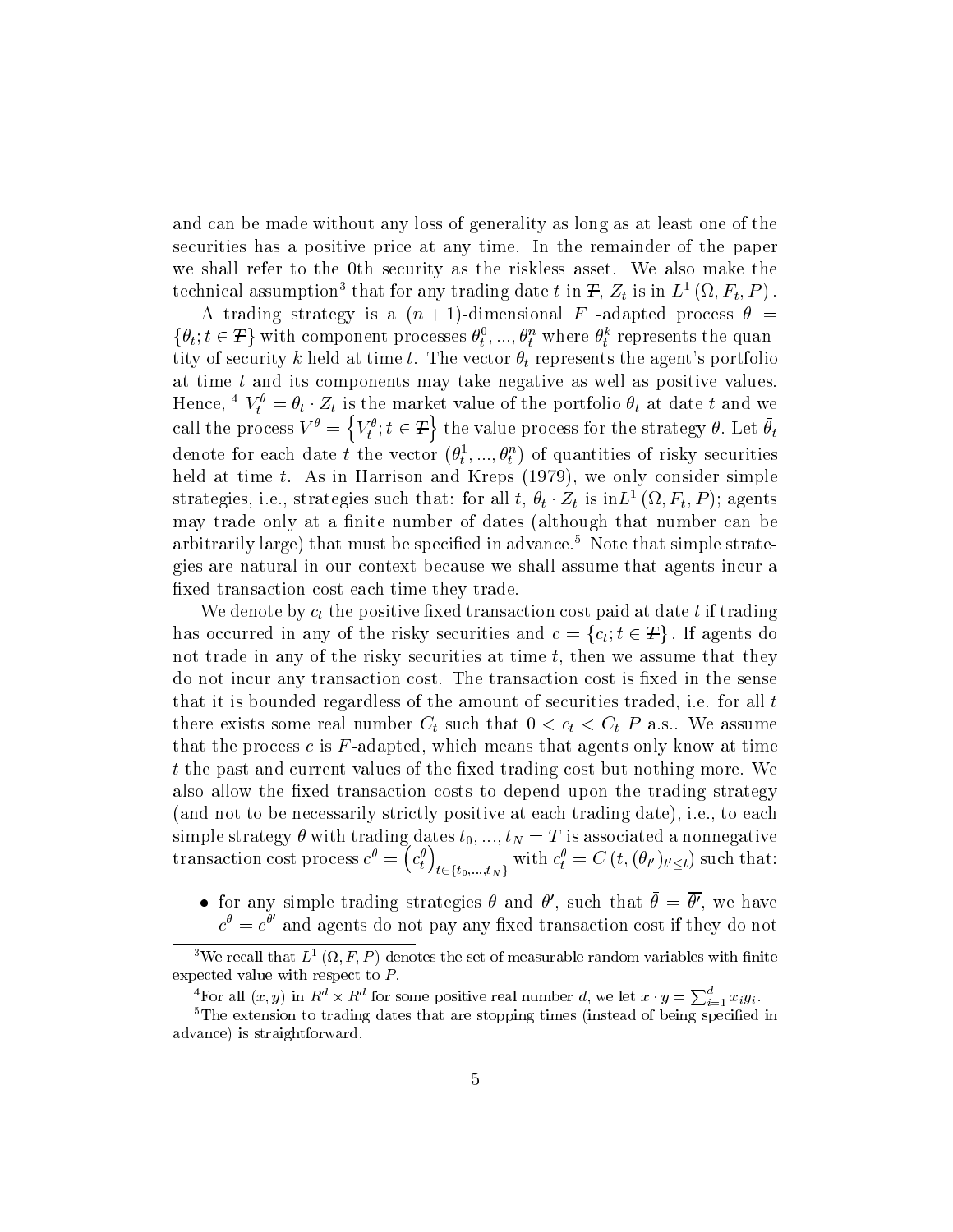trade the risky securities, i.e. for any simple strategy  $\theta$  with trading dates  $t_0, ...t_N$ ,

$$
c_{t_i}^{\theta} 1_{(\bar{\theta}_{t_i} = \bar{\theta}_{t_{i-1}})} = 0 \text{ for all } i \text{ with } 1 \le i \le N
$$
  
\n
$$
c_{t_0}^{\theta} 1_{(\bar{\theta}_{t_0} = 0)} = 0, \ c_T^{\theta} 1_{(\bar{\theta}_T = 0)} = 0
$$
  
\n
$$
c_t^{\theta} = 0 \text{ for all } t \notin \{t_0, ..., t_N\}.
$$

 $\bullet$  for any date  $\iota,$  there exists a positive random variable  ${\mathsf c}_{\mathsf t}$  such that for any simple strategy  $\theta$  with trading dates  $t_0, ... t_N$ ,

$$
c_t^{\theta}1_{(\bar{\theta}_t\neq0,\bar{\theta}_{t_i}=0\text{ for all }t_i
$$

i.e., the first time real trading occurs, the fixed cost must be positive.

Or,

there exists a positive real number  $\varepsilon$  such that for any simple strategy  $\theta$  with trading dates  $t_0, ... t_N$ ,

$$
\sum_{\{t_i\}} c_{t_i}^{\theta} \geq \varepsilon
$$

i.e., the cumulative transaction cost from the first to the last trading date must be greater than some positive constant.

 $\bullet$  for all  $\iota$ , there exists a positive real number  ${\tt C_t}$  such that for any simple strategy  $\theta$ 

$$
c_t^{\theta} \leq \texttt{C}_{\texttt{t}}
$$

i.e., the transaction cost is bounded at each date. This implies that for any simple strategy  $\theta$  with trading dates  $t_0, ...t_N$ , the cumulative transaction cost  $\sum_{\{t_i\}} c_{t_i}^{\theta}$  is smaller than or equal to some constant (that depends on the strategy  $\theta$  only, and not on the state of the world).

We could indifferently assume that for any strategy  $\theta$  and any trading date t, the transaction cost at time t is such that  $\frac{c_t}{\lambda} \to_{\lambda \to \infty} 0$ , which means that the transaction cost per unit of security traded goes to zero as the amount traded becomes arbitrarily large.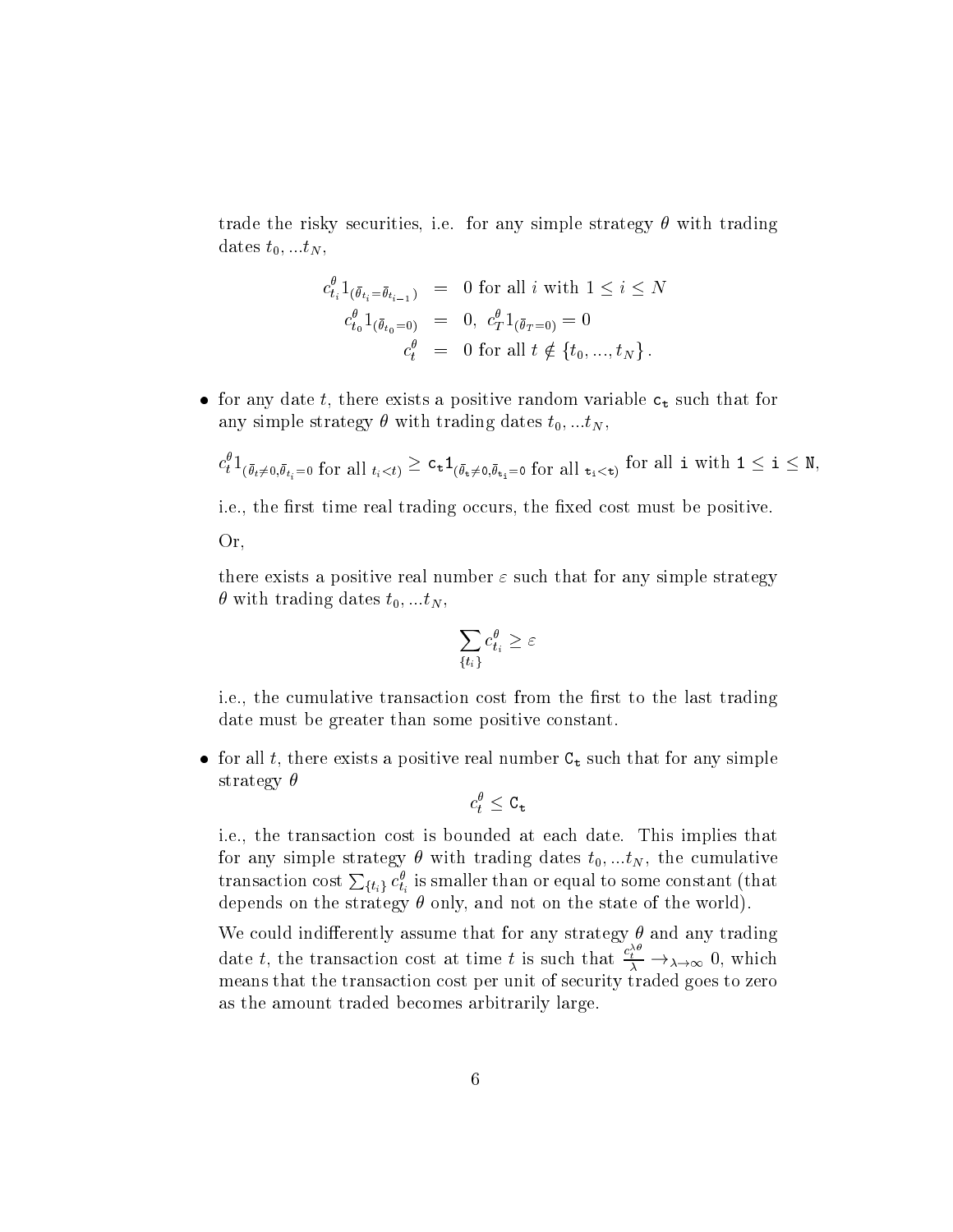Note that these conditions are consistent with a large class of transaction costs that can be identified in financial markets. They include fixed brokerage fees or brokerage arrangements where marginal fees go to zero beyond a given volume that is reset periodically (such arrangements are common in the industry), and fixed investment taxes to gain access to a market such as a foreign market. They also include operational and trade processing costs that typically exhibit strong economies of scale (especially if these tasks have been automated), and fixed costs incurred in setting up an office and obtaining access to price or other relevant information. Also, the opportunity cost of focusing on a market or of doing a specific trade can be viewed as a fixed cost.

In order to get some of our results, we shall need the following additional assumption<sup>6</sup> (that we shall mention each time it is needed):

**Assumption A** : There exists a real number C such that for every strategy  $\theta$ ,  $\sum_{t \in \mathcal{T}} c_t^{\theta} < C$ .

This means that, under Assumption A, the cumulative transaction costs of any trading strategy are assumed to be bounded by a constant. Note that this condition is automatically satisfied in a discrete time model with a finite or infinite number of states of the world (as long as transaction costs are bounded at each time), but a finite number of possible trading dates. It is also automatically satisfied in a model where there is a fixed cost to access a market such as a fixed investment tax, a fixed cost for setting up information technology or a trade processing department, or a fixed opportunity cost of looking at a market. It is also consistent with a situation where the fixed transaction costs consist in brokerage fees with a brokerage arrangement where transactions go free beyond a certain volume which is reset on a periodical basis (this type of arrangement is common in the industry).

Agents transfer wealth from all dates and events (for contingent wealth) to the terminal date using the traded securities, subject to paying the fixed transaction costs. In doing so they use self-financing strategies defined as follows. Let i be a date in  $\mathcal F$  and let B be an event in  $F_i$  (in the remainder of the paper we shall always suppose that  $P(B)\neq 0$ ). We then have:

 $6$ For instance, we shall need Assumption A when we use the same definition of free lunch as in Kreps (1981). However, we shall also introduce an alternative definition of free lunch for which Assumption A is not required for any of our results.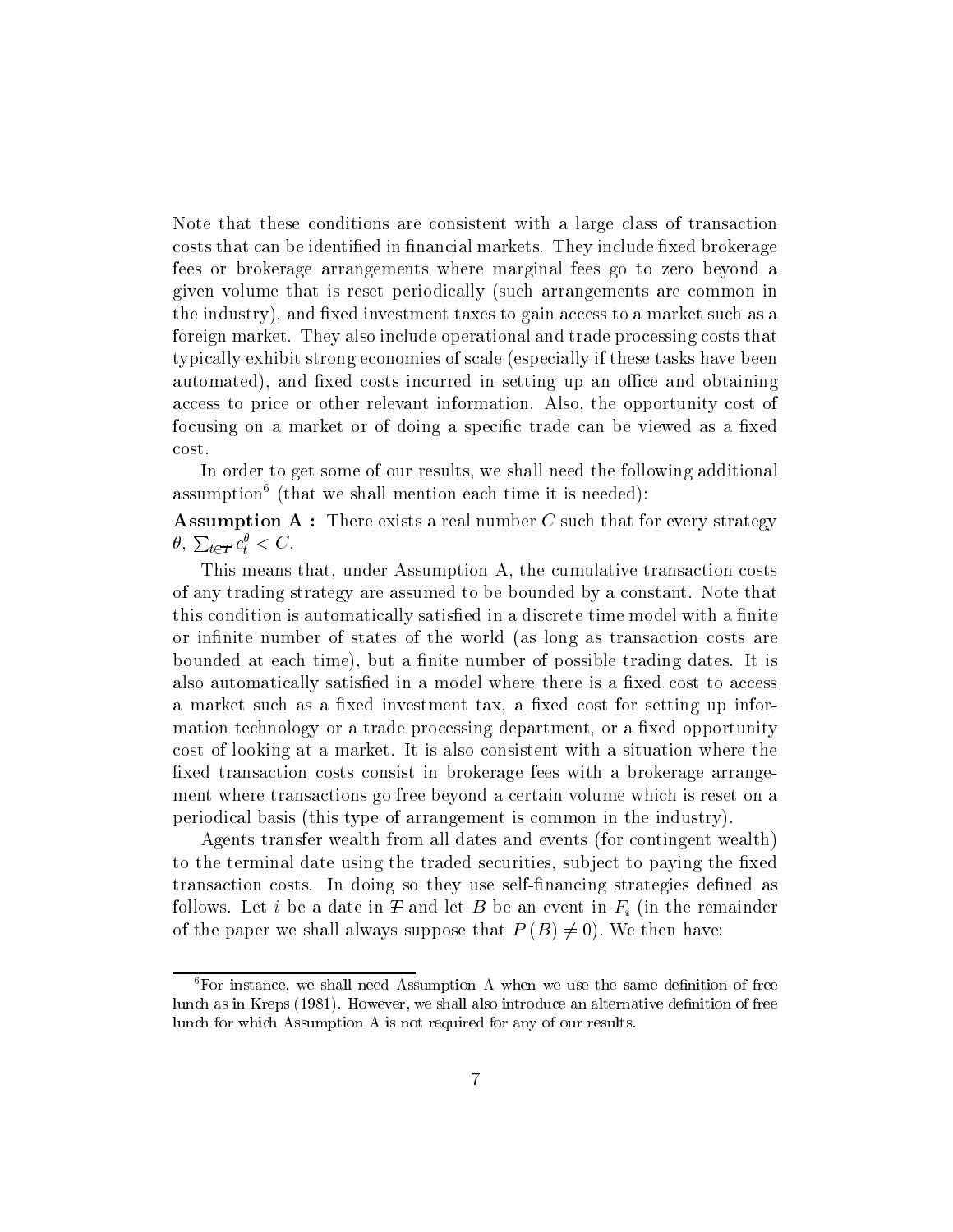**Definition 2.1** A self financing simple strategy from the date i and the event B is a strategy that is nul l before the date i and outside the event B = na ang pangangan ang pangangan ang pangangan ang pangangan ang pangangan ang pangangan ang pangangang mang pan  $\{\bartheta}_i \neq 0\}$  , and such that there exist trading dates  $t_0,...,t_N,$  with  $i=t_0 \leq ... \leq t_N$  $\mathbf{r}_N$  =  $\mathbf{r}_1$  ;  $\mathbf{r}_2$  is a significant over each interval  $\mathbf{r}_N$  ,  $\mathbf{r}_N$  and  $\mathbf{r}_N$  and  $\mathbf{r}_N$  and  $\mathbf{r}_N$  and  $\mathbf{r}_N$  and  $\mathbf{r}_N$  and  $\mathbf{r}_N$  and  $\mathbf{r}_N$  and  $\mathbf{r}_N$  and  $\mathbf{r}_N$  and satisfies

$$
\theta_{t_k} \cdot Z_{t_k} + c_{t_k}^{\theta} \le \theta_{t_{k-1}} \cdot Z_{t_k} \text{ for } k = 1, ..., N \Leftrightarrow 1
$$

 $and$ 

$$
\theta_T \cdot Z_T + c_T^{\theta} = \theta_{t_{N-1}} \cdot Z_T.
$$

This means that a self-financing simple strategy does not require any additional investment beyond what is required at the initial date: purchases of securities as well as transaction costs after the initial date are financed by the sale of other securities. Let  $S^{i,B}$  denote the set of such strategies. We also have:

**Definition 2.2** A frictionless self financing simple strategy from the date i and the event B is a strategy  $\theta$  that is null before the date i and outside the event B and such that there exist trading dates  $t_0, ..., t_N$  with  $i = t_0 \leq ... \leq t_N$  $t_N = T$  for which  $\theta(t, \omega)$  is a.s. constant over each interval  $[t_{k-1}; t_k[$  and satisfies  $\theta_{t_k} \cdot \Delta_{t_k} = \theta_{t_{k-1}} \cdot \Delta_{t_k}$  a.s. P for  $k = 1, ..., N$ .

This means that a frictionless self financing simple strategy is a self financing simple strategy in an otherwise identical economy where there are no transaction costs. Let  $W^{i,B}$  denote the set of such strategies.

# 3 Arbitrage opportunities and free lunches

#### 3.1 Arbitrage opportunities

An arbitrage opportunity is a trading strategy that yields a positive gain in some circumstances without a countervailing threat of loss in any other circumstances. A free lunch is the possibility of getting arbitrarily close to an arbitrage opportunity. We shall define two concepts of arbitrage opportunities as follows :

**Definition 3.1** 1. An arbitrage opportunity with fixed costs  $(AO<sub>1</sub>)$  is a strategy  $\theta$  such that there exist  $(i, j)$  in  $\mathcal{F}, 0 \leq i \leq j \leq T$ , an event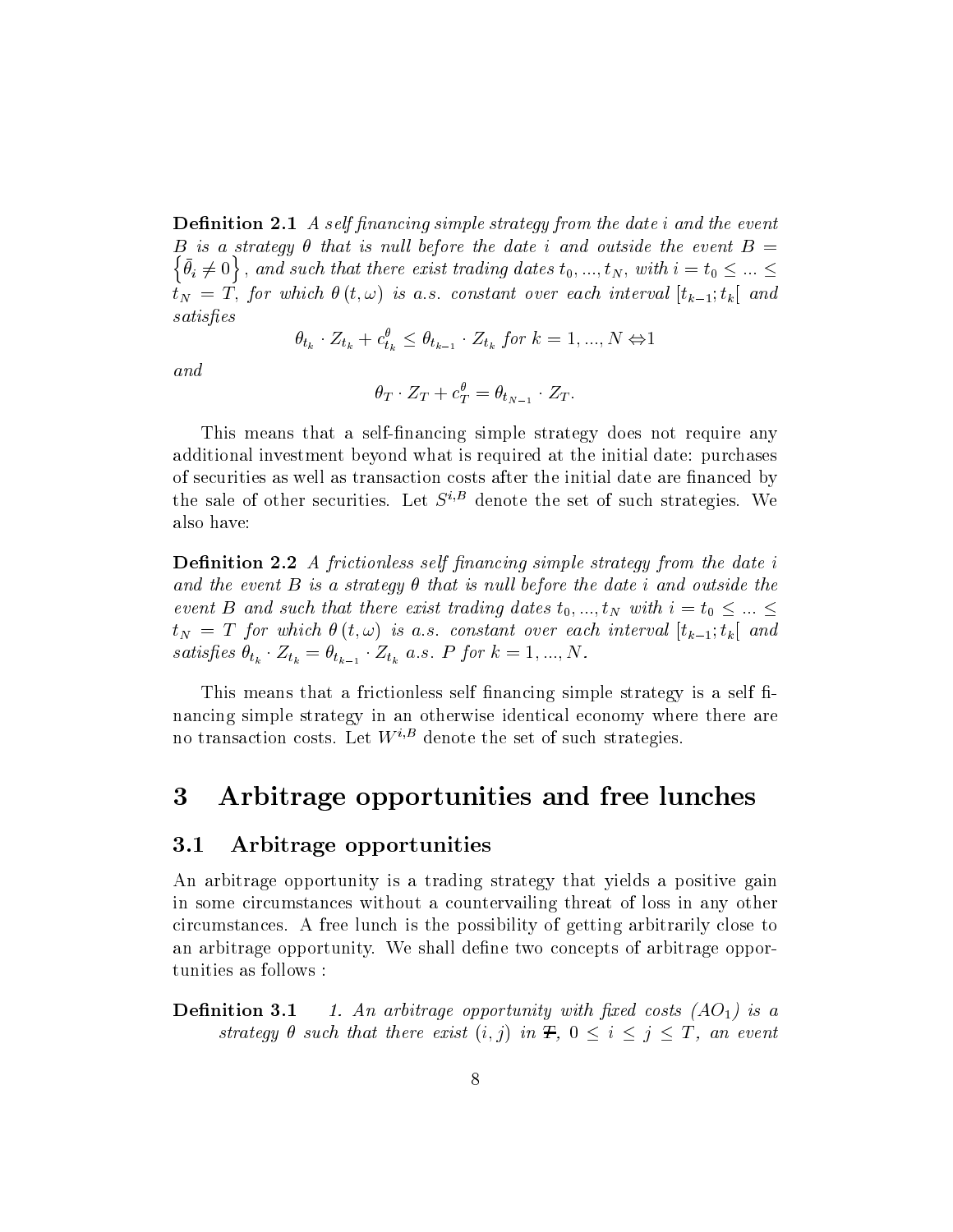$B$  in  $F_i$ , for which  $\theta$  is null after date f,  $\theta$  belongs to  $S^{\gamma \omega}$ ,  $V_i^* + C_i^* \leq \theta$  $\sigma$  on  $D$ ,  $V_j \geq 0$  and either  $V_i + c_i$  or  $V_j$  is atyperent from  $0$ .

2. A frictionless strong arbitrage opportunity  $(AO<sub>2</sub>)$  is a strategy  $\theta$  such that there exist  $(i, j)$  in  $\mathcal{F}, 0 \leq i \leq j \leq T$ , an event B in  $F_i$ , for which  $\theta$  is null after date j,  $\theta$  belongs to Wiff,  $V_i < 0$  on B and  $V_j \geq 0$ .

This means that an  $AO<sub>1</sub>$  is a trading strategy that yields, in our model with fixed transaction costs, a positive gain in some circumstances without a threat of loss in other circumstances. An  $AO<sub>2</sub>$  is a trading strategy that yields a positive gain at the starting date and event of the trading strategy without a countervailing threat of loss in other circumstances. We then have:

- **Proposition 3.1** 1. There exists an  $AO<sub>1</sub>$  if and only if there exists a net gain arbitrage opportunity with fixed trading costs, i.e. a strategy  $\theta$  such that there exist a date i in  $\mathcal F$  and an event  $B$  in  $F_i$  for which  $\theta$  belongs to  $S^{i,B}$ , and  $[V_T^{\theta} \Leftrightarrow V_i^{\theta} \Leftrightarrow c_i^{\theta}] \geq 0, \neq 0$  on B.
	- 2. There exists an  $AO<sub>2</sub>$  if and only if there exists a frictionless  $\varepsilon$ -net gain arbitrage opportunity, i.e. a strategy  $\theta$  such that there exist a date i in T; and event  $\equiv$  in Fig. and a positive real number  $\sim$  jet which is expected. to  $W^{*,\Xi}$  and  $V^*_{T} \Leftrightarrow V^*_{i} \geq \varepsilon$  on  $D$ .
	- 3. There exists an  $AO<sub>1</sub>$  if and only if there exists an  $AO<sub>2</sub>$ .

This means that the two notions of arbitrage opportunities that we have introduced are equivalent. Also, an arbitrage opportunity in our model with fixed transaction costs corresponds to the possibility of achieving a positive net gain. An arbitrage opportunity in the otherwise identical frictionless model corresponds to a net gain that is greater than some positive constant in all states of the world. It is hence clear that the set of arbitrage opportunities in our model with fixed transaction costs is strictly smaller than the set of arbitrage opportunities in the frictionless model, or equivalently that the assumption of no arbitrage in our model with fixed transaction costs is less stringent than in the frictionless model.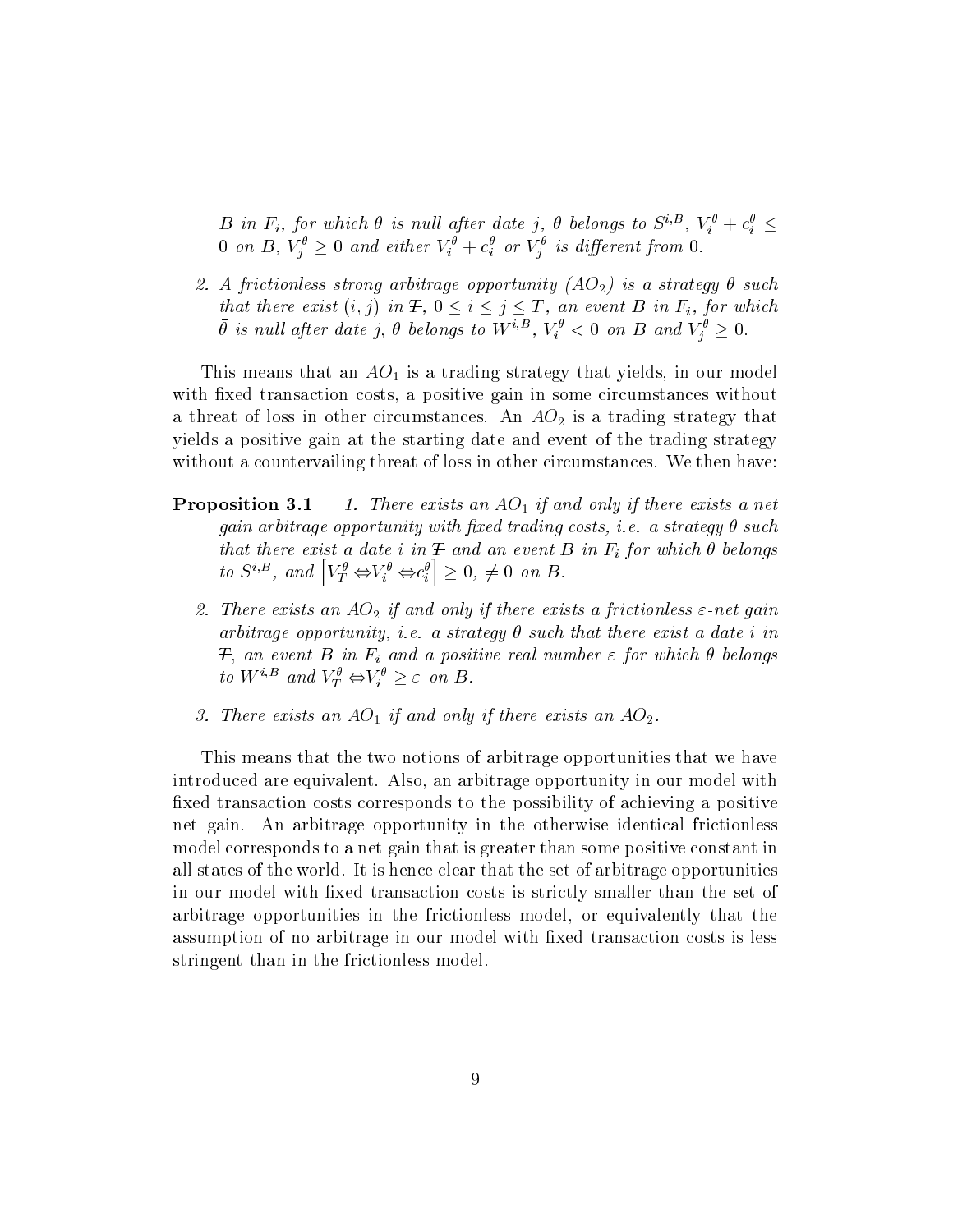#### 3.2 Free lunches

As in Kreps (1981), we define a free lunch as the possibility of getting arbitrarily close to an arbitrage opportunity. More precisely, we have

**Definition 3.2** 1. A free tunch with fixed costs  $(F L_1)$  is a sequence  $(\sigma)_{n \in N}$ of trading strategies such that there exist i in  $\overline{F}$ , B in  $\overline{F}_i$ , sequences  $(x^{\mu})_{n\in N}$  and  $(\varepsilon_i^{\mu})_{n\in N}$  of random variables belonging respectively to  $L^{\infty}(\Omega, F, F)$ and L<sup>+</sup> (M, F<sub>i</sub>, F) and converging in L<sup>+</sup> (M, F, F) respectively to  $x \geq 0$ and  $\varepsilon_i \geq 0$  on B with  $x + \varepsilon_i \neq 0$  for which for all n,  $\begin{aligned} \mathcal{L}^{n} &\in \mathcal{L}^{n} \setminus \{1,1\} \rightarrow \mathcal{L}^{n} \ 0 \,\, for \,\, which \,\, for \,\, all \,\, r \ \mathcal{L}^{n} &\in \mathcal{L}^{n}_{i} \,\,\, on \,\, B \,\,\, and \end{aligned}$ 

$$
\theta^n
$$
 is in  $S^{i,B}$ ,  $V_i^{\theta^n} + c_i^{\theta^n} \leq \Leftrightarrow_i^n$  on B and  $V_T^{\theta^n} \geq x^n$ .

2. A frictionless strong free tunch  $(F L_2)$  is a sequence  $(\sigma)_{n \in N}$  of trading strategies such that there exist i in  $\pm$ ,  $D$  in  $\Gamma_i$  and sequences  $(x^{\alpha})_{n\in N}$ and  $(r)_{n\in N}$  of random variables belonging respectively to  $L^-(\Omega, r, F)$ and L<sup>-</sup> (M,  $\Gamma_i, \Gamma$ ) and converging in L<sup>-</sup> (M,  $\Gamma, \Gamma$ ) respectively to  $x \geq 0$ and  $r > 0$  on B for which for all n,  $\begin{aligned} \mathcal{L}^{q^n} \leq \Leftrightarrow^{n} \text{ and } V_T^{\theta^n} \geq \end{aligned}$ 

$$
\theta^n
$$
 is in  $W^{i,B}$  and satisfies  $V_i^{\theta^n} \leq \Leftrightarrow r^n$  and  $V_T^{\theta^n} \geq x^n$ .

3. An asymptotic free lunch  $(A \, S \, F \, L)$  is a sequence  $(\sigma^+)_{n \in N}$  of  $\sum_{n \in \mathbb{N}}$  of strategies such that there exist i in  $\Gamma$ ,  $D$  in  $\Gamma$ <sub>i</sub>, a sequence  $(m)_{n>0}$  of positive real numbers and sequences  $(x^+)_{n\in N}$  and  $(\varepsilon_i^+)_{n\in N}$  of random variables belonging respectively to  $L^-(\mathcal{M},F,F)$  and  $L^-(\mathcal{M},F_i,F)$  and converging  $n,$ 

in L1 ( ; F; P ) respectively to <sup>x</sup> <sup>0</sup> and "i <sup>&</sup>gt; <sup>0</sup> on <sup>B</sup> for which for al l n " n is in Si;B , <sup>V</sup> <sup>n</sup> i <sup>+</sup> <sup>c</sup> <sup>n</sup> i n i on <sup>B</sup> and <sup>V</sup> <sup>n</sup> <sup>T</sup> n <sup>x</sup><sup>n</sup>

This means that a free lunch is a sequence of strategies with a payoff that converges to an arbitrage opportunity. A frictionless strong free lunch is a sequence of strategies with a payoff that converges to a frictionless strong arbitrage opportunity. An "asymptotic free lunch" is a sequence of strategies that are strong free lunches when renormalized by a sequence of scaling factors. We introduce this notion in order to avoid using Assumption A in our characterization Theorems in the next section.

Note that, as in the definition of arbitrage opportunities, we could replace the date 1 with any date 7, satifying  $0 \leq i \leq j \leq 1$  for which  $\theta^{\alpha}$  is null after the date j. We then have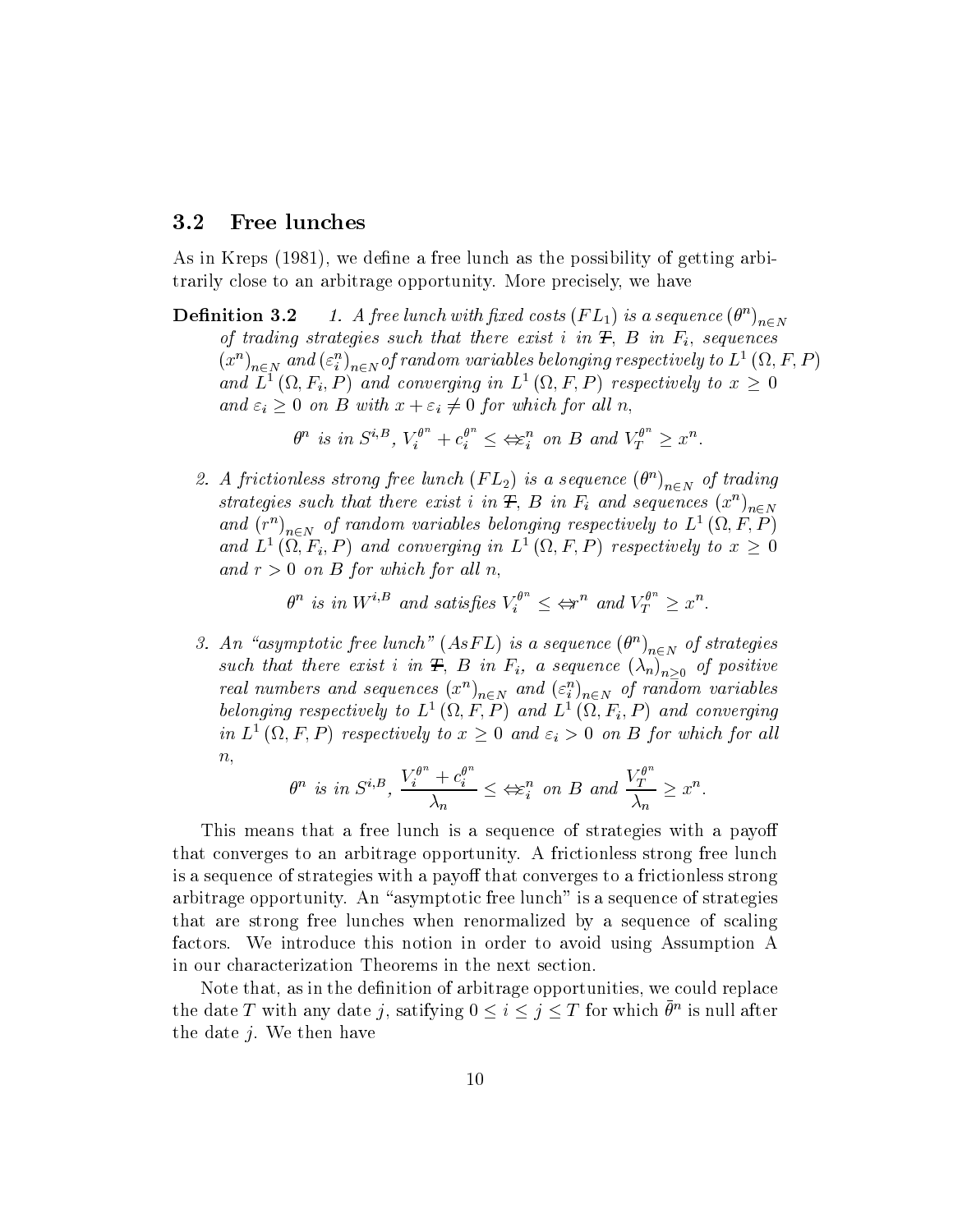- **Proposition 3.2** 1. There exists a  $FL_1$  if and only if there exists a net gain free tunch with fixed costs, i.e. a sequence  $(\sigma^{\scriptscriptstyle\vee})_{n\in N}$  of strategies such that there exist  $i$  in  $\boldsymbol{\tau},$   $\boldsymbol{D}$  in  $\boldsymbol{\tau}_i$  and a sequence  $(x^{\cdot})_{n\in N}$  of random variables belonging to  $L^-(M,F,F)$  and converging in  $L^-(M,F,F)$  to some  $x \geq 0, \neq 0$  on B for which for all n,  $\theta^n$  is in  $S^{i,D}$  and  $V^{\sigma^-}_T \Leftrightarrow$  $V_i^{\theta^n}+c_i^{\theta^n}\big)\geq x^n.$ 
	- 2. There exists a  $FL_2$  if and only if there exists a frictionless  $\varepsilon$ -net gain free tunch, r.e., a sequence  $(\theta^{..})_{n\in N}$  of strategies such that there exist i in  $\boldsymbol{\tau},$   $\boldsymbol{\varrho}$  in  $\boldsymbol{r}_i,$  a positive real number  $\varepsilon$  and a sequence  $(x^{\cdot\cdot})_{n\in N}$  of random variables belonging to  $L^+(M,F,F)$  and converging to some  $x \geq \varepsilon$  on  $D$ for which for all n,  $\theta^n$  is in  $W^{i,B}$  and satisfies  $V^{\theta^m}_T \Leftrightarrow V^{\theta^m}_i \geq x^n$ .

This means that a free lunch corresponds to a sequence of trading strategies with a payoff that converges to a positive net gain. Similarly a frictionless strong free lunch corresponds to a sequence of trading strategies with a payo that converges to a net gain that is strictly positive in all states of the world. We then have the following characterization of the absence of frictionless strong free lunches:

Corollary 3.1 Let  $K^{i,B} = \left\{ V_T^{\theta} \Leftrightarrow V_i^{\theta} ; \theta \in W^{i,B} \right\} \subset L^1(\Omega,F,P)$ , the set of possible gains from date i and event B in the frictionless model, and  $C^{i,B}$  =  $K^{n,2} \Leftrightarrow L^{\pm}_+,$  where the closure is taken in  $L^{\pm}$ . Let

$$
A^B = \left\{ f \in L^1_+, \exists \varepsilon > 0 \text{ such that } f \ge \varepsilon \text{ on } B \right\}.
$$

The assumption of no frictionless strong free lunch  $(NFL<sub>2</sub>)$  is equivalent to the condition that for all i in  $\mathcal F$  and  $B$  in  $F_i$ , the two convex sets  $C^{i,B}$  and A - nave an empty intersection.

We also have

- **Lemma 3.1** 1. The absence of frictionless strong free lunch  $(NFL<sub>2</sub>)$  implies the absence of free lunch in our model with fixed trading costs  $(NFL_1)$ .
	- 2. Under Assumption  $A$ , the absence of free lunch in our model with fixed costs  $(NFL_1)$  and the absence of frictionless strong free lunch  $(NFL_2)$ are equivalent.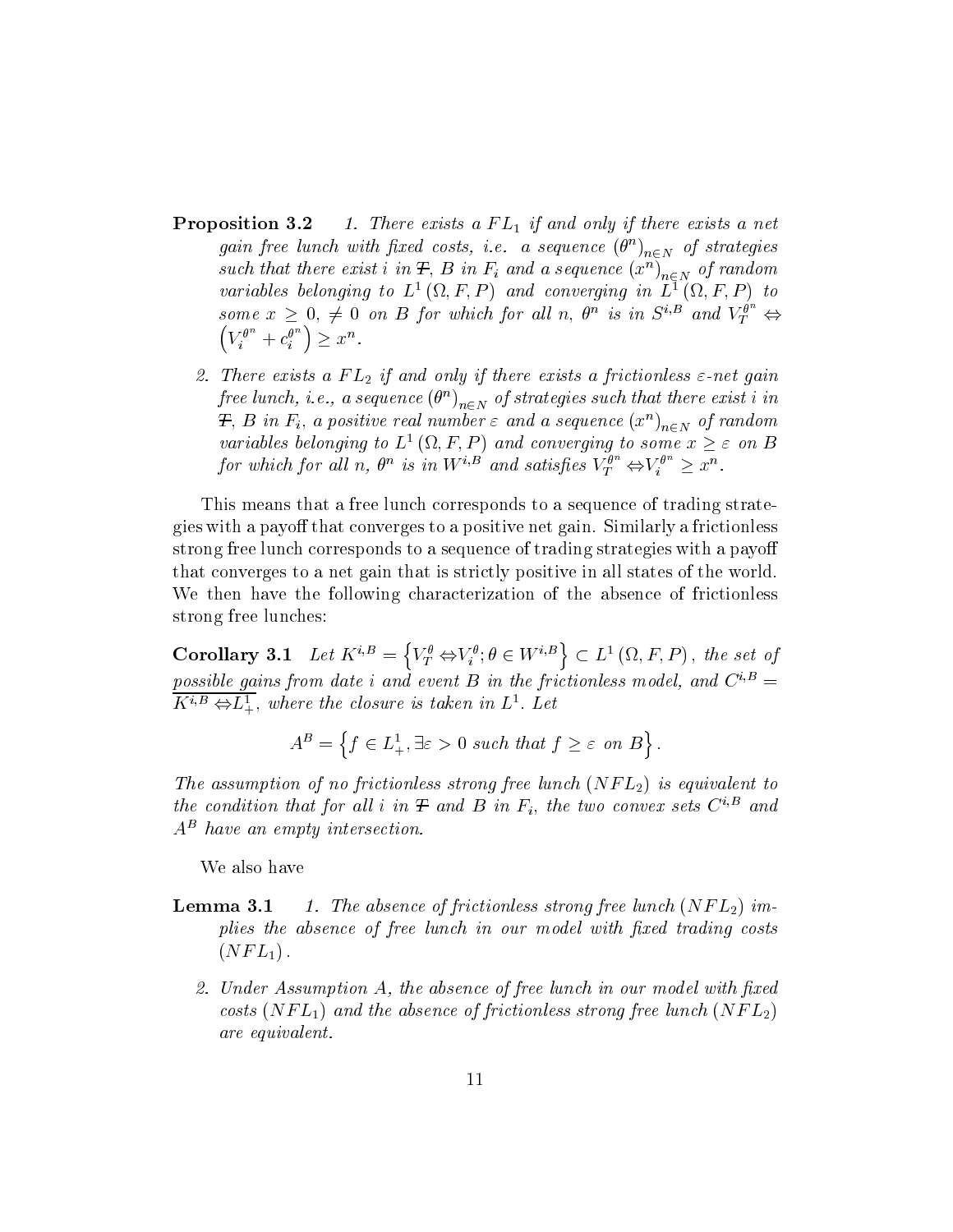3. The absence of "asymptotic free lunch"  $(NAsFL)$  in our model with fixed trading costs and the absence of frictionless strong free lunch  $(NFL_2)$  are equivalent.

It is easy to see that the absence of frictionless strong free lunch implies the absence of free lunch with fixed trading costs. But, unlike for arbitrage opportunities, the converse is not necessarily true. Indeed, although the number of trading dates for each trading strategy n is nite, it can be arbitrarily large, and therefore so can the cumulative trading costs. Hence the need to bound the total trading costs of any simple strategy as in Assumption A or to consider the notion of "asymptotic free lunch". In both cases we obtain the equivalence between the absence of strong frictionless free lunches and the absence of free lunches in our model with fixed trading costs.

### 3.3 Absolutely continuous martingale measures

With the notations of corollary ??, it is easy to see, using the definition of the set of self financing simple trading strategies in the frictionless model  $W^{i,B}$ and the fact that  $Z_t^0 = 1$ , that  $K^{i,B} = \left\{ V_T^{\theta} \Leftrightarrow V_i^{\theta} ; \theta \in W^{i,B} \right\}$ , the set of possible gains from date i and event B in the frictionless model, is a vector space and that it is equal to  $K^{i,B} = \text{Lin} \left\{ \theta_s \cdot (\bar{Z}_t \Leftrightarrow \bar{Z}_s) ; \theta_s \in P^{s,B}, i \leq s \leq t \right\},\$ where for all  $s \geq i$ ,  $Z_s = (Z_s, ..., Z_s)$  and where  $P^{*,-}$  denotes the set of  $n$  -dimensional random variables  $\sigma_s = (\sigma_s, ..., \sigma_s)$  that are  $r_s$  -measurable, null outside B and before t and such that  $\theta_s \cdot Z_s$  is in  $L^2(\Omega, F_s, F)$ .

The use of corollary ?? and of a separation theorem will now enable us to obtain our main result: the characterization of the absence of frictionless strong free lunches in terms of absolutely continuous martingale mesures.

**Theorem 3.1** There exists no frictionless strong free lunch if and only if for als let  $\alpha$  in T and all  $\alpha$  in Fig. and all l B in absolute and absolutely continuous probability  $\beta$ measure  $P$   $\degree$  aepined on  $\chi_{L, \Gamma}$  , with bounded density, such that  $P$   $\degree$   $\degree$  (D)  $\equiv$  1 and  $E^{P^{n,*}}|Z_t |F_s| = Z_s$  for all  $(s, t)$  such that  $i \leq s \leq t$ .

We then obtain the Fundamental Theorem of Asset Pricing for securities markets models with fixed trading costs.

**Theorem 3.2** The following are equivalent: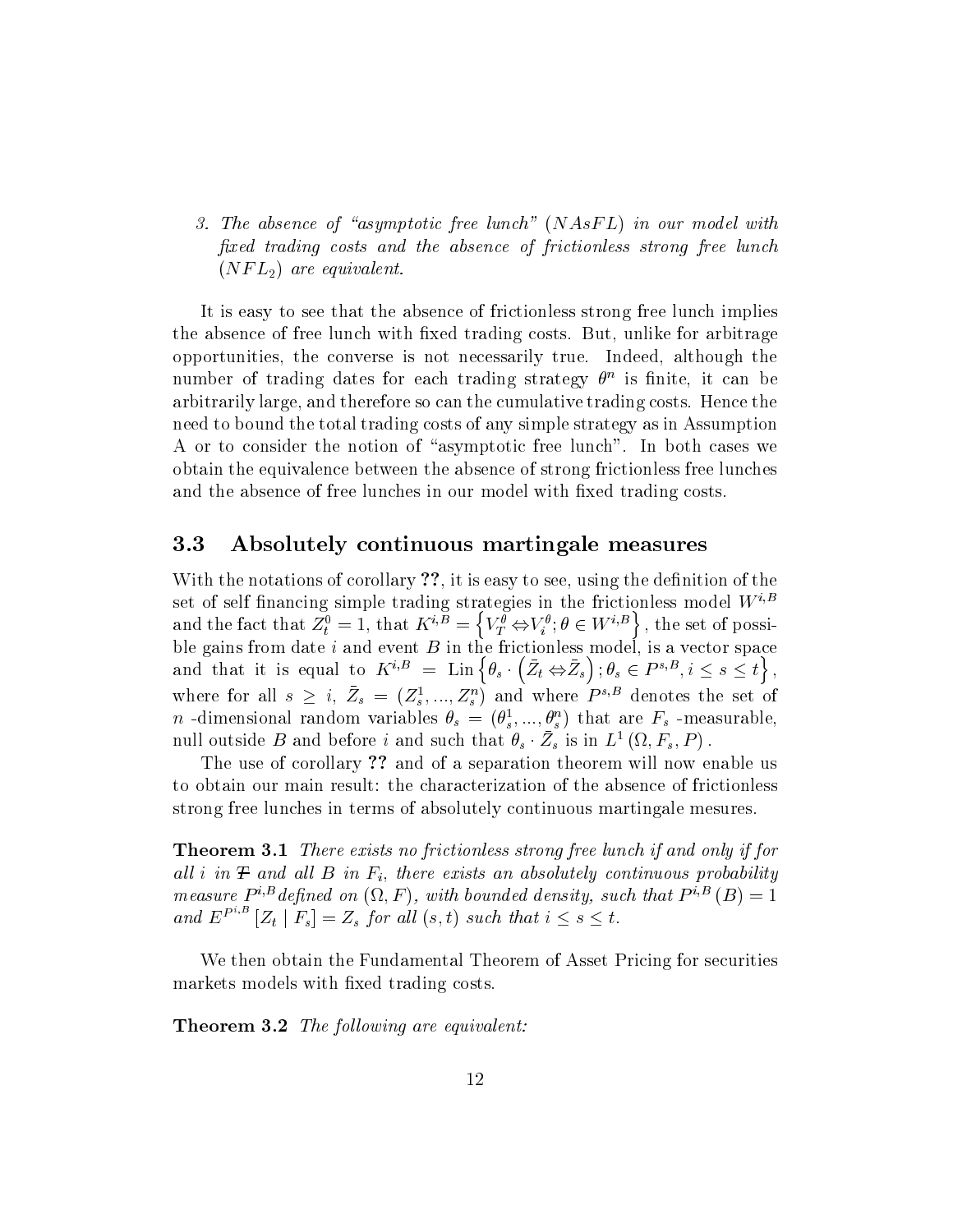- 1. There exists no "asymptotic free lunch" in our model with fixed trading  $costs.$
- 2. There exists a family of absolutely continuous martingale measures: for all i in  $F$  and for all  $B$  in  $F_i$ , there exists an absolutely continuous  $p$ rovavuuy measure wun vounaea aensuy  $P^{\gamma-}$  ae $\mu$ nea on  $(\Sigma, F$  ) such that  $P^{i,B}(B)=1$  and satisfying

$$
E^{P^{i,B}}\left[Z_t \mid F_s\right] = Z_s \text{ for all } (s,t) \text{ with } i \le s \le t.
$$

3. There exists a family of nonnegative state price densities: for all i in  $\bm{\tau}$  and for all  $\bm{\mathrm{D}}$  in  $\bm{\mathrm{r}}_i$ , there exists a bounded random variable  $g^{\vee}$  in  $L^{\infty}(\Omega, F, P)$  with  $q^{i,B} \geq 0, \neq 0$  on B and such that for all  $(s, t)$  with  $i \leq s \leq t$ 

$$
E\left[g^{i,B}Z_t 1_{A \cap B}\right] = E\left[g^{i,B}Z_s 1_{A \cap B}\right] \text{ for all } A \text{ in } F_s.
$$

4. There exists a family of weakly positive<sup>7</sup> continuous linear operators: let  $R^{i,B}$  denote the set of random variables null outside B and belonging to  $L^-(M;F_i,F)$  . For all  $i$  in  $\pm$ , for all  $B$  in  $F_i$ , there exists a weakly positive continuous linear operator  $\pi^{i,B}$  defined on  $R^{T,B}$  and taking values in  $R^{i,B}$ , such that there exists an event A in  $F_i$  with  $A\subset B$  and  $P(A)\neq 0$ for which

$$
\pi^{i,B}\left(V_T^{\theta}\right) = V_i^{\theta} \ \ on \ A, \ for \ all \ \theta \ \ in \ W^{i,B}.
$$

Under Assumption A, these statements are all equivalent to:

5. There exists no free lunch in our model with fixed trading costs.

This means that the absence of free lunches in our model with fixed trading costs (or equivalently the absence of free lunches in the otherwise identical frictionless model) is equivalent to the existence of a family of absolutely continuous martingale probability measures: absolutely continuous martingale measures conditional on any possible future event. Note the difference with the frictionless case where the absence of free lunches (a weaker condition than the absence of free lunches in the model with fixed trading costs) is

Let  $\Lambda$  defible the set of random variables on  $(M, F, F)$ . A functional  $p$  defined on  $\Lambda$ is said to be weakly positive if for all x in X such that  $P(x \ge 0) = 1$ , we have  $p(x) \ge 0$ .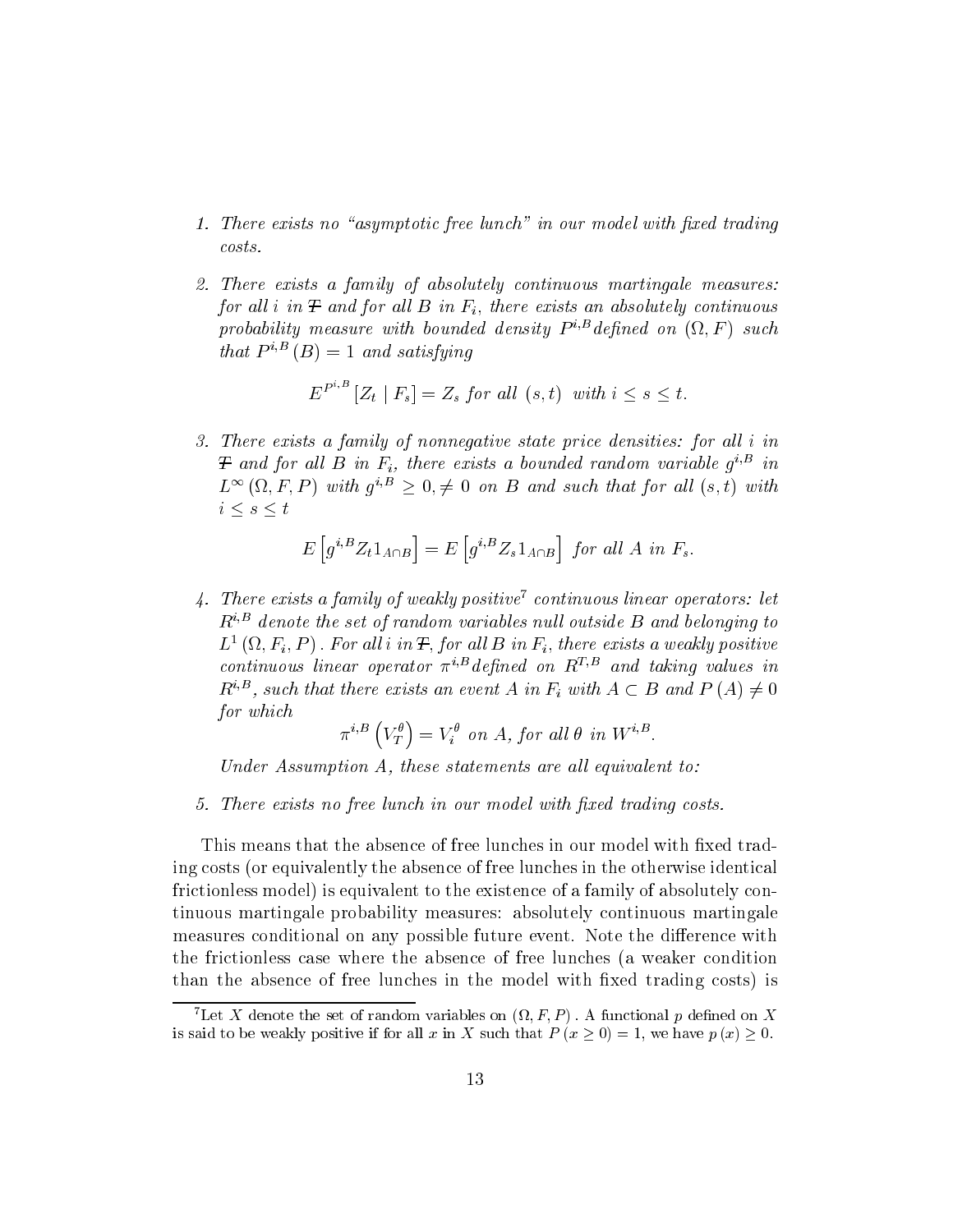equivalent to the existence of an equivalent martingale probability measures (a stronger condition since a family of absolutely continuous martingale measures can be derived from any equivalent martingale measure) as shown in Harrison and Kreps (1979).

We can also obtain the slightly more general results in the spirit of Yan's (1980) theorems ( also see Stricker (1990), among others, for an application of Yan's theorem).

**Theorem 3.3** Let  $\Lambda$  be a convex set in  $L^2(\Omega, \Gamma, \Gamma)$  containing 0. The following conditions are equivalent :

- 1. For all  $\eta$  in L such that  $\eta > 0$ , there exists a positive real number c for which cy is not in  $\mathbf{A} \Leftrightarrow L_{+}^{-}$ .
- z. There exists a positive real number c such that  $c_{1\Omega}$  is not in  $\Lambda \Leftrightarrow L_+^{\perp}$ .
- 3. There exists a random variable Z in  $L^{\infty}(\Omega, F, P)$  satisfying  $Z \geq 0, \neq 0$ and  $\sup_{\zeta \in K} E[Z\zeta] < \infty$

We also have

Corollary  $3.2$  Let K denote K<sup>-37</sup> with

$$
K^{i,B} = \left\{ V_T^{\theta} \Leftrightarrow V_i^{\theta}, \theta \in W^{i,B} \right\} = Lin\left\{ \theta_s \cdot \left( \bar{Z}_t \Leftrightarrow \bar{Z}_s \right); \theta_s \text{ is in } P^{s,B}, t \ge s \ge i \right\}
$$

where for all  $s \geq i, Z_s = (Z_s^s, ..., Z_s^s)$  and  $P^{s,z}$  denotes the set of n aimensional random variables  $\theta_s = (\theta_s^*, ..., \theta_s^*)$  that are  $\mathbf{r}_s$ -measurable, null *outside*  $D$  and before i, and such that  $\sigma_s \cdot \Sigma_s$  is in  $L^-(M, \Gamma_s, \Gamma)$ . Also, let  $A^B$  denote  $\{f \in L_+^1, \exists \varepsilon > 0 \text{ such that } f \geq \varepsilon \text{ on } B\}$ . The following conditions are equivalent :

- 1. The intersection  $A^{**} \sqcup \Lambda \Leftrightarrow L_+^+$  is empty.
- z. The random variable  $1_{\Omega}$  does not belong to  $\Lambda \Leftrightarrow L_+^{\pm}$ .
- 3. There exists an absolutely continuous martingale measure for Z: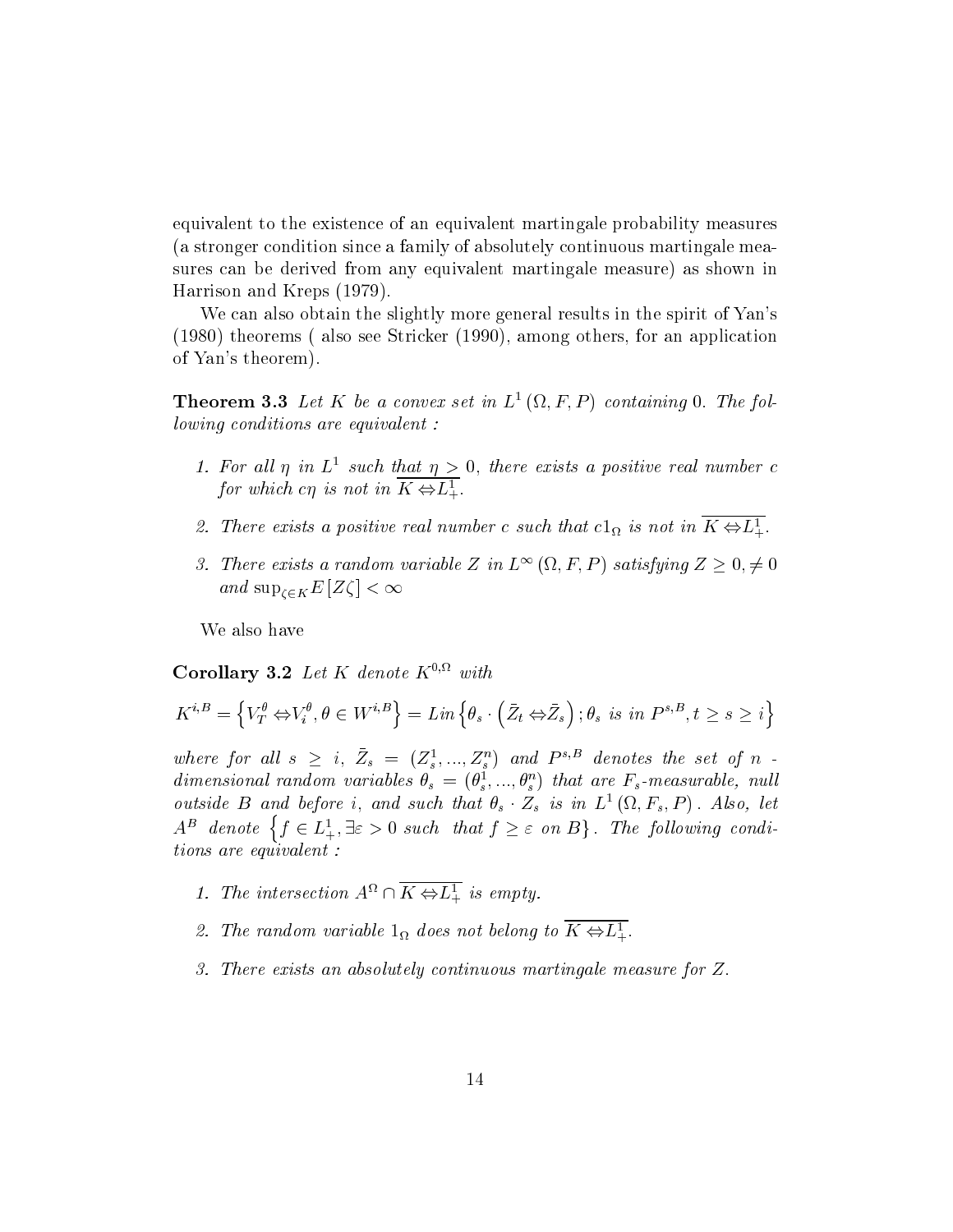This concludes our characterization of processes that admit an absolutely continuous martingale measure - which relates to the Theorem of Asset Pricing in securities markets models with fixed trading costs (note that the implications  $2 \Rightarrow 1$ ) in Theorems ?? and Corollary ?? are quite general and can be useful in other contexts as well). The characterization of processes that admit an equivalent martingale measure (or the Fundamental Theorem of Asset Pricing in frictionless securities markets models) can be found in Harrison and Kreps  $(1979)$ , Yan  $(1980)$ , Kreps  $(1981)$ , Duffie and Huang (1986), Stricker (1990) or Delbaen and Schachermayer (1994 and 1998), as well as Back and Pliska (1988) and Dalang et al. (1980) for the discrete time case.

We shall now exhibit an example of a process that admits a family of absolutely continuous martingale probability measures but does not admit any equivalent martingale probability measure.

**Example (Delbaen and Schachermayer (1994)):** Let W be a standard Wiener process, with its natural filtration  $(G_t)_{0 \le t \le 1}$ . We define a local martingale of exponential type by:

 $L_t = exp(\Leftrightarrow (f \cdot W)_t \Leftrightarrow \frac{1}{2} (\int_0^t f^2(u) du))$  if  $t < 1$ , and  $L_1 = 0,$ 

where  $f(t) = \frac{1}{\sqrt{1-t}}$ , we define the stopping time T by  $T = \inf\{t, L_t \geq 2\}$ . We then define the price process  $S_t$  by:

$$
dS_t = dW_t + \frac{1}{\sqrt{1-t}} dt
$$
 if  $t \leq T$ , and  

$$
dS_t = 0
$$
 if  $t \geq T$ ,

and the filtration  $(F_t)_{0 \le t \le 1} = (G_{min(t,T)})_{0 \le t \le 1}$ .

According to Delbaen and Schachermayer (1994), there exists a unique probability measure Q that is absolutely continuous with respect to P and makes the process S a martingale. It is given by  $dQ = L_T dP$ . Since  $P[L_T =$  $[0] > 0$ , Q is not equivalent to P. Moreover, for all  $t < 1$ , the measures Q and P are equivalent on  $F_t$  since the density  $L_T$  is positive. It is now easy to see that for any date that for any date that for any date that date that date, there exists a that date, th probability measure  $Q^{s,z}$  given by  $dQ^{s,z} = \frac{E[L_T 1_B]}{E[L_T 1_B]} dP$  such that  $Q^{s,z}(B)=1$ and  $E^{Q^{t,B}}[S_v|F_u] = S_u$  for all  $(u, v)$  with  $t \le u \le v$ .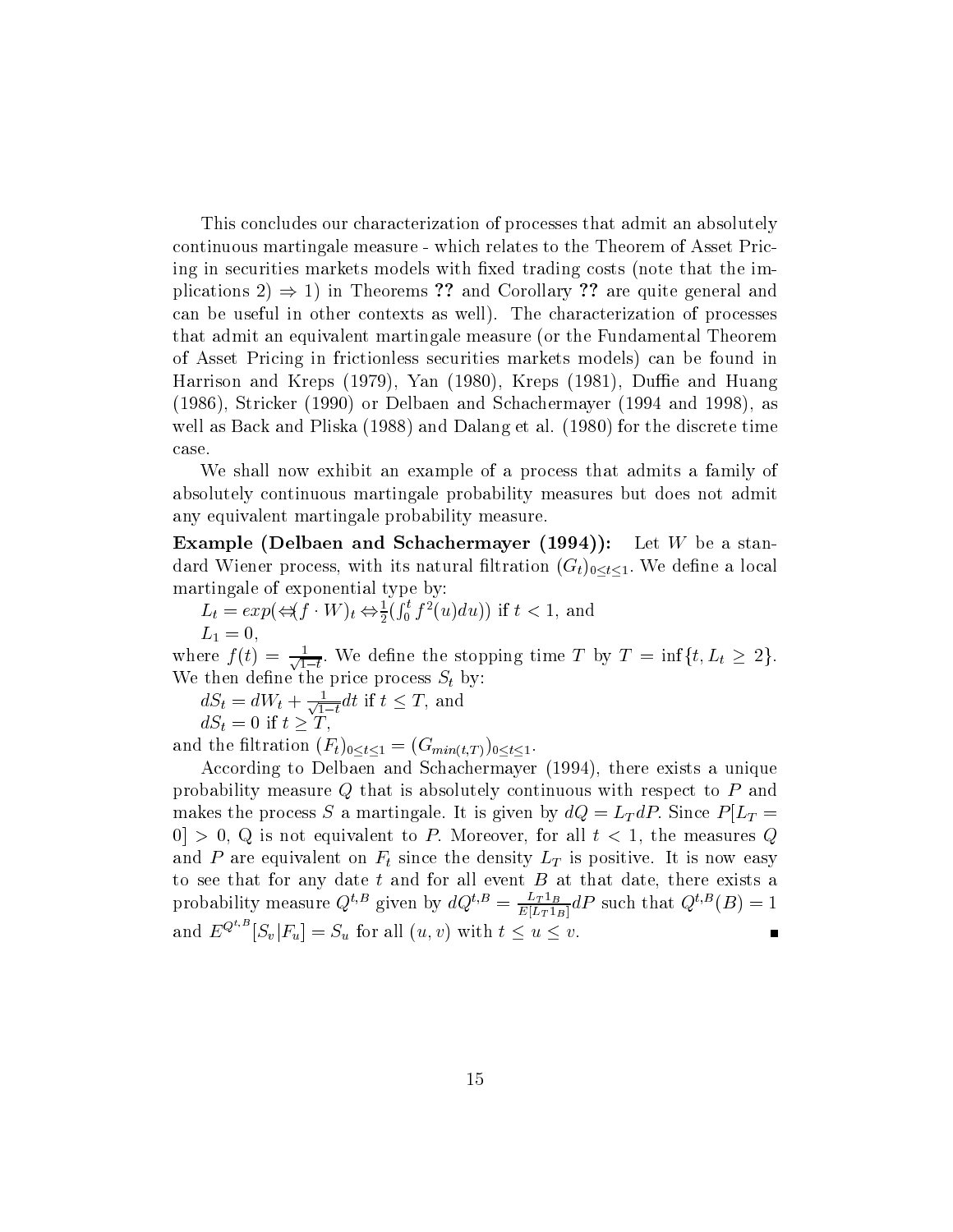### 4 Pricing and viability with fixed costs

### 4.1 Admissible pricing rules

A contingent claim  $B$  to consumption at the terminal date  $T$  is a random variable belonging to  $L^-(M, r, F)$ . A contingent claim  $D$  is said to be attainable (in the model without fixed cost) if there exists some frictionless self inhancing strategy  $\sigma$  in W  $\cdots$  such that  $V_T = D$ . Note that the set M of all attainable contingent claims is a linear space. We shall now define and characterize pricing rules  $p(B)$  on M that are admissible.

**Definition 4.1** An admissible pricing rule on  $M$  is a functional p defined on M, such that

- 1. <sup>p</sup> induces no arbitrage, i.e., it is not possible to nd strategies 1,...,n in  $W^{0,\Omega}$ , for which  $\sum_{i=1}^n p(V_T^{\theta_i}) \leq 0$ ,  $\sum_{i=1}^n V_T^{\theta_i} \geq 0$  and one of the two is nonnull.
- 2.  $p(B) \leq \pi_s(B)$ , where  $\pi_s(B) := \inf \left\{ V_0^{\theta} + c_0^{\theta}, \ \theta \in S^{0,\Omega}, \ V_T^{\theta} \geq B \right\}$ .

Part 1 is the usual no-arbitrage condition. Part 2 says that an admissible price for the contingent claim  $B$  must be smaller than its superreplication price: if it is possible to obtain a payoff at least equal to B at a cost  $\pi_s (B)$ , then no rational agent (who prefers more to less) will accept to pay more than  $\pi_s$  (B) for the contingent claim B. Note that since B is attainable by a frictionless self nancing strategy, and since the total trading costs incurred by any strategy are bounded, there always exists at least a self financing (inclusive of transaction costs) strategy dominating  $B$ , i.e.  $B$  is also attainable in our model with fixed trading costs.

The following Proposition characterizes the admissible pricing rules on M through the use of the absolutely continuous martingale measures obtained in Theorem ??.

**Proposition 4.1** Under Assumption A and the assumption of  $NFL_1$ , or under the assumption of NAsFL, any admissible pricing rule p on M can be written as

 $p(B) = E^{P^*}[B] + c(B)$  for all B in M  $\mathbf{B} = \mathbf{B} \mathbf{B} + \mathbf{B} \mathbf{B}$  for all  $\mathbf{B} = \mathbf{B} \mathbf{B}$  in  $\mathbf{B} = \mathbf{B} \mathbf{B}$ 

where  $P^*$  is any absolutely continuous martingale measure and  $\frac{c(\Delta B)}{\lambda} \rightarrow_{\lambda \rightarrow \infty}$  $\theta$ .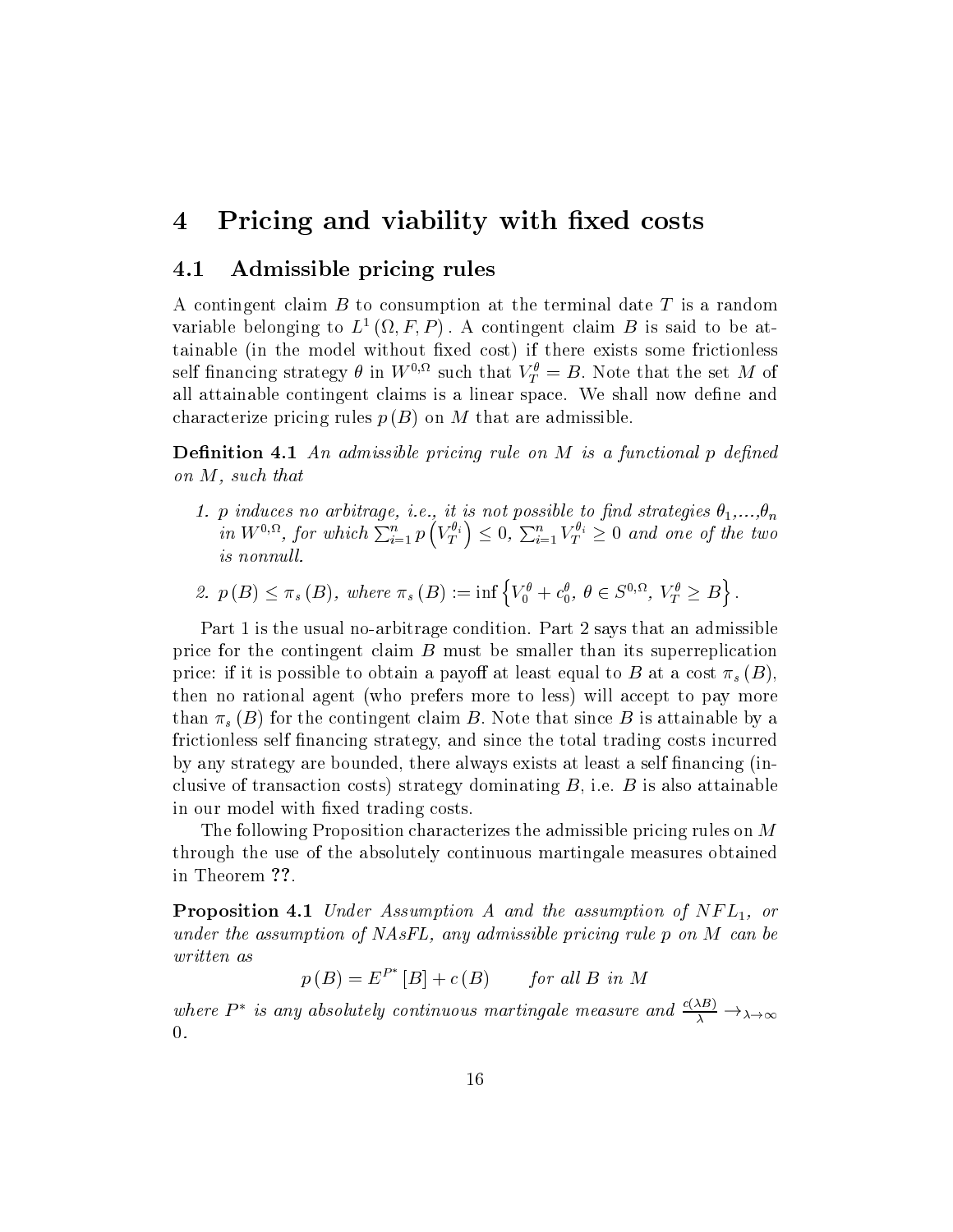This means that if  $B = V_T^{\sigma}$  then  $p(B) = V_0^{\sigma} + c(B)$  since  $E^P$   $(V_T^{\sigma}) = V_0^{\sigma}$ for any absolutely continuous martingale measure  $P^*$ . Moreover, if  $p(\lambda x)$  $\lambda[p(x)]$  for any real number  $\lambda$  large enough, then the fixed cost c is nonnegative. And if there exists  $\varepsilon > 0$ , such that for any  $\lambda$  large enough,  $p(\lambda x) \leq \lambda [p(x) \Leftrightarrow \varepsilon]$ , then the fixed cost c is greater than or equal to this positive constant  $\varepsilon$ . Notice that under Assumption A, i.e. if the cumulative fixed costs incurred by any strategy are bounded by a positive real number C, then  $c(B) := p(B) \Leftrightarrow E^{P^*}(B) \leq \pi_s(B) \Leftrightarrow E^{P^*}(B) \leq C$ , for any absolutely continuous martingale measure  $P^*$ . Also, Proposition ?? implies that  $\frac{p(\Delta B)}{\lambda} \rightarrow_{\lambda \rightarrow \infty} E^{P^*}[B]$  for any attainable contingent claim B, where  $P^*$  is any absolutely continuous matrix matrix matrix matrix matrix  $\mathbf{r}$ of any attainable contingent claim B is equal to  $E^F$  |B| in the limit of large quantities.

As usual, we say that the market is complete in the frictionless model if any contingent claim is attainable. If the market is complete, there exists a unique admissible pricing rule. However, in incomplete markets (i.e., if there are some non attainable contingent claims), even in a frictionless model there is no universal pricing concept. We can only find arbitrage bounds and the pricing rules are sublinear tower semicontinuous functionals (see Jouini and Kallal (1995a and 1999)). By analogy with the case of attainable contingent claims, we define an admissible pricing rule on the set of contingent claims in the following way.

**Definition 4.2** A pricing rate on L (M, F, P) is admissible if it is of the form  $p(B) = \pi(B) + c(B)$  for all  $B$  in  $L^1(M, F, F)$ , where

1.  $\pi$  is a sublinear lower semicontinuous functional and c is such that  $\frac{1}{\lambda} \rightarrow \lambda \rightarrow \infty$  U.

2. 
$$
p(B) \leq \pi_s(B)
$$
, where  $\pi_s(B) := \inf \left\{ V_0^{\theta} + c_0^{\theta}, \theta \in S^{0,\Omega}, V_T^{\theta} \geq B \right\}$ 

We then obtain the following characterization of the admissible pricing rules.

<sup>&</sup>lt;sup>8</sup>A functional  $\pi$  is sublinear if  $\pi(\lambda x) = \lambda \pi(x)$  and  $\hat{e}\pi(x + y) \leq \pi(x) + \pi(y)$  for all contingent claims  $x, y$  and nonnegative real numbers  $\lambda$ .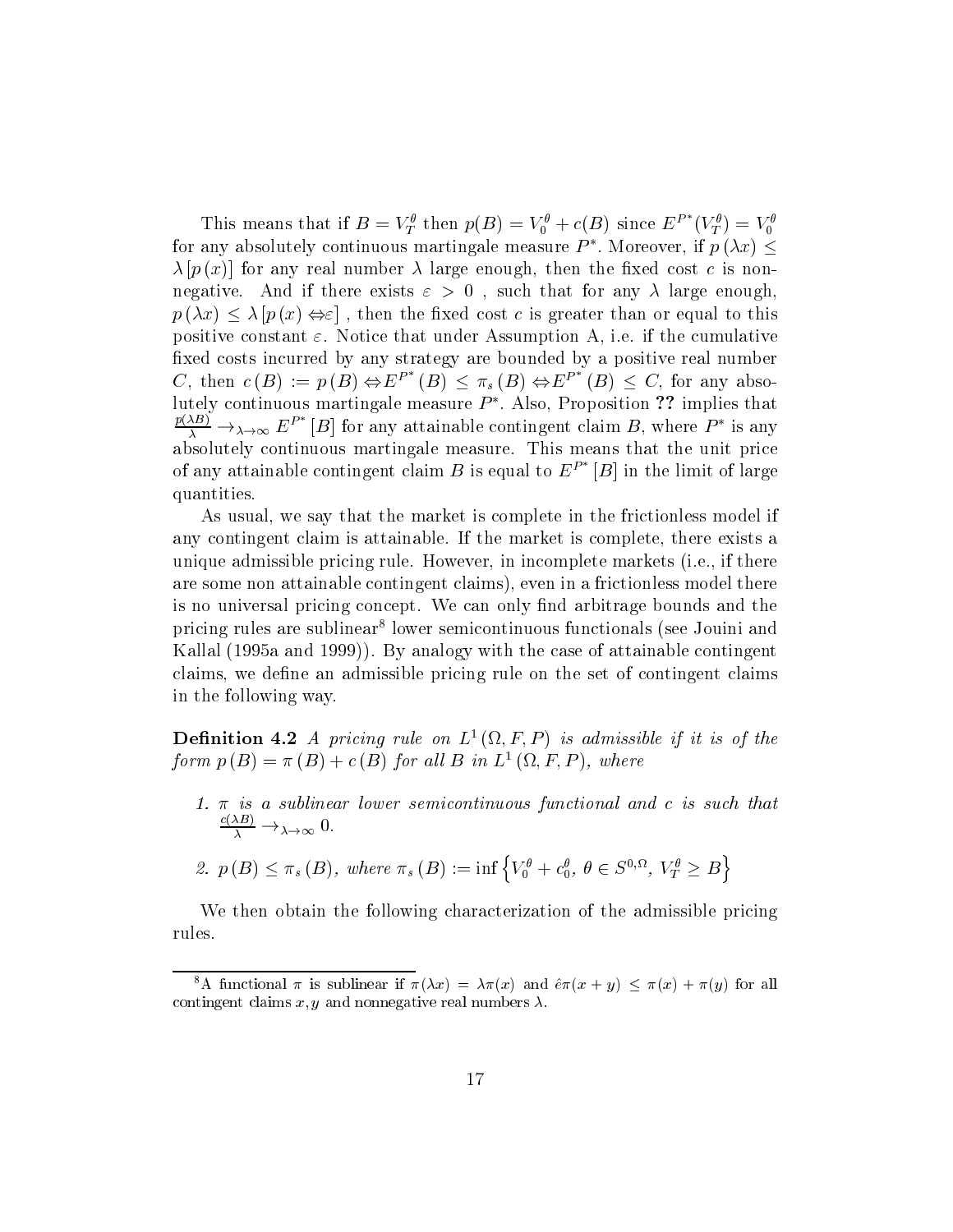**Proposition 4.2** Under Assumption A and the assumption of  $NFL_1$ , or under the assumption of  $NASTL$ , any admissible pricing rule p on  $L^-(M, F, F)$ can be written as

$$
p(B) = \sup_{P^* \in K} E^{P^*}[B] + c(B) \qquad \text{for all } B \text{ in } M
$$

where  $K$  denotes a convex subset of the set of all absolutely continuous martingale measures, and  $c$  is the fixed cost given in Definition 6.

This means that any admissible sublinear lower semicontinuous functional  $\pi$  can be written as the supremum of a subset of all continuous linear functionals  $\tilde{l}$ , which lie below  $\pi$ , are weakly positive and such that  $\tilde{l}\left(V_T^\theta\right)=V_0^\theta$  for all  $\theta$  in  $W^{0,12}$ . It also means that  $\frac{P(N)}{\lambda} \to_{\lambda \to \infty} \sup_{P^* \in K} E^P$  [B] for any contingent claim  $B$ , where  $K$  is a convex subset of the set of absolutely continuous martingale measures. This means that the unit price of any attainable contingent claim B must belong to an interval  $\iff$   $F^E \notin E^F$   $\iff$   $\iff$   $F^E \notin E^F$   $[B]]$  in the limit of large quantities.

Note that since the absence of free lunch in our model with fixed trading costs is weaker than the absence of free lunch in a frictionless model, these theorems enable us to price contingent claims in a wider class of models. We shall now turn to the study of the viability of such admissible pricing rules.

### 4.2 Viability

Agents are assumed to be characterized by their preferences on the space of net trades  $R \times A$  where  $A = L^-(M, r, F)$ . A pair  $(r, x)$  represents r units of consumption today and  $x$  units of consumption tomorrow. Preferences are modeled by complete and transitive binary relations  $\succeq$  on  $R \times A$ . In the usual fashion,  $\succ$  denotes the strict preference defined from  $\succeq$  . We also make Assumption P: Preferences are assumed to satisfy the following three requirements:

- 1. For all  $(r, x) \in R \times X$ , the set  $\{(r', x') \in R \times X : (r', x') \succ (r, x)\}\$ is convex.
- 2. For all  $(r, x) \in R \times X$ , the set  $\{(r', x') \in R \times X : (r', x') \succ (r, x)\}\)$  as well as the set  $\{(r', x') \in R \times X : (r, x) \succ (r', x')\}$  are closed.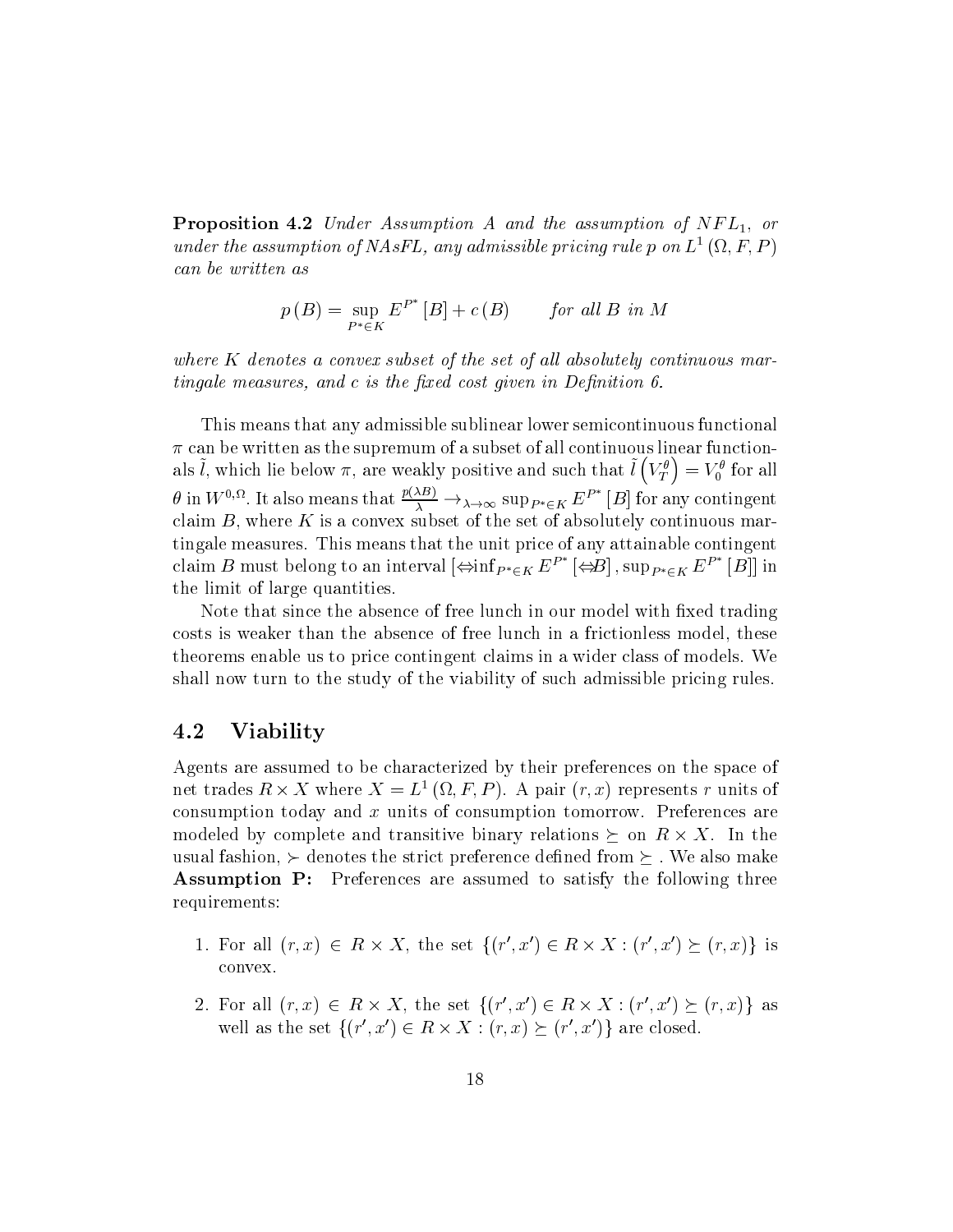3. For all  $(r, x) \in R \times X$ ,  $r' > 0$  and  $x' \in L^1_+$  such that there exists a real number  $\varepsilon > 0$  with  $x' > \varepsilon$ ,  $(r + r', x) > (r, x)$  and  $(r, x + x') > (r, x)$ .

The class of such preferences is denoted by A: Part 1 says that agents are risk averse. Part 2 says that their preferences are continuous. Part 3 says that agents prefer more to less.

A price system  $(M, p)$  is a subspace M of X and a linear functional  $p$  on  $M$ . In the economy associated to this price system, agents can buy and sell any contingent claim  $m \in M$  at a price  $p(m) + c(m)$  in terms of date 0 consumption where  $c(m)$  is a bounded nonnegative fixed trading cost satisfying  $c(0) = 0$  and  $c(m) > 0$  if  $m \neq 0$ .

**Definition 4.3** A price system  $(M, p)$  is said to be viable if there exist some binary relation  $\triangleright$  satisfying Assumption P and  $(r^*, m^*)$  in  $R \times M$  such that  $c(m^*) + r^* + p(m^*) \leq 0$  and

$$
(r^*, m^*) \succeq (r, m)
$$

for all  $(r, m)$  in  $K \times M$  such that  $c(m) + r + p(m) \leq 0$ .

This definition is analogous to the definition in Harrison and Kreps (1979) and Kreps (1981). It means that a price system is viable if there is some agent with preferences satisfying Assumption  $P$  who can find an optimal net trade subject to his budget constraint. Note that if we assume that the fixed cost function c is subadditive, i.e.  $c(m_1+m_2) \leq c(m_1)+c(m_2)$  for all  $m_1, m_2 \in M$ , a natural assumption to make about fixed costs, then a price system is viable if and only if there are some agents with preferences satisfying Assumption  $P$  for whom (0,0) is an optimal trade, – i.e. who are happy with their initial  $\blacksquare$ endowment. This means that a price system is viable if and only if it is compatible with economic equilibrium.

Tindeed, suppose that there exists an agent with preferences  $\tau$  satisfying Assumption r and such that  $(r, m)$  is an optimal net trade (i.e.  $c(m) + r + p(m) \leq 0$  and  $(r, m) \in (r, m)$  for all  $e(r, m)$  in  $R \times m$  such that  $c(m) + r + p(m) \leq 0$ . Define the preferences  $\leq$  by  $(r_1, m_1) \leq (r_2, m_2)$  if  $(r_1 + r_1, m_1 + m_2) \leq (r_2 + r_1, m_2 + m_2)$ . They satisfy Assumption P. Also note that  $c(0) + 0 + p(0) = 0$ . Now suppose that  $c(\tilde{m}) + \tilde{r} +$  $p \ (m) \leq 0$  and  $(r, m) \succ (0, 0)$ , i.e.  $(r + r, m + m) \succ (r, m)$ . We have  $c \ (m + m) + r + m$  $r + p(m + m) = c(m + m) - c(m) - c(m) + c(m) + r + p(m) + c(m) + r + p(m)$  $c$  (*m* + *m* ) =  $c$  (*m*) =  $c$  (*m* )  $\sim$  0 by subadditivity of the fixed cost functional ec.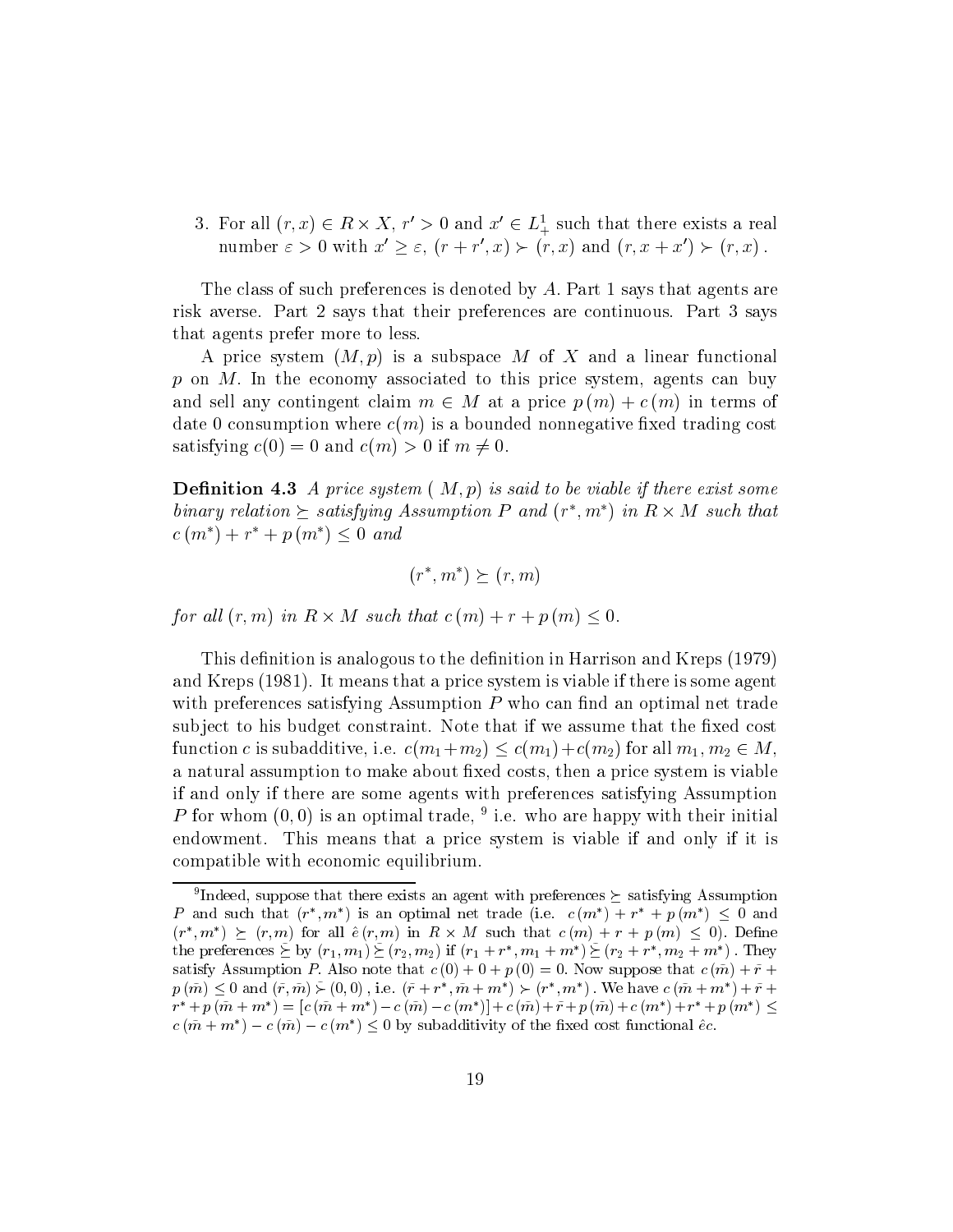**Demition 4.4** A free tunch for a price system  $(M, p)$  is a sequence  $(m^{\alpha})_{n \in N}$ in M, such that there exist sequences  $(r^{\mu})_{n\in N}$ ,  $(x^{\mu})_{n\in N}$  in L<sup>-</sup> (M, F, F) converging respectively to  $r \geq 0$  and  $x \geq 0$  with  $r + x \neq 0$ , for which for all n in

$$
m^{n} \geq x^{n} \text{ and } c(m^{n}) + r^{n} + p(m^{n}) \leq 0.
$$

We shall now consider the case where  $M = \{V_T^{\theta}$ ;  $\theta$  in  $W^{0,\Omega}\}\,$ , the set of attainable contingent claims in the frictionless economy, and where the pricing rule is the linear functional p defined on M by  $p(V_T^{\theta}) = V_0^{\theta}$  for all  $\sigma$  in  $W$   $^{\circ}$ . As we have seen in Proposition  $\sharp\sharp,$  if we want a price system  $(M, \pi)$  to be compatible with the assumption of no arbitrage - which must be the case for viable price systems as well as for price systems that admit no free lunch - then we must have  $\pi = p$ . We shall now investigate the converse, i.e. the conditions under which this price system is a viable one and the conditions under which it admits no free lunch. But first let us have:

**Definition 4.5** A free lunch from time 0 in the frictionless securities market model is a sequence  $\left(\sigma^{\circ}\right)_{n\in N}$  of simple strategies such that there exist sequences  $(x)_{n\in N}$  of random variables belonging to L  $(x, r, r)$  and  $(r)_{n\in N}$ in  $R^+$  converging respectively to  $x > 0$  in  $L^+(M,F,F)$  and  $r > 0$  in  $R$  for which for all  $n$ ,  $\widetilde{C}_0^{\theta^n} \leq \Leftrightarrow \widetilde{r}^n$  and  $V_T^{\theta^n} \geq$ 

$$
\theta^n
$$
 is in  $W^{0,\Omega}$ ,  $V_0^{\theta^n} \leq \Leftrightarrow^{\pi^n}$  and  $V_T^{\theta^n} \geq \tilde{x}^n$ .

We then have

**Theorem 4.1** The following conditions are equivalent :

- 1.  $(M, p)$  is viable.
- 2.  $(M, p)$  admits no free lunch.
- 3. There exists a weakly positive continuous linear functional  $\pi$  on  $L^-(M,F,F)$ such that  $\pi$   $_M = p$  and such that for all f in  $A = \{f \in L^{\pi}, \exists \varepsilon > 0\}$ such that  $f \geq \varepsilon$ , we have  $\pi(f) > 0$ .
- 4. There is no free lunch from time 0.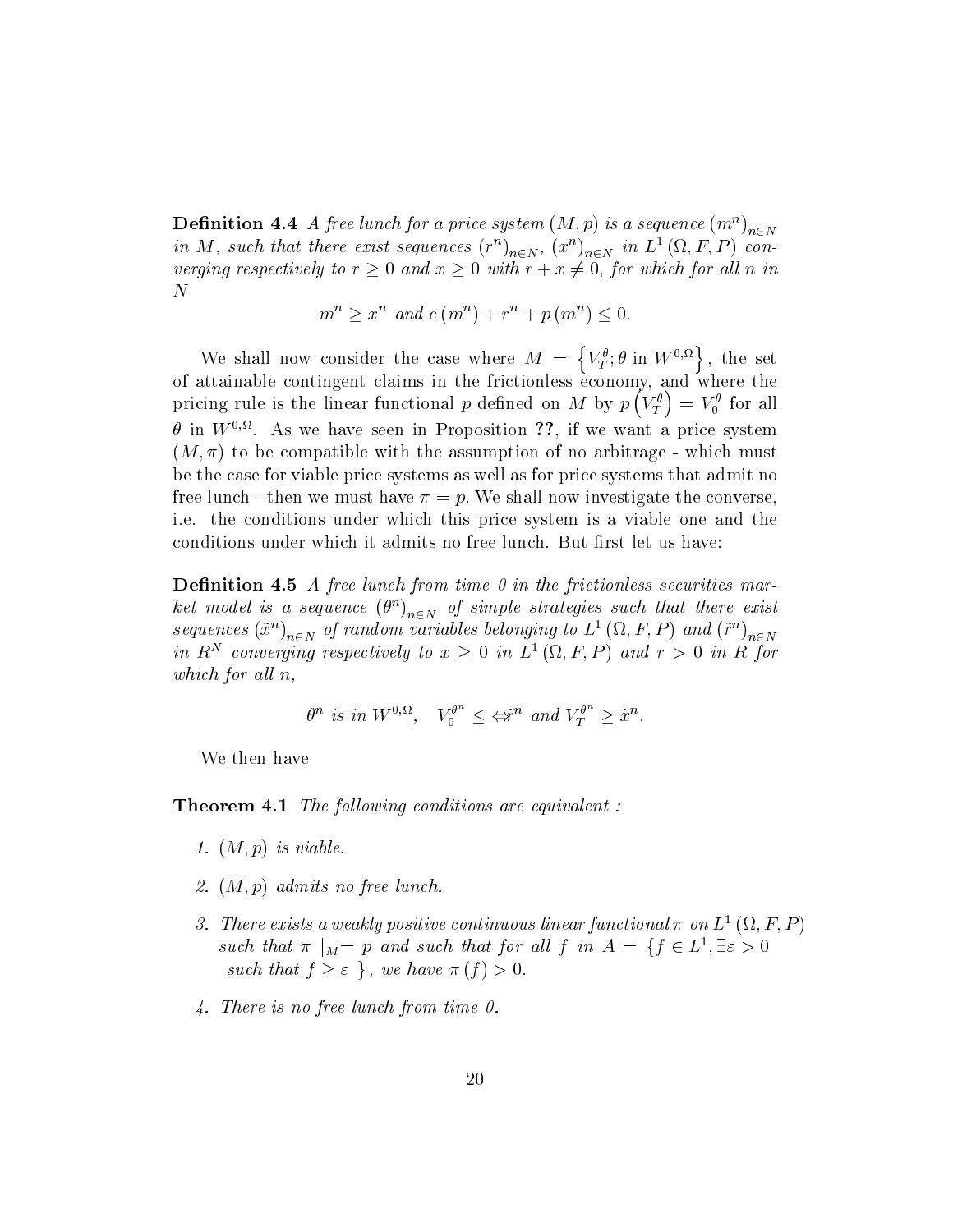$(M^{i,B}, p^{i,B})$  where  $M^{i,B}$  is a subspace of X and  $p^{i,B}$  a linear functional on  $M$   $^{\circ}$  . The interpretation is that in this economy, at that date  $i$  and in that event B, agents are able to buy and sell some contingent claims m in  $M^{i,B}$ at a cost  $p^{i,B}(m) + c_i(m)$  in date i, event B consumption. We consider  $M^{i,B} = \left\{V^{\theta}_{T}; \theta \text{ in } W^{i,B}\right\}$  and  $p^{i,B}$  defined on  $M^{i,B}$  by  $p^{i,B}$   $\left(V^{\theta}_{T}\right) = V^{\theta}_{i}$  and we

**Theorem 4.2** The following conditions are equivalent :

- 1. For all i in  $\mathcal{F}$ , for all  $B$  in  $F_i$ ,  $\left(M^{i,B}, p^{i,B}\right)$  is viable.
- 2. For all i in  $\mathcal{F}$ , for all B in  $F_i$ ,  $\left(M^{i,B}, p^{i,B}\right)$  admits no free lunch.
- 3. There is no free lunch in our securities markets model with fixed trading  $costs.$

Therefore, the price system we have considered is viable and admits no free lunch if and only if there is no free lunch in our model with fixed trading costs.

# 5 Conclusion

In this paper, we have shown that a securities markets model with fixed trading costs admits no free lunch if and only if there exists a family of absolutely continuous probability measures for which the normalized (by a numeraire) price processes are martingales, conditional on any possible future event. The main difference with the frictionless case is that the martingale measures only need to be absolutely continuous instead of equivalent (but we need a whole family of martingale measures). Since the absence of arbitrage opportunity or free lunch is a weaker condition in the presence of fixed trading costs than in the frictionless case, this result will allow future research to consider a wider class of models. The transaction costs are assumed to be fixed in the sense that they are bounded (regardless of the transaction size). This is compatible with fixed brokerage fees, brokerage arrangements where marginal fees go to zero beyond a given volume (a common arrangement in the industry), fixed investment taxes to gain access to a market, operational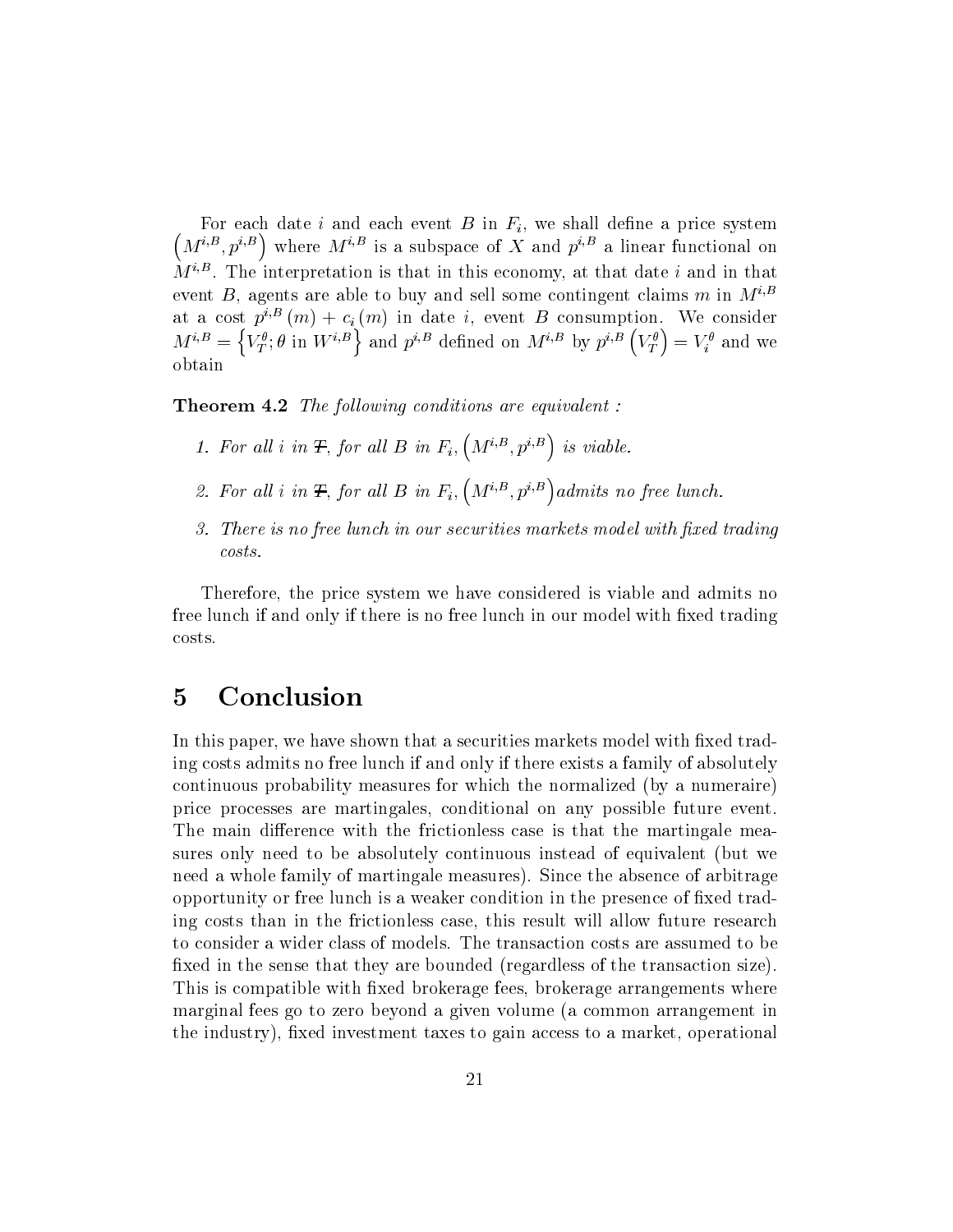and processing costs, fixed costs involved in setting up an office and information technology, and the opportunity cost of looking at a market or of doing a specific trade. We also show that the only arbitrage free pricing rules on the set of attainable contingent claims are those that are equal to the sum of an expected value with respect to any absolutely continuous martingale measure and of a bounded fixed cost functional. Moreover, these pricing rules are the only ones to be viable as models of economic equilibrium, i.e. such that there exist some rational agents who are happy with their initial endowment - and hence for whom supply is equal to demand.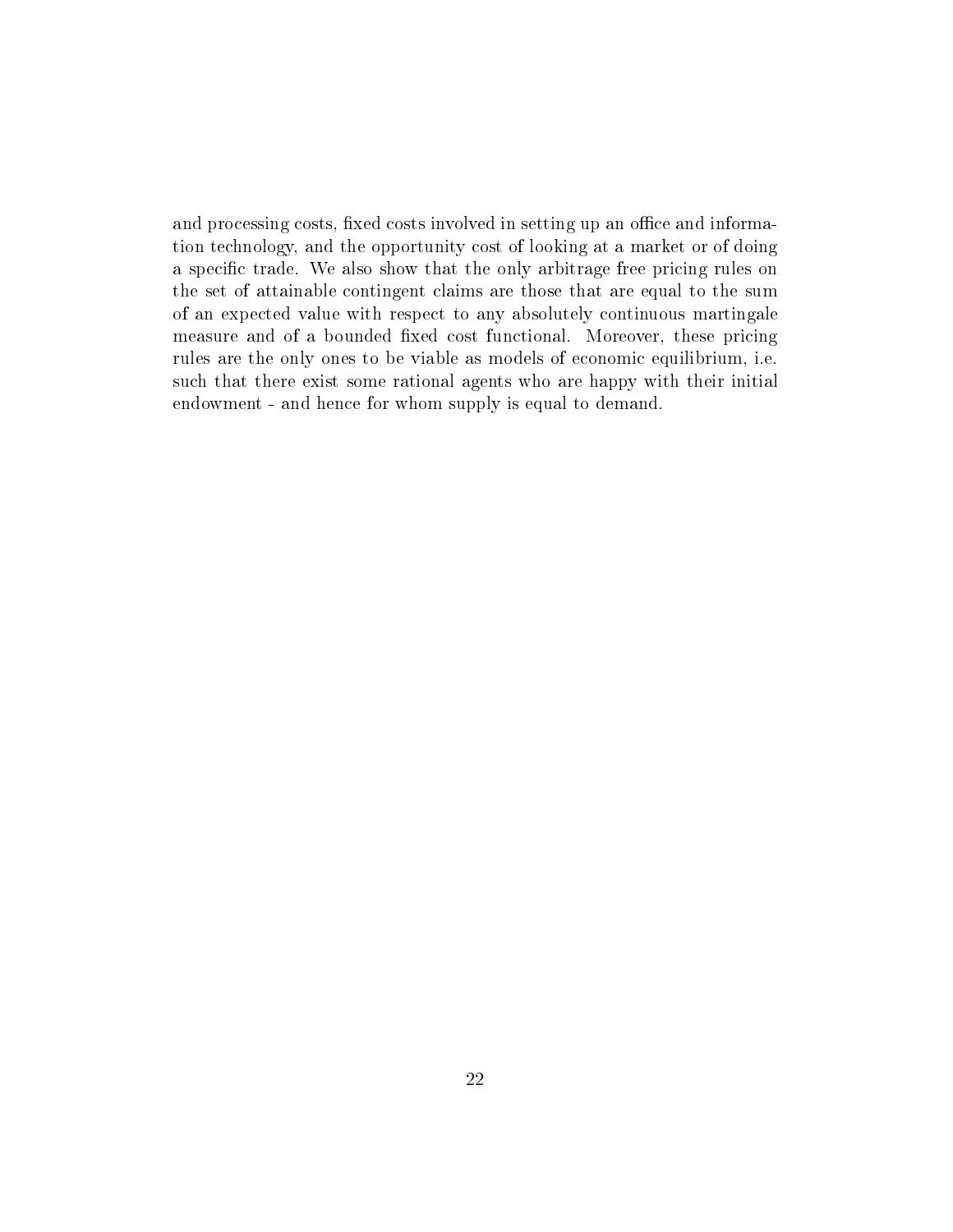#### Appendix

**Proof of Proposition ??,** We will write EAO for existence of an arbitrage opportunity and NAO for no arbitrage opportunity. We will denote a net gain arbitrage opportunity with fixed costs by  $AO_3$  and a frictionless  $\varepsilon$ net gain arbitrage opportunity by  $AO<sub>4</sub>$ . We shall prove that the four notions of  $NAO$  are equivalent. We first treat the case where the fixed costs do not depend upon the strategy.

1.  $NAO_3 \Leftrightarrow NAO_1$ :  $EAO_1 \Rightarrow EAO_3$  is immediate.  $EAO_3 \Rightarrow EAO_1$ : we consider the strategy  $\nu$  null before  $\iota$  and outside  $D$  such that for all  $t \geq i$ ,

$$
\tilde{\theta}_t^0 = \theta_t^0 + \left(\Leftrightarrow c_i \Leftrightarrow V_i^{\theta}\right) \text{ on } B \text{ and } \tilde{\theta}_t^k = \theta_t^k \text{ for all } k \neq 0.
$$

It is easy to check that  $\theta$  is in  $S^{i,B}$ ,  $V_i^{\nu} + c_i = 0$  and  $V_T^{\nu} \geq 0, \neq 0$  on B.

2. NAO<sub>2</sub>  $\Leftrightarrow$  NAO<sub>1</sub>: EAO<sub>1</sub>  $\Rightarrow$  EAO<sub>2</sub>: we consider the strategy  $\theta$  null before  $i$  and outside  $B$  such that

$$
\tilde{\theta}_i = \theta_i \text{ and for all } t > i
$$
  
\n
$$
\tilde{\theta}_t^0 = \theta_t^0 \Leftrightarrow \sum_{j=i+1}^t (\theta_j \Leftrightarrow \theta_{j-1}) \cdot Z_j \text{ on } B \text{ and}
$$
  
\n
$$
\tilde{\theta}_t^k = \theta_t^k \text{ for all } k \neq 0.
$$

Then  $\theta$  is in  $W^{i,\mathcal{D}}, V^{\mathcal{D}}_T \geq 0$  and as  $c_i > 0$ , we have  $V^{\mathcal{D}}_i < 0$  on  $EAO<sub>2</sub> \Rightarrow EAO<sub>1</sub>$ : notice that, by considering some  $B' \subset B$ , one can replace the condition  $V_i^+ \leq 0$  on B by either the condition  $\|V_i^+\leq 0,\neq 0$ on  $B$ " or by the condition "there exists a positive real number  $\varepsilon$  such replace the condition  $V_i^{\theta} < 0$  on  $B$  by either the condition " $V_i^{\theta} \leq 0, \neq 0$ <br>on  $B$ " or by the condition "there exists a positive real number  $\varepsilon$  such<br>that  $V_i^{\theta} \leq \Leftrightarrow$  on  $B$ " because  $V_i^{\theta}$  is  $F_i \Leftrightarrow$ 1 satisfying  $\lambda V_i^{\nu} \leq \Leftrightarrow C$  where  $C = \sum_{k=i}^{I} C_k$  and  $C_k = \sup_{\omega \in B} c_k(\omega)$ . We consider the strategy  $\nu$  null before  $\iota$  and outside  $D$  such that for all  $t \geq i$ 

$$
\begin{aligned}\n\tilde{\theta}_t^0 &= \lambda \theta_t^0 + C \Leftrightarrow \sum_{j=i}^t c_j \text{ and} \\
\tilde{\theta}_t^k &= \lambda \theta_t^k \text{ for all } k \neq 0.\n\end{aligned}
$$

Then  $\theta$  is in  $S^{\epsilon,\beta}$  and satisfies  $V_i^{\epsilon} + c_i = \lambda V_i^{\epsilon} + C \leq 0$  on  $B, V_T^{\epsilon} \geq 0$ .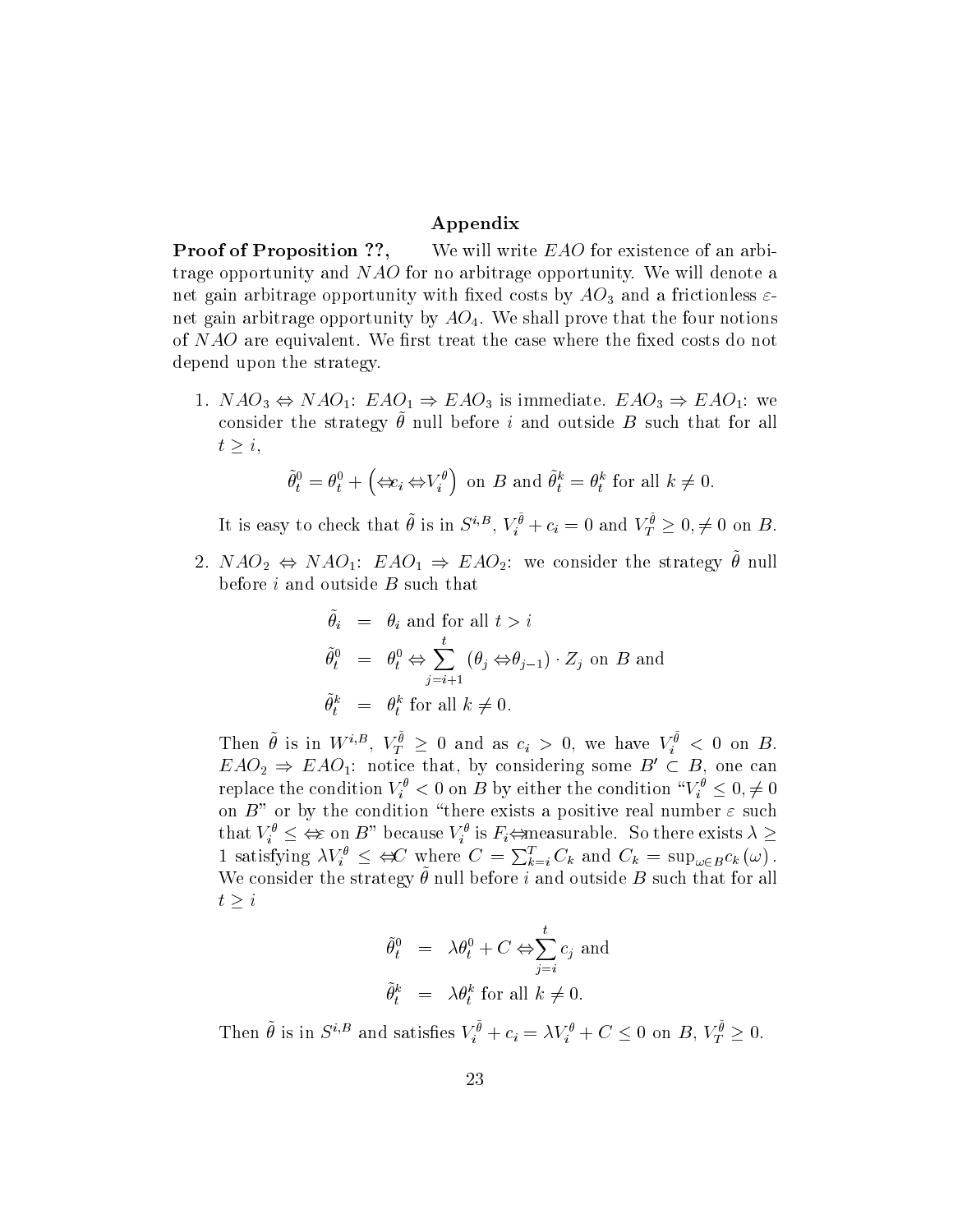3.  $NAO_2 \Leftrightarrow NAO_4$ :  $EAO_2 \Rightarrow EAO_4$  is easy with the technical remark made for the proof of  $EAO_2 \Rightarrow EAO_1$ .  $EAO_4 \Rightarrow EAO_2$ : we consider the strategy  $\theta$  null before i and outside B and such that for all  $t \geq t$ 

$$
\begin{array}{rcl}\n\tilde{\theta}_t^0 & = & \theta_t^0 \Leftrightarrow V_t^\theta \Leftrightarrow \varepsilon/2 \text{ on } B \text{ and} \\
\tilde{\theta}_t^k & = & \theta_t^k \text{ for all } k \neq 0 \n\end{array}
$$

Then  $\theta$  is in  $W^{i,\rho}$  and satisfies  $V_i^{\nu} = \Leftrightarrow (\varepsilon/2) < 0$  on B. We have  $V_T^{\nu} = 0$ outside B, and  $V_T^r 1_B = (V_T^r \Leftrightarrow V_i^v) 1_B + V_i^v 1_B = (V_T^r \Leftrightarrow V_i^v) 1_B \Leftrightarrow (\varepsilon/2) 1_B$ so  $V_T^{\nu} \geq \varepsilon/2$  on B and  $V_T^{\nu} \geq 0$ .

If the costs depend upon the strategy, then  $EAO_1 \Rightarrow EAO_3$  is immediate. For  $EA0_3 \Rightarrow EAO_4$ , we easily get the existence of a strategy  $\theta \in W^{i,B}$ ,  $V_T^{\theta} \Leftrightarrow V_i^{\theta} \geq c_i$  on B. Then there exists  $a > 0$ , such that for  $B' \equiv \{c_i > a\}$ ,  $P(B') > 0$  and  $\theta' \equiv \theta 1_{B'}$  is an  $AO_4$ . The proof of  $EAO_4 \Rightarrow EAO_2$  remains the same as above, as well as  $EAO_2 \Rightarrow EAO_1$ , replacing  $C = \sum_{k=i}^{I} C_k$  by  $C' = \sum_{k=i}^{T} C_k^{\theta}$ .

**Proof of Proposition ??** We adopt the same notations as in the proof of Proposition ??.

1.  $NFL_3 \Leftrightarrow NFL_1$ : We shall treat here the case where the fixed cost do not depend upon the strategy. The case where the cost depends upon the strategy is an immediate extension, replacing  $c_i$  with  $c_i^v$  each time it is needed.  $EFL_1 \Rightarrow EFL_3$ : There exists a sequence  $(\theta^{\alpha})_{n\geq 0}$ in  $S^{i,B}$  for which  $V_T^{\theta^n} \Leftrightarrow (V_i^{\theta^n} + c_i) \geq x^n + (k_i^n \Leftrightarrow c_i)$  that converges to  $x + (k_i \Leftrightarrow c_i) \geq 0, \neq 0$ . For  $EFL_3 \Rightarrow EFL_1$ , we consider the sequence  $\sigma$  of strategies  $\sigma^+$  null before  $i$  and outside  $D$  such that for all  $n$  in  $N$ , for all  $t \geq i$ 

$$
(\tilde{\theta}^n)_t^0 = (\theta^n)_t^0 + (\Leftrightarrow_{i} \Leftrightarrow V_i^{\theta^n}) \text{ on } B \text{ and}
$$
  

$$
(\tilde{\theta}^n)_t^k = (\theta^n)_t^k \text{ for all } k \neq 0
$$

It is then easy to check that for all n in N,  $\theta^n$  is in  $S^{i, p}$ ,  $V_i^{\sigma} + c_i = 0$ and  $V^{\tilde{\theta}^n}_T = V^{\theta^n}_T \Leftrightarrow (V^{\theta^n}_i + c_i) \geq x^n \to x \geq 0, \neq 0$  on B. Notice that in the case where the cost depends upon the strategy, we use the fact depends upon the strategy, we use the fact of  $\mathbb{R}^n$ that  $c^{\theta} = c^{\theta}$  when  $\theta = \theta'$ .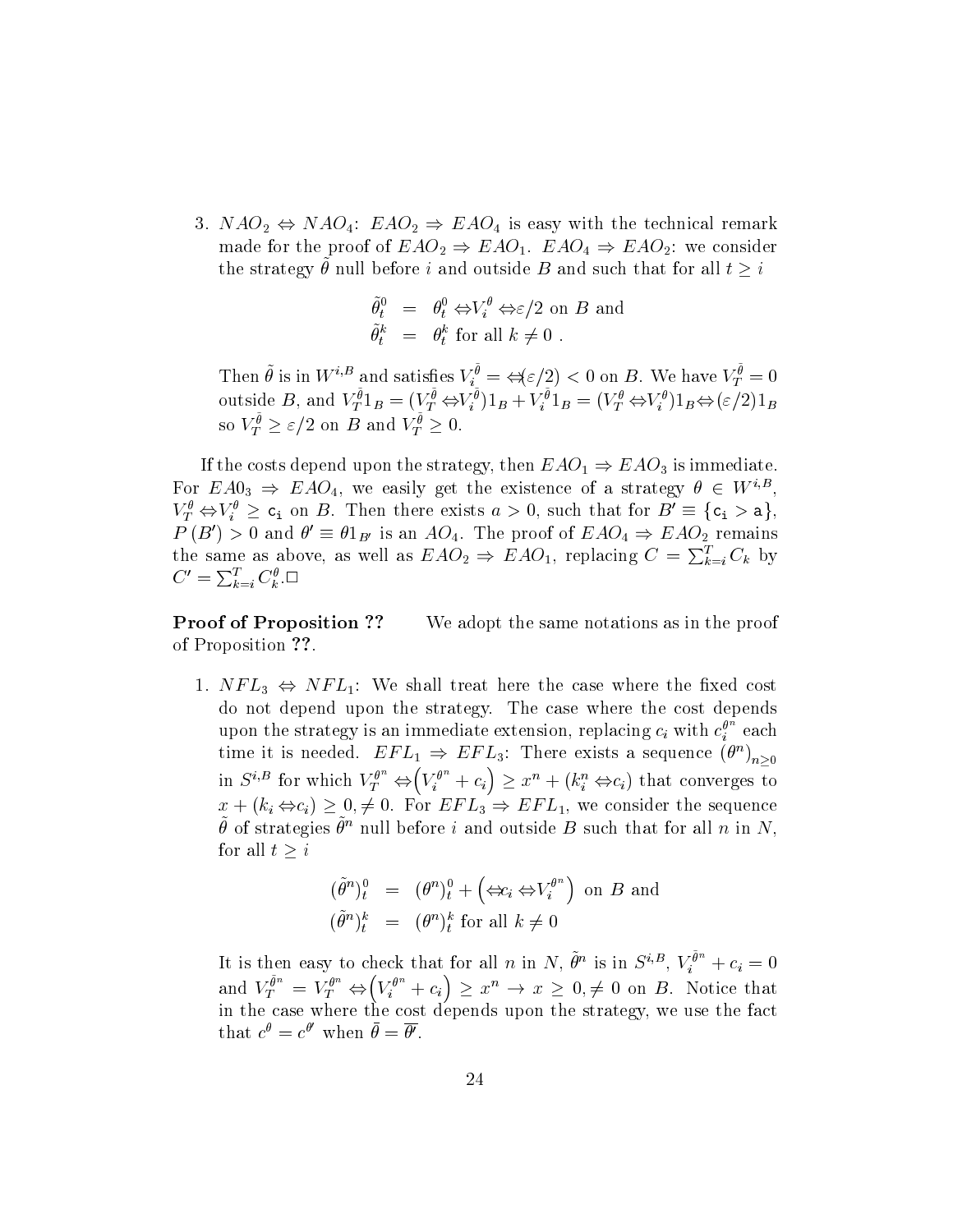2.  $NFL_2 \Leftrightarrow NFL_4$ :  $EFL_2 \Rightarrow EFL_4$  is immediate since we can indifferently assume  $r \geq 0, \neq 0$  or  $r > 0$  or there exists a positive real number  $\varepsilon$  such that  $r \geq \varepsilon$  by considering for all n in N the random variables  $r = r$   $1_{r>0}$  and  $r = r$   $1_{r\geq \varepsilon}$ , and the following corresponding strategies  $\sigma^{\alpha}$  and  $\sigma^{\alpha}$  such that for all  $i, \sigma^{\alpha}_{t} = \sigma^{\alpha}_{t-1}$ ,  $\sigma^{\alpha}_{t} = \sigma^{\alpha}_{t-1}$ ,  $\sigma^{\alpha}_{t-1}$ ,  $\sigma^{\alpha}_{t-1}$  $\iota$   $\iota$   $\iota$   $\iota$   $\iota$   $\iota$   $\iota$   $\iota$  $E \, \mu \, L_4 \Rightarrow E \, \mu \, L_2$ , we consider the sequence  $\theta$  of strategies  $\theta^+$  null before i and outside B and such that for all n in N, for all  $t \geq i$ ,

$$
\begin{array}{rcl}\n(\tilde{\theta}^n)_t^0 & = & (\theta^n)_t^0 \Leftrightarrow V_t^{\theta^n} \Leftrightarrow \varepsilon/2 \text{ on } B \text{ and} \\
(\tilde{\theta}^n)_t^k & = & (\theta^n)_t^k \text{ for all } k \neq 0.\n\end{array}
$$

Then for all n in N,  $\theta^n$  is in  $W^{i,B}$  and satisfies  $(V_T^{\sigma^-} \Leftrightarrow V_t^{\sigma^-})1_B =$  $(V_T^{\sigma^-} \Leftrightarrow V_l^{\sigma^-})1_B$  so  $V_T^{\sigma^-} \geq x^n \rightarrow \varepsilon/2$  on B. As  $V_l^{\sigma^-} = \Leftrightarrow/2 < 0$  on B and  $V_T^{\sigma^-}=0$  outside B, this completes the proof.

Proof of Corollary ?? immediate using Proposition ??. Proof of Lemma ??

- 1. For  $NFL_2 \Rightarrow NFL_1$ , we prove the implication  $NFL_2 \Rightarrow NFL_3$ , which is immediate using the fact that  $c_i > 0$  (or that  $c_i^v \geq c_i > 0$  in the case where the cost depends upon the strategy) and changing a strategy belonging to  $S^{i,B}$  into a strategy belonging to  $W^{i,B}$  by proceding like in the proof of Proposition ??.
- 2. Under Assumption A,  $NFL_1 \Rightarrow NFL_2$ : suppose there is a  $FL_2$ , in the form of a sequence ( $\sigma$  )<sub> $n \in N$ </sub> of simple strategies like in Definition  $\{\,\,\,\ldots\,\,\,\}$ As we have seen in the proof of Proposition ??, we can indifferently assume that  $r \geq 0, \neq 0$  or  $r > 0$  or there exists a positive real number  $\varepsilon$  such that  $r \geq \varepsilon$  by considering for all n in N the random variables  $r^* = r^*\mathbf{1}_{r>0}$  and  $r^* = r^*\mathbf{1}_{r\geq \varepsilon}$ , and the following corresponding strategies  $\sigma$  and  $\sigma$  such that for all  $\iota$ ,  $\sigma_t = \sigma_t$   $1_{r>0}$ ,  $\sigma_t = \sigma_t$   $1_{r>\varepsilon}$ . So there exists a real number  $\lambda \geq 1$  such that  $\lambda r > C$  where C denotes the real number in the additional Assumption  $A$ . We consider a sequence  $\sigma$  or strategies  $\sigma$  such that

$$
\tilde{\theta}^n \text{ is in } S^{i,B}
$$

$$
(\tilde{\theta}^n)_t^k = \lambda(\theta^n)_t^k \text{ for all } k \neq 0 \text{ and for all } t \geq i
$$
  

$$
(\tilde{\theta}^n)_i^0 = \lambda(\theta^n)_i^0 + C \Leftrightarrow c_i.
$$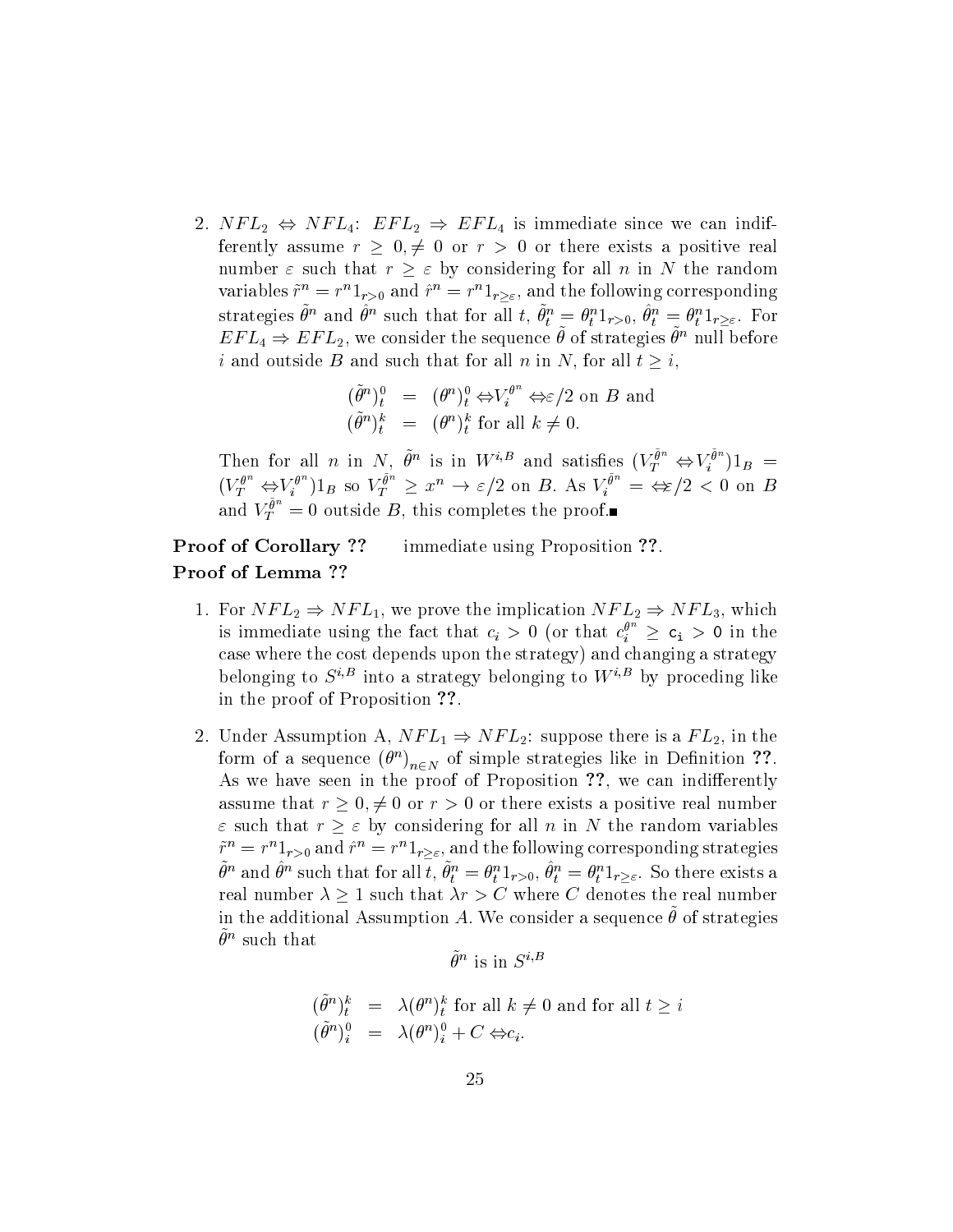We then have for all  $n$ ,

$$
V_i^{\tilde{\theta}^n} = \lambda V_i^{\theta^n} + C \Leftrightarrow c_i
$$

so  $V_i^{n}$  +  $(\lambda r^n \Leftrightarrow C + c_i) \leq 0$  with  $(\lambda r^n \Leftrightarrow C + c_i) \Leftrightarrow c_i \rightarrow \lambda r \Leftrightarrow C > 0$ . We can choose  $\sigma$  such that for all  $\mu$ 

$$
V_T^{\tilde{\theta}^n} \ge \lambda V_i^{\theta^n} \ge \lambda x^n \text{ with } \lambda x^n \to \lambda x \ge 0
$$

so the sequence  $\nu$  constitutes a free funch with fixed costs.

3.  $NAsFL \Leftrightarrow NFL_2$ :  $EFL_2 \Rightarrow EAsFL$ : here again, we can assume that r is (strictly) greater than some positive real number  $\varepsilon$  on B. The fixed cost at each date is supposed to be bounded  $(c_t < C_t$  in the case where the fixed cost does not depend on the strategy and  $c_t <$   $\mathtt{c_t}$  in the case where the fixed cost depends upon the strategy). Then for all  $n$ , there exists  $\lambda_n$  such that  $\lambda_n \varepsilon$  is greater than the cumulative fixed costs of any simple strategy with the same trading dates as  $\sigma^+$  so that for all  $n$ , there exists a strategy  $\sigma_n$  in  $S$   $^{\circ}$  for which

$$
V_i^{\tilde{\theta}^n} = \lambda_n V_i^{\theta^n} + \lambda_n \varepsilon \Leftrightarrow c_i
$$
  

$$
V_T^{\tilde{\theta}^n} \ge \lambda_n V_T^{\theta^n} \ge \lambda_n x^n.
$$

We get

$$
\frac{V_i^{\tilde{\theta}^n} + c_i^{\tilde{\theta}^n}}{\lambda_n} = V_i^{\theta^n} + \varepsilon + \frac{c_i^{\tilde{\theta}^n} \Leftrightarrow C_i}{\lambda_n} \le \Leftrightarrow^{n} + \varepsilon \to \Leftrightarrow r + \varepsilon < 0
$$
\n
$$
\frac{V_T^{\tilde{\theta}^n}}{\lambda_n} \ge x^n \to x
$$

 $EAsFL \Rightarrow EFL_2$ : by investing at each date the fixed cost in the riskless asset, we obtain a sequence  $(\sigma^{\alpha})_{n\geq 0}$  of strategies in Wight. Letting for all  $n, \theta^n := \frac{\theta^n}{\lambda_n}$ , we obtain a sequence  $(\theta^n)_{n \geq 0}$  of strategies in  $W^{i,B}$ <br>such that  $V_i^{\theta^n} \leq \iff_i^n \to \iff_i < 0$  on  $B$ such that

$$
V_i^{\theta'^n} \leq \Leftrightarrow_i^n \to \Leftrightarrow_i < 0 \text{ on } B
$$
  

$$
V_T^{\theta'^n} \geq x^n \to x \geq 0
$$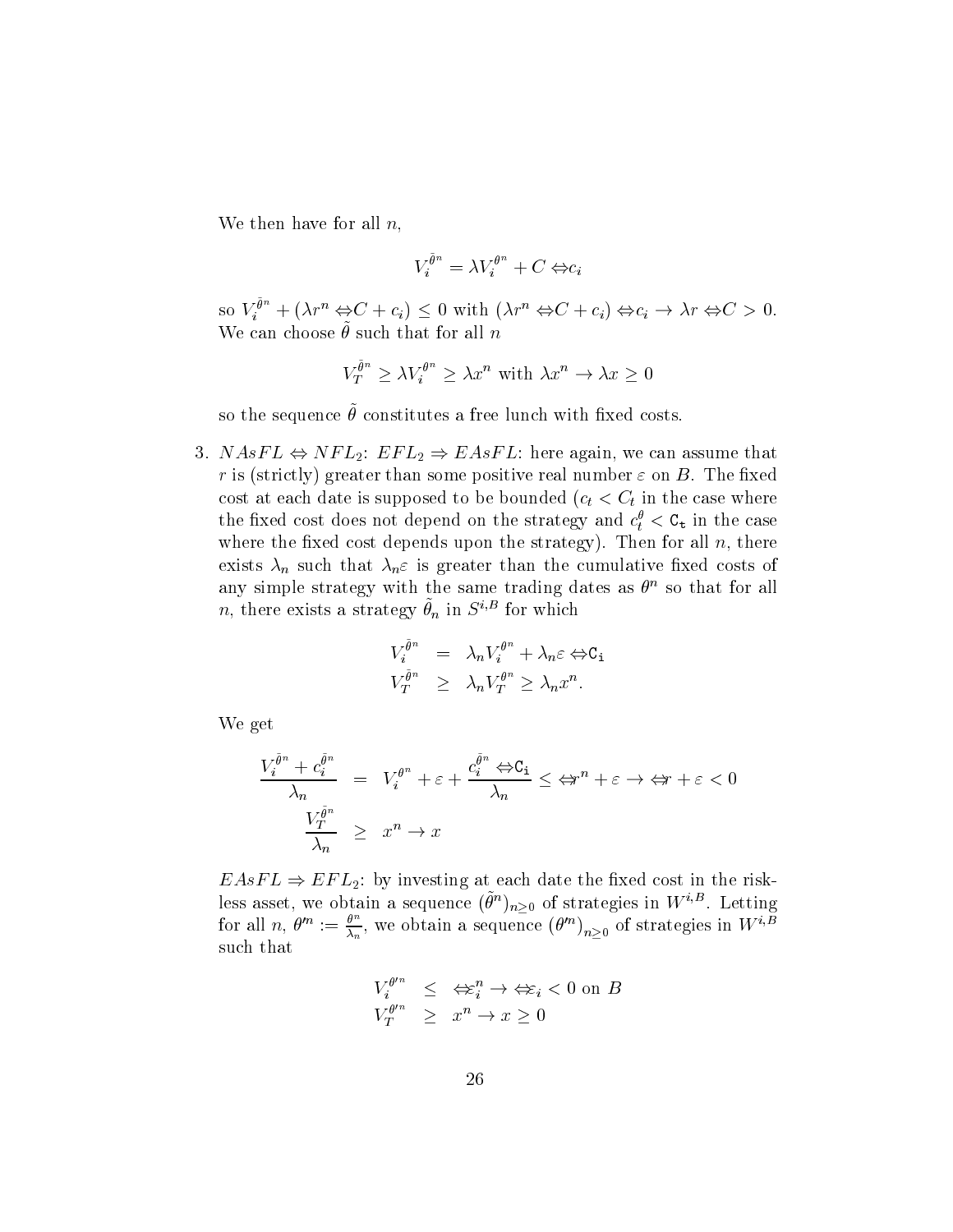**Proof of Theorem ??** First notice that the existence of such a family of probability measures is equivalent to the existence of a family of random variables denoted by  $q^{i,B}$  in  $L^{\infty}(\Omega, F, P)$  satisfying  $q^{i,B} \geq 0, \neq 0$  on B and such that for all  $(s, t)$  with  $i \leq s \leq t$  and for all A in  $F_s$ ,  $E[g^{i,B}Z_t1_{A\cap B}] =$  $E\left[g^{i,B} Z_s 1_{A\cap B}\right]$ : the equ : the equivalence is easily obtained by taking  $q^{\gamma} = aP^{\gamma}/aP$ and by defining  $P^{i,B}$  by

$$
P^{i,B}\left(A\right) = \frac{E\left[g^{i,B}1_{A\cap B}\right]}{E\left[g^{i,B}1_B\right]}
$$
 for all A in  $F_s$ .

1) Assume first the existence of such a family of martingale measures and of a sequence ( $\sigma$ )<sub>n $\in$ N</sub> of strategies such that there exist  $i$  in  $\bm{\tau}$  and B in  $F_i$ for which for all n,  $\theta^n$  is in  $W^{i,B}$ . Let  $\left(i = t_0^n, t_1^n, ..., t_{N_n}^n = T\right)$  denote t trading dates of the simple strategy  $\theta^n$ . Then using the definition of  $V^{\theta^n}$ , the fact that n is a frictionless self nancing strategy, the martingale property of  $P$  is and the fact that  $\sigma$  is null outside  $D$ , we have for all  $n$ ,

$$
E^{P^{i,B}}\left[V_T^{\theta^n} \mid F_i\right] = E^{P^{i,B}}\left[\theta_T^n \cdot Z_T \mid F_i\right]
$$
  
\n
$$
= E^{P^{i,B}}\left[\theta_{t_{N_{n-1}}^n}^n \cdot Z_T \mid F_i\right]
$$
  
\n
$$
= E^{P^{i,B}}\left[\theta_{t_{N_{n-1}}^n}^n \cdot E^{P^{i,B}}\left[Z_T \mid F_{t_{N_{n-1}}^n}\right] \mid F_i\right]
$$
  
\n
$$
= E^{P^{i,B}}\left[V_{t_{N_{n-1}}^n}^{\theta^n}\mid F_i\right]
$$

so that for all  $n$ ,

$$
E^{P^{i,B}}\left[V_T^{\theta^n} \mid F_i\right] = \dots = E^{P^{i,B}}\left[V_i^{\theta^n} \mid F_i\right] = V_i^{\theta^n} \text{ on } B \quad a.s. \ P^{i,B}
$$

and

$$
E^{P^{i,B}}\left[ (V_T^{\theta^n} \Leftrightarrow V_i^{\theta^n})1_B \mid F_i \right] = 0.
$$

Then for all A in  $F_i$ , for all n in N,  $E[g^{i,B}(V_T^{\theta^n} \Leftrightarrow V_i^{\theta^n})1_{B\cap A}] = 0$ . in the contract of the contract of the contract of the contract of the contract of the contract of the contract of the contract of the contract of the contract of the contract of the contract of the contract of the contrac it is impossible to have  $V_T^{\sigma^-} \Leftrightarrow V_i^{\sigma^-} \geq x^n$  with  $x^n \rightarrow_{L^1} x \geq \varepsilon$  on B because this would lead to  $0 = E\left[g^{i,B}(V_T^{\theta^n} \Leftrightarrow V_i^{\theta^n})1_B\right] \geq E\left[g\right]$  $\big] \ge E \big[ g^{i,B} x^n 1_B \big]$  and and it is a set of  $\begin{bmatrix} 0 & \cdots & i & \cdots & i \\ 0 & \cdots & i & \cdots & i \end{bmatrix}$  in  $\begin{bmatrix} 0 & \cdots & 0 \\ 0 & \cdots & 0 \end{bmatrix}$  $E[g^{i,B}x^n1_B] \to E[g^{i,B}x1_B] > 0$  -because  $g^{i,B}$  is assumed to be bounded-: there exists no frictionless  $\mathcal{M}$  -net gain free lunch, which using Proposition  $\mathcal{M}$ completes the proof of the first implication.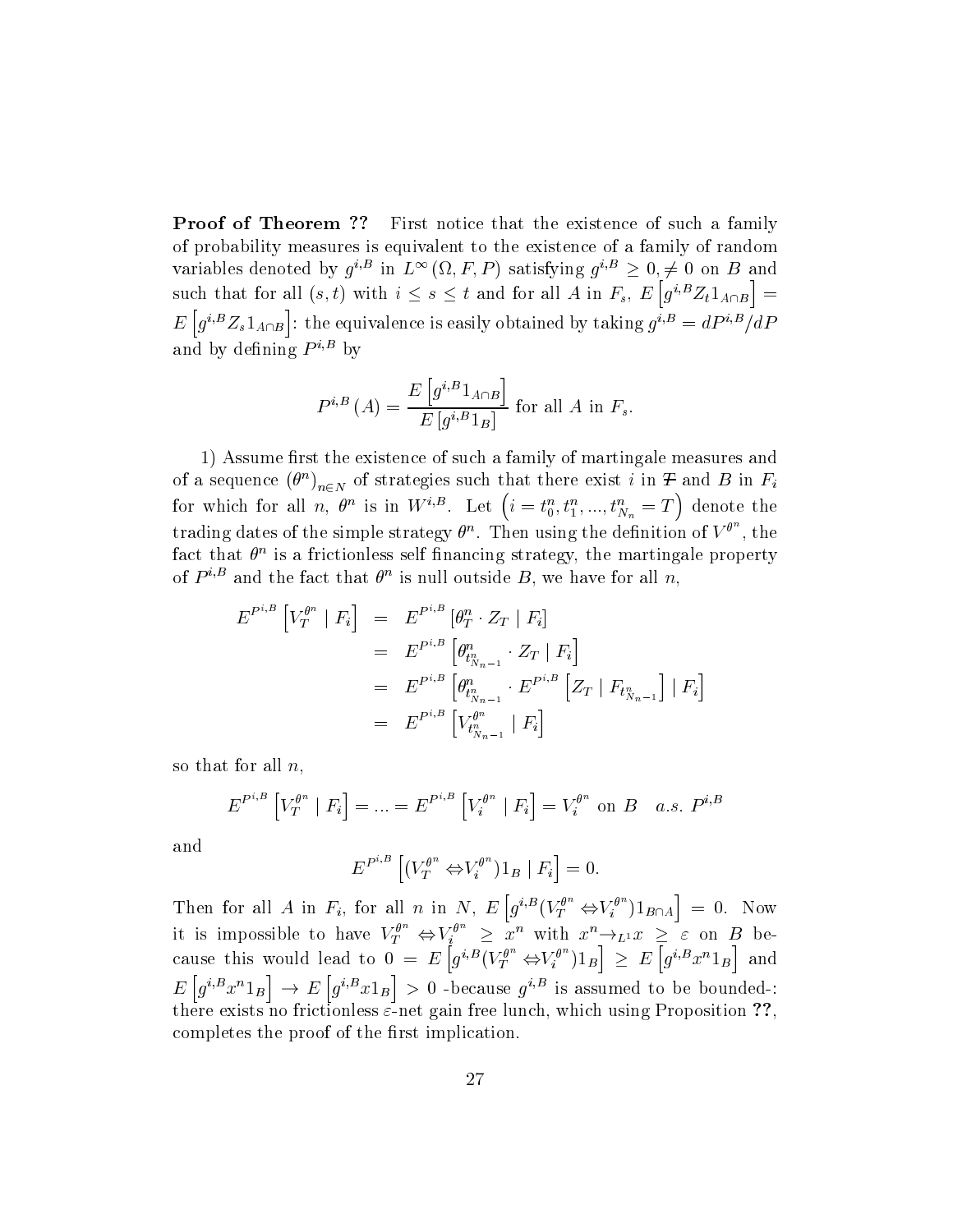2) Conversely, assume there exists no frictionless strong free lunch. As we have seen in Corollary  $\mathcal{L}$ ;, if  $C^{n} = K^{n} \oplus L^{\perp}$  and

$$
A^B = \left\{ f \in L^1_+, \exists \varepsilon > 0 \text{ such that } f \ge \varepsilon \text{ on } B \right\},\
$$

the condition of no frictionless strong free lunch is equivalent to the condition that for all i in  $\mathcal F$  and for all  $B$  in  $F_i$ ,

$$
C^{i,B}\cap A^B=\emptyset.
$$

For each fixed  $(i, B)$ , we apply a strict separation theorem in  $L^-(\Omega, F, F)$ to the closed convex set  $C^{\gamma-}$  and the compact set  $\{1_B\}$  to find  $g^{\gamma-}$  in  $L^{\infty}(\Omega, F, P)$  and two real numbers  $\alpha$  and  $\beta$  with  $\alpha < \beta$  such that

$$
g^{i,B}\mid_{C^{i,B}}\leq\alpha<\beta<\left\langle 1_{B},g^{i,B}\right\rangle .
$$

The random variable  $q<sub>1</sub>$  is bounded from above on C<sub>i</sub> and therefore on  $L_{\perp}$ , so  $q^{\gamma-} \geq 0$ . As 0 belongs to  $C^{\gamma-}$  and  $C^{\gamma-}$  is a convex cone, we can take  $\alpha = 0.$  Then  $\langle 1_B, g^{i,B} \rangle > 0$  so  $g^{i,B} \neq 0$  on B. As 0 belongs to  $L^1_+$ , we have  $g^{\gamma-} \mid_{K^{i,B}} \leq 0$  and we even get the equality because  $K^{\gamma-}$  is a vector space. For all  $s \geq i$ , for all A in  $F_s$ , we consider for all k in  $\{1, ..., n\}$ , the n-dimensional random variable  $\theta_{s,A,k} \in P^{s,B}$  given by

$$
\begin{array}{rcl}\n\theta_{s,A,k}^k & = & 1_{A \cap B} \\
\theta_{s,A,k}^l & = & 0 \text{ for all } l \neq k.\n\end{array}
$$

As  $K^{i,B} = \text{Lin}\{\theta_s \cdot (\bar{Z}_t \Leftrightarrow \bar{Z}_s) : \theta_s \in P^{s,B}, i \leq s \leq t\}$ , we get that for all k in  $\{0, ..., n\}$ , for all  $(s, t)$  with  $i \leq s \leq t$  and for all A in  $F_s$ , we have

$$
Z_t^k 1_{A \cap B} \Leftrightarrow Z_s^k 1_{A \cap B} \in K^{i,B}.
$$

Then for all  $(s, t)$  with  $i \leq s \leq t$ , for all A in  $F_s$  we obtain

$$
E\left[g^{i,B}\left(Z_t \Leftrightarrow Z_s\right)1_{A\cap B}\right] = 0
$$

or  $E[g^{i,B}Z_t1_{A\cap B}] = E[g^i]$  $E\left[g^{i,B}Z_{s}1_{A\cap B}\right]$  . **Proof of Theorem ??** 1)  $\Rightarrow$  2): see Theorem ??.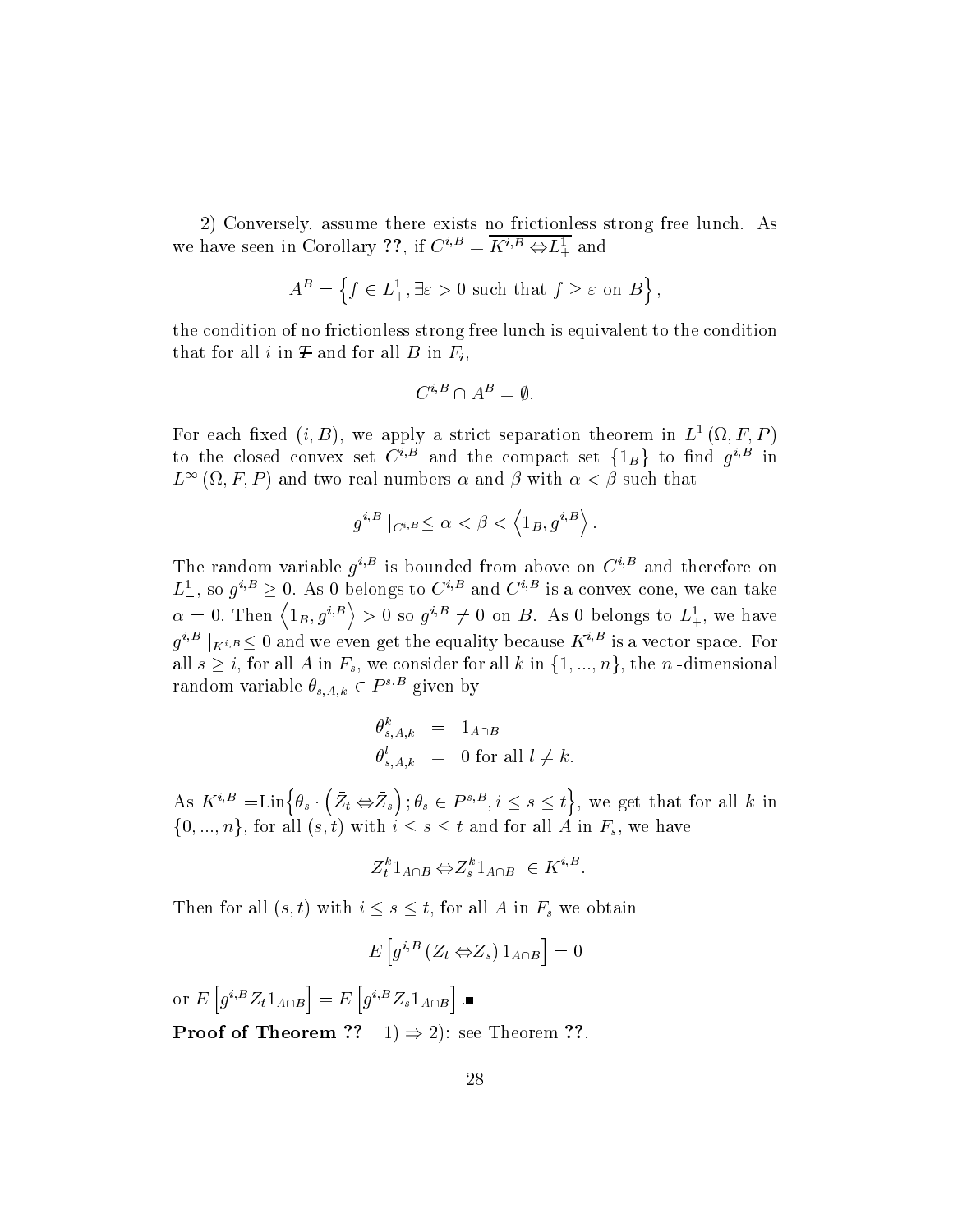$\Delta t \Rightarrow \Delta t$ ; consider  $g^{0, B} \equiv aP^{0, B}/aP$ .

 $\Im(\lambda) \Rightarrow$  4): let t in  $\bm{\tau}$  and  $\bm{D}$  in  $\bm{r}_i$  be fixed. We will write g for  $g^{\gamma -}$  and the form  $\pi^{0,2}$ . We can assume  $q = 0$  outside B. As  $q \geq 0, \neq 0$  on B, the same is true for the random variable  $E[g | F_i]$  and there exists a positive real number  $\alpha$ such that  $P(E[g | F_i] \ge \alpha) > 0$ . Let  $A = \{E[g | F_i] \ge \alpha\}$ . Then A belongs to  $F_i$ ,  $A \subset B$  and  $P(A) \neq 0$ . We define an operator  $\pi$  on  $R^{T,B}$  by

$$
\pi(C) = \frac{E\left[gC \mid F_i\right]}{E\left[g \mid F_i\right]} 1_A \text{ for all } C \in R^{T,B}.
$$

The linear operator  $\pi$  is linear, continuous and takes values in  $R^{\gamma-}$ . If  $C \geq 0$ ,  $gC \geq 0$  so  $\pi$  is weakly positive. Only the last condition remains to be checked.

Notice first that for all  $i \leq s \leq t$ ,  $E[gZ_t | F_s] 1_A = Z_s E[g | F_s] 1_A$ . Now, for all  $\theta$  in  $W^{i,B}$  with trading dates denoted by  $(i = t_0, t_1, ..., t_N = T)$ , we have

$$
\pi \left( V_T^{\theta} \right) = \frac{E \left[ g \theta_T \cdot Z_T \mid F_i \right]}{E \left[ g \mid F_i \right]} 1_A
$$
\n
$$
= \frac{E \left[ \theta_{T_{N-1}} \cdot E \left[ g Z_T \mid F_{T_{N-1}} \right] \mid F_i \right]}{E \left[ g \mid F_i \right]} 1_A
$$
\n
$$
= \frac{E \left[ V_{T_{N-1}}^{\theta} E \left[ g \mid F_{T_{N-1}} \right] \mid F_i \right]}{E \left[ g \mid F_i \right]} 1_A
$$

so  $\pi\left(V_T^{\theta}\right) = \pi\left(V_{T_{N-1}}^{\theta}\right) = ... = V_i^{\theta}1_A.$ 

 $(4) \Rightarrow 1$ ): consider a sequence  $(\theta^{\top})_{n \in N}$  of strategies such that there exist *t* in  $T$  and B in  $F_i$  such that for all n,  $\theta^{\alpha}$  is in  $W^{\beta-}$ . For all n in N, we then have  $1_A\pi^{i,B}\left(V_T^{\theta^n} \Leftrightarrow V_i^{\theta^n}\right) = 0$ . Now it is impossible to have  $V_T^{\theta^n} \Leftrightarrow V_i^{\theta^n} \geq x^n$  with  $x^n \rightarrow_{L^1} x \geq \varepsilon$  on B because this would lead to  $0 = 1_A \pi^{i,B} \left( V_T^{\theta^n} \Leftrightarrow V_i^{\theta^n} \right) \geq$  $1_A\pi^{\gamma-}(x^{\gamma})$  because  $\pi^{\gamma-}$  is linear and weakly positive; as  $\pi^{\gamma-}$  is continuous,  $1_A\pi^{\gamma-}(x^{\gamma}) \rightarrow 1_A\pi^{\gamma-}(x) \geq 1_A\pi^{\gamma-}(\epsilon 1_A) \geq \epsilon 1_A$  because  $1_A\pi^{\gamma-}(1_A) = 1_A$ : a contradiction.

 $(1) \Leftrightarrow 5$ : see Lemma ??

**Proof of Theorem ??** 1)  $\Rightarrow$  2) is immediate.

 $2) \Rightarrow 3$ : using a strict separation theorem exactly like in the proof of our main theorem, we get that there exists a random variable Z in  $L^{\infty}(\Omega, F, P)$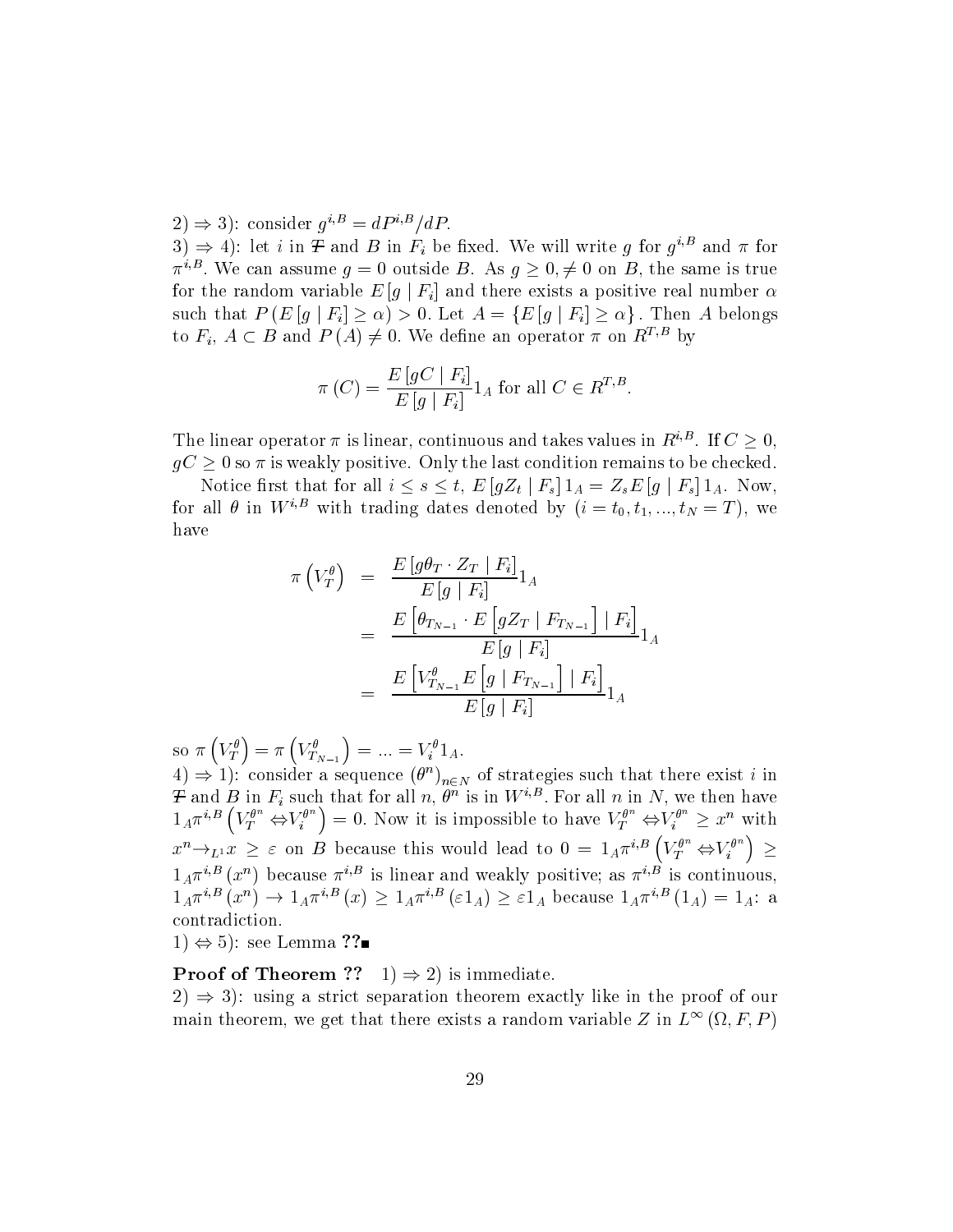such that

$$
\zeta \in K, \alpha \in L^1_{+\underset{\zeta \in K, \alpha \in L^1_+}{\sup}} E\left[Z\left(\zeta \Leftrightarrow \alpha\right)\right] < cE\left[Z\mathbf{1}_{\Omega}\right].
$$

As 0 belongs to K, replacing  $\alpha$  by  $a\alpha$  with  $a \geq 0$ , we get  $Z \geq 0$ . We have  $Z \neq 0$ , because if  $Z = 0$ , then  $cE |Z I_{\Omega}| = 0$  and we would get  $0 < 0$ . Taking  $\alpha = 0$ , we obtain  $\sup_{\zeta \in K} E$  [Z $\zeta$ ] <  $cE$  [Z $\iota_{\Omega}$ ] <  $\infty$ .

 $\beta$   $\Rightarrow$  1): Suppose 1) does not hold; then there exists  $\eta$  in  $L^2$ ,  $\eta > 0$  such that for all n in  $N^*$ ,  $n\eta$  is in  $\overline{K \Leftrightarrow L^1_+}$ . As  $n\eta$  is in  $\overline{K \Leftrightarrow L^1_+}$ , for all n in  $N^*$ , there is a sequence  $(\eta_n')_{p \in N}$  such that  $n\eta = \min_p \eta_n$  and for all n, for all p, there is  $\zeta_n^L$  in  $\Lambda$  satisfying  $\eta_n^L \leq \zeta_n^L$ . Then  $E[Z\eta_n^L] \leq E[Z\zeta_n^L]$  and as Z is uniformly bounded,  $E[Z\eta_n^p] \to pE[Z\eta\eta] = nE[Z\eta] \to \infty$  so condition 3) is not satisfied.

**Proof of Corollary** ?? 1)  $\Rightarrow$  2) is obvious. 2)  $\Rightarrow$  3) and 3)  $\Rightarrow$  1) are in the proof of our main theorem. $\Box$ 

Proof of Proposition ??: we have assumed that there is no arbitrage in the primitive market, so that if two frictionless self financing strategies  $\theta$  and  $\theta'$  are such that  $V^\theta_T = V^{\theta'}_T$ , then  $V^\theta_0 = V^{\theta'}_0$ . We define on  $M$  a linear functional l given by  $l\left(V_T^{\theta}\right) = V_0^{\theta}$ . Now it is easy to see that for all B in M,

$$
\lim_{\lambda \to +\infty} \frac{\pi_s(\lambda B)}{\lambda} = \lim_{\lambda \to +\infty} \frac{\Leftrightarrow \pi_s(\Leftrightarrow \lambda B)}{\lambda} = l(B)
$$
  
Since there is no arbitrage, we must have  $p(B) > \Leftrightarrow p(\Leftrightarrow B)$  so that

arbitrage, we must have  $p(B) \ge \Leftrightarrow p(\Leftrightarrow B)$  so t<br>  $\Leftrightarrow \pi_s(\Leftrightarrow B) \le \Leftrightarrow p(\Leftrightarrow B) \le p(B) \le \pi_s(B)$ ,

$$
\Leftrightarrow \pi_s \left( \Leftrightarrow B \right) \leq \Leftrightarrow p \left( \Leftrightarrow B \right) \leq p \left( B \right) \leq \pi_s \left( B \right),
$$

and the price functional  $p$  can be written as the sum of a continuous linear functional and a fixed cost, i.e., for all B,  $p(B) = l(B) + c(B)$  where  $\frac{1}{\lambda} \rightarrow \lambda \rightarrow \infty$  0.

If we assume that  $p(\lambda x) < \lambda [p(x)]$ , then the fixed cost is nonnegative; moreover, if we assume that there exists  $\varepsilon > 0$ , such that for a large enough  $\lambda$ ,  $p(\lambda x) < \lambda | p(x) \Leftrightarrow \varepsilon$ , then the fixed cost c is greater than or equal to this positive constant  $\varepsilon$ . Notice that  $c(B) := p(B) \Leftrightarrow l(B) \leq \pi_s(B) \Leftrightarrow l(B) \leq C$ .

Consequently, the fair price  $p(B)$  associated with any attainable contingent claim  $B$  is given by

$$
p(B) = E^{P^*}[B] + \text{a fixed cost}
$$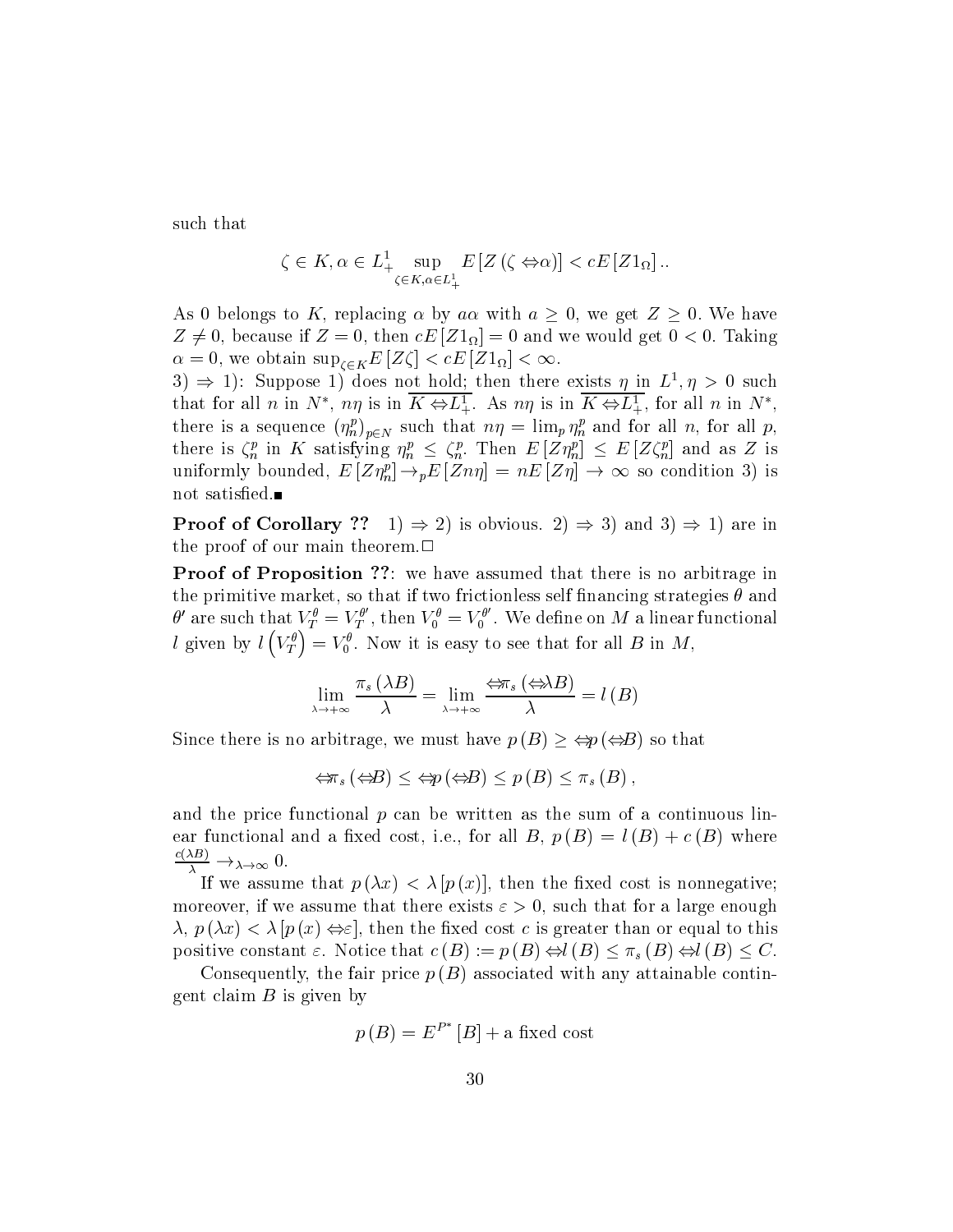where  $P^*$  is any absolutely continuous martingale measure.

**Proof of Proposition ??** Since  $\pi$  is a sublinear lower semicontinuous functional defined on a vector space, it can be written as the supremum of all continuous linear functionals lying below it,

$$
\pi(x) = \sup_{\tilde{l} \leq \pi, \tilde{l} \text{ cont. } \text{lin. } \text{funct.}} \tilde{l}(x).
$$

We first show that  $\tilde{l}(V_T^{\theta}) = V_0^{\theta}$  for  $\theta \in W^{0,\Omega}$ . Since  $\tilde{l} + c$  lies below the superreplication price, it satisfies  $\tilde{l}(V_T^{\theta}) + c(V_T^{\theta}) \leq V_0^{\theta} + C$ , so that for all positive real number  $\lambda$ ,  $\frac{\binom{V_T}{T}}{\lambda} + \frac{\binom{V_T}{T}}{\lambda} \leq \frac{\binom{V_0}{0}}{\lambda}$  $\frac{\partial C(V_T)}{\partial \lambda} \leq \frac{V_0^{\alpha_0}}{\lambda} + \frac{C}{\lambda}$  and letting  $\lambda$  go to  $\infty$ ,  $\tilde{l}(V_T^{\theta}) \leq V_0^{\theta}$ . In the same way, we obtain  $\tilde{l}(\Leftrightarrow V_T^{\theta}) \leq \Leftrightarrow V_0^{\theta}$ , which gives us  $\tilde{l}(V_T^{\theta})=V_0^{\theta}.$ 

It is easy to see that  $\iota$  is weakly positive. Indeed, for all  $B\leq 0,$   $\pi_{s}$  ( $B$  )  $\leq 0$ so that  $l(B) \leq 0$  and for all  $B \geq 0$ ,  $l(B) \geq 0$ .

According to the following Lemma, there is a one-to-one correspondence between absolutely continuous martingale measures with bounded density  $P^*$ and weakly positive continuous linear functionals  $\tilde{l}$  such that  $\tilde{l}(V_T^{\theta}) = V_0^{\theta}$ . The functional  $\pi$  can therefore be written in the form  $\pi(x) = \sup_{P^* \in K} E^F$  [x] where  $K$  denotes a convex subset of the set of all absolutely continuous martingale measures.

**Proof of the Lemma** Let  $P^*$  be such that for all B in F,  $P^*(B)$  =  $p$  (1<sub>B</sub>). As there exists a strategy in W<sup>o; w</sup> with terminal value  $V_T^- = 1\Omega$ and initial value  $v_0^+ = 1$ , we have  $p(\perp_{\Omega}) = 1$ ; as p is assumed to be weakly positive and sublinear,  $P^*$  takes values in [0, 1]; as -according to the remark preceding the lemma-  $p$  is continuous and linear,  $P^*$  is a probability measure. As  $p(0) = 0$ , we get  $P^* \ll P$ . As p is a continuous linear functional on  $L^1(\Omega, F, P)$ , there exists g in  $L^{\infty}(\Omega, F, P)$  such that for all b in  $L^1(\Omega, F, P)$ ,  $p(b) = E |ab|$ . Then  $E^F |b| = E |ab| = p(b)$  so for all strategy  $\theta$  in  $W^{0,3L}$ .  $E^{P^*}\left[V_T^\theta\right] = p\left(V_T^\theta\right)$  $\big] = p\left(V_T^{\theta}\right) = V_0^{\theta}$  so for all  $(s,t)$  with  $s \leq t$ ,

$$
E^{P^*}[(Z_t \Leftrightarrow Z_s) 1_A] = 0 \text{ for all } A \text{ in } F_s
$$

or Z is a  $P^* \neq$  martingale.

Conversely let p be defined by  $p(b) = E^F |b|$  for all b in  $L^1(\Omega, F, P)$ . Then p is linear, continuous because  $dP^*/dP$  belongs to  $L^{\infty}(\Omega, F, P)$ , weakly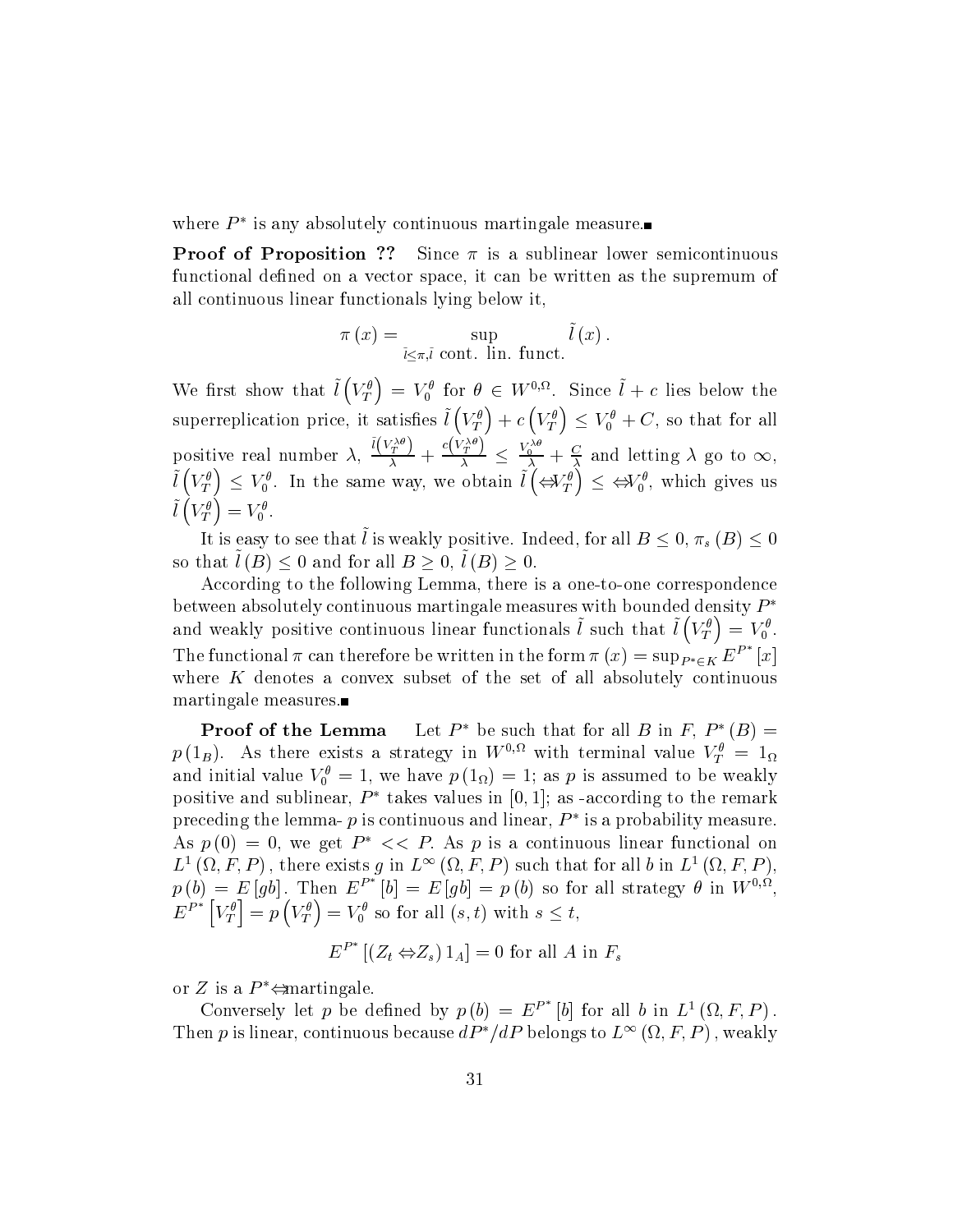positive because, as  $P^*$  is absolutely continuous with respect to P, we have  $g = dP^* / dP \ge 0$ . Finally, for all strategy  $\theta$  in  $W^{0,\Omega}$  ,  $p(V_T^{\theta}) = E^{P^*}[V_T^{\theta}] =$ in the company of the company of the company of the company of the company of the company of the company of the  $V_0$ .

**Proof of Theorem ??** (3)  $\Leftrightarrow$  (4) is equivalent to (1)  $\Leftrightarrow$  (4) for  $i = 0$  and

 $(2) \Leftrightarrow (4) : (4) \Rightarrow (2) :$  we take  $r^* = r^* + \varepsilon$  that converges to  $r + \varepsilon > 0$  and  $x^m = x^m$ . (2)  $\Rightarrow$  (4): there is a real number  $\lambda \geq 1$  such that  $\lambda r \geq C$ . We get  $V_0^{\lambda\theta^n}+c\left(V_T^{\lambda\theta^n}\right)\leq V_0^{\lambda\theta^n}+C\leq C\Leftrightarrow \lambda\tilde{r}^n\text{ with }C\Leftrightarrow \lambda\tilde{r}^n\to C\Leftrightarrow \lambda r\lt 0\text{ and }$  $V^{\lambda\theta^n}_T\geq\lambda\tilde{x}^n\ \text{with}\ \lambda\tilde{x}^n\rightarrow\lambda x\geq 0\ \text{so that}\left(V^{\lambda\theta^n}_T\right)_{n\in N}\ \text{is a free lunch for}\ (M,p).$  $(1) \Leftrightarrow (3)$ :  $(1) \Rightarrow (4)$ : suppose there is a free lunch  $(\theta^{\circ})_{n \in N}$ : we can assume  $V_T^{\theta^n} \geq \tilde{x}^n + \varepsilon$  for some  $\varepsilon > 0$ ,  $V_0^{\theta^n} \leq \Leftrightarrow C$ . Since  $(r^*, m^*)$  is optimal, and  $r^* + c \left(V_T^{\theta^n + \theta^*}\right) + V_0^{\theta^n + \theta^*} \leq r^* + V_0^{\theta^*} + V_0^{\theta^n} + C \leq \Leftrightarrow (V_T^{\theta^*}) \leq 0$ , we have  $(r^*, m^*) \succ (r^*, V_T^{\theta^n + \theta^*}).$  $r^*, V_T^{\theta^n+\theta^*}$ ). So for all  $n, (r^*, m^*) \succeq (r^*, \tilde{x}^n + \varepsilon + \theta^*)$  $r^*, \tilde{x}^n + \varepsilon + V^{\theta^*}_T$  because  $\succeq$  is increasing and  $V_T^r \geq \tilde{x}^n + \varepsilon$  which gives, using the fact that preferences are continuous,  $(r^*, m^*) \succ (r^*, x + \varepsilon + m^*)$ : a contradiction.  $(3) \Rightarrow (1)$ : We define  $\succ$  by  $(r, x) \succ (r', x') \Leftrightarrow r + \pi(x) > r' + \pi(x')$ . Then

one can show that  $\succeq$  belongs to A and that  $(0,0)$  is optimal.

**Proof of Theorem ??** We proceed exactly like in the proof of Theorem ??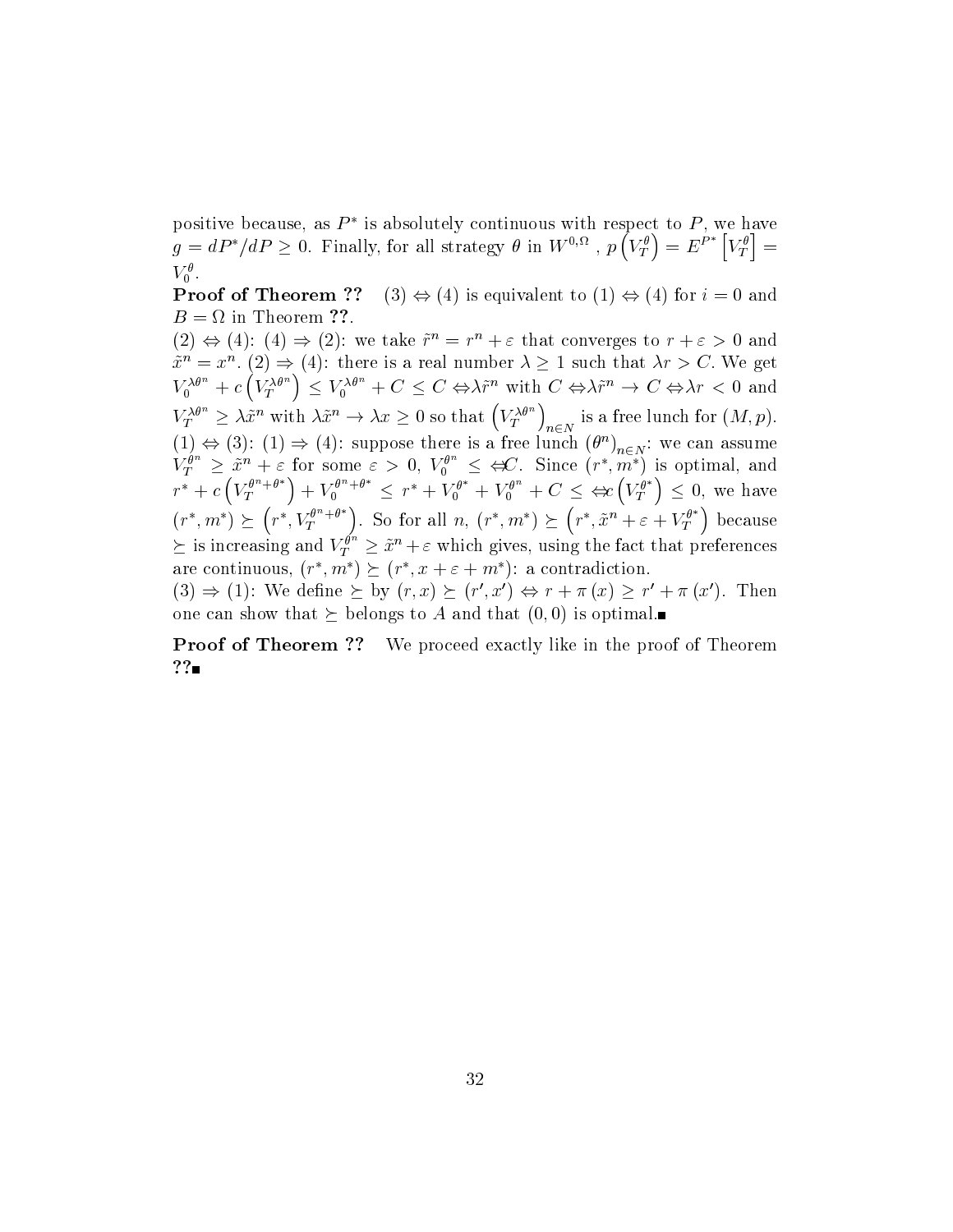# References

- [1] Ansel, J.P, Stricker, C (1990): Quelques remarques sur un theoreme de Yan. Sém. de probabilités. Lecture notes in Mathematics XXIV Springer-Verlag, New-York, 226-74.
- [2] Back, K., Pliska, S.R. (1990): On the fundamental theorem of asset pricing with an infinite state space. J. Math. Econ. 20, 1-33.
- [3] Bensaid, B., Lesne, J.P., Pages, H., Scheinkman, J. (1992): Derivative asset pricing with transaction costs. Math. Fin. 2, 63-86.
- [4] Black, F., Scholes, M. (1973): The pricing of options and corporate liabilities. J. Pol. Econ. 81, 637-54.
- [5] Clark, S. (1993): The valuation problem in arbitrage price theory. J. Math. Econ. 22, 463-78.
- [6] Constantinides, G. (1986): Capital market equilibrium with transaction costs. J. Pol. Econ. 94, 842-62.
- [7] Cox, J., Ross, S. (1976): The valuation of options for alternative stochastic processes. J. Fin. Econ. 3, 145-66.
- [8] Cvitanic, J., Karatzas, I. (1993): Hedging contingent claims with constrained portfolios. Ann. App. Probab. 3, 652-81.
- [9] Cvitanic, J., Karatzas, I. (1996): Hedging and portfolio optimization under transaction costs: a martingale approach. Math. Fin. 6, 133-166.
- [10] Dalang, R.C., Morton, A., Willinger, W. (1989): Equivalent martingale measures and no arbitrage in stochastic securities market models. Stochastics and Stochastic Rep. 29, 185-202.
- [11] Debreu, G. (1959): Theory of value, Wiley, New York.
- [12] Delbaen, F., Schachermayer, W. (1994): A general version of the fundamental theorem of asset pricing. Math. Ann. 300, 463-520.
- [13] Delbaen, F., Schachermayer, W. (1995): The existence of absolutely continuous local martingale measures. Ann. App. Probab. 5, 926-45.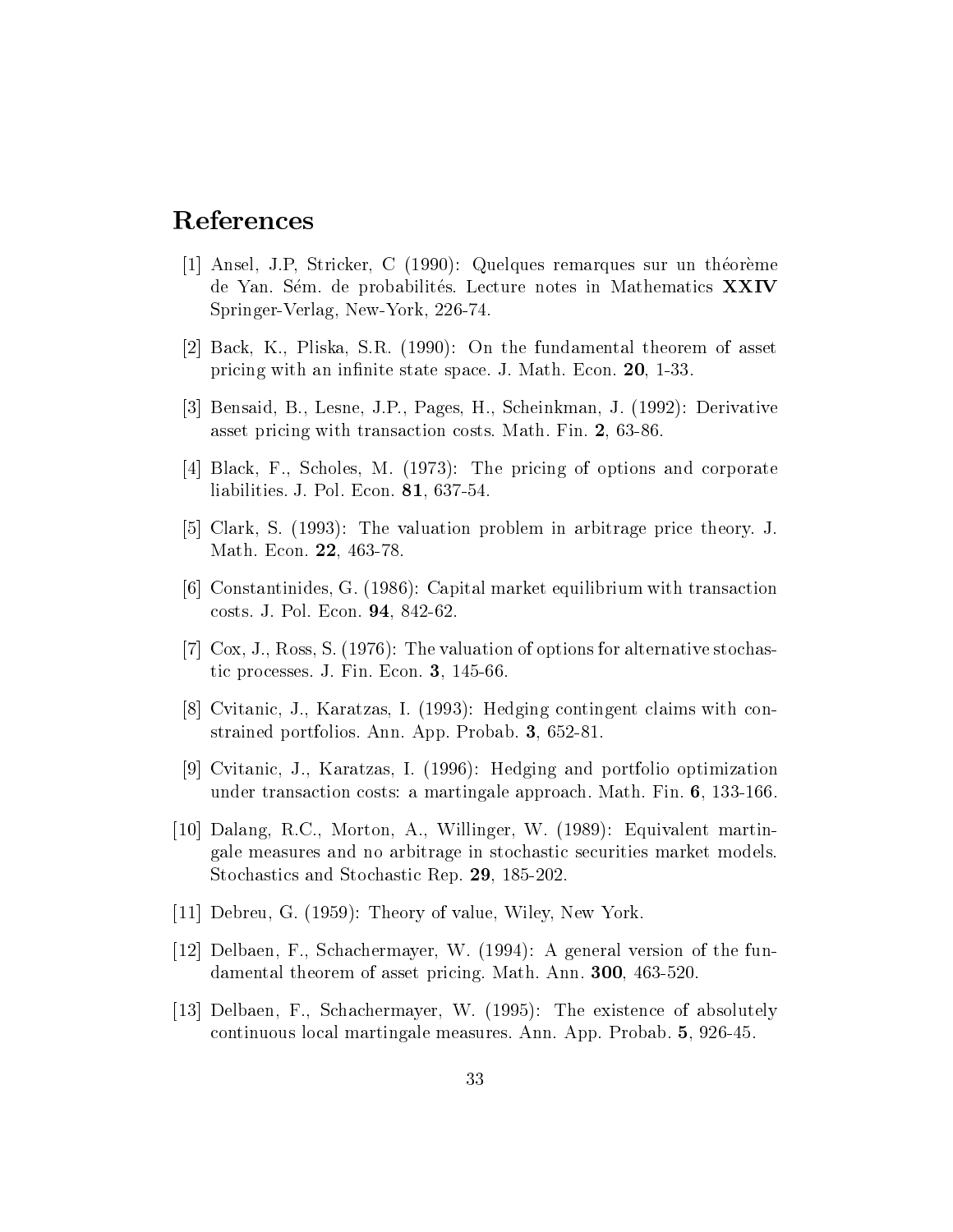- [14] Delbaen, F., Schachermayer, W. (1998): The fundamental theorem of asset pricing for unbounded stochastic processes. Math. Ann. 312, 215 - 250.
- [15] Duffie, D., Huang, C.  $(1986)$ : Multiperiod security markets with differential information: martingales and resolution times. J. Math. Econ. 15, 283-303.
- [16] Duffie, D., Sun, T. (1990): Transaction costs and portfolio choice in a discrete-continuous time setting. J. Econ. Dyn. and Control, 14, 35-51.
- [17] Dybvig, P., Ross, S. (1986): Tax clienteles and asset pricing. J. Fin. 41, 751-62.
- [18] Dybvig, P., Ross, S. (1987): Arbitrage, in: Eatwell, J., Milgate, M., and Newman,P., eds., The new Palgrave: A dictionary of Economics, vol.1 (Macmillan, London) 100-106.
- [19] Grossman, S., Laroque, G. (1990): Asset pricing and optimal portfolio choice in the presence of illiquid durable consumption goods. Econometrica 58, 25-51.
- [20] Harrison, M., Kreps, D. (1979): Martingales and arbitrage in multiperiod security markets. J. Econ. Theory 20,381-408.
- [21] Harrison, M., Pliska, S. (1981): Martingales and stochastic integrals in the theory of continuous trading. Stochastic Processes Appl. 11, 215- 260.
- [22] He, H., Pearson, N. (1991): Consumption and portfolio policies with incomplete markets and short-sale constraints: the infinite dimensional case. J. Econ. Theory 5, 259-304.
- [23] Hindy, A. (1995): Viable prices in financial markets with solvency constraints. J. Math. Econ. 24, 105-36.
- [24] Jouini, E., Kallal, H. (1995a): Martingales and arbitrage in securities markets with transaction costs. J. Econ. Theory 66, 178-97.
- [25] Jouini, E., Kallal, H. (1995b): Arbitrage in securities markets with short sales constraints. Math. Fin. 5, 197-232.